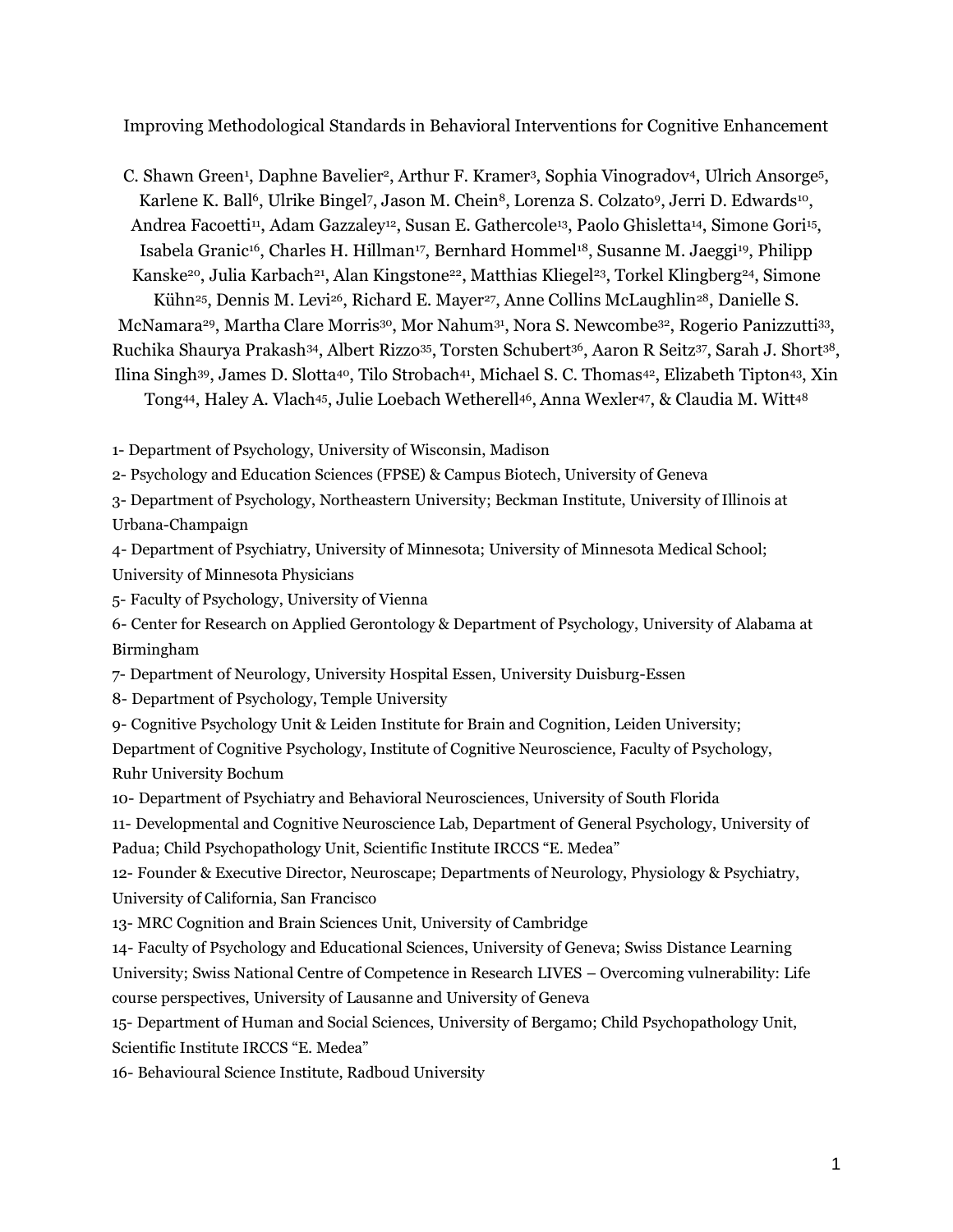17- Department of Psychology & Department of Physical Therapy, Movement & Rehabilitation Sciences, Northeastern University

18- Institute of Psychology, Leiden University

19- School of Education and School of Social Sciences & Department of Cognitive Sciences,

University of California, Irvine

20- Department of Psychology, Institute of Clinical Psychology and Psychotherapy, Technische Universität Dresden

21- Department of Psychology, University of Koblenz-Landau; Center for Research on Individual

Development and Adaptive Education of Children at Risk (IDeA), Frankfurt

22- Department of Psychology, University of British Columbia

23- Department of Psychology & Center for the Interdisciplinary Study of Gerontology and Vulnerability, University of Geneva

24- Department of Neuroscience, Karolinska Institutet

25- Clinic for Psychiatry and Psychotherapy, University Clinic Hamburg-Eppendorf

26- School of Optometry & Graduate Group in Vision Science, University of California, Berkeley.

27-Department of Psychological and Brain Sciences, University of California, Santa Barbara

28- Department of Psychology, North Carolina State University

29-Department of Psychology, Arizona State University

30- Rush Institute for Healthy Aging, Rush University

31- School of Occupational Therapy, Faculty of Medicine, Hebrew University of Jerusalem

32- Department of Psychology, Temple University

33- Instituto de Ciencias Biomedicas & Instituto de Psiquiatria, Universidade Federal do Rio de Janeiro;

Global Brain Health Institute, Trinity College Dublin

34- Department of Psychology, The Ohio State University

35- Institute for Creative Technologies, University of Southern California

- 36- Institute of Psychology, Martin-Luther-University Halle-Wittenberg
- 37- Department of Psychology & Brain Game Center, University of California, Riverside
- 38- Center for Healthy Minds, University of Wisconsin, Madison
- 39- Department of Psychiatry and Wellcome Centre for Ethics and the Humanities, University of Oxford
- 40- Department of Curriculum, Teaching and Learning, Boston College
- 41- Department of Psychology, Medical School Hamburg

42- Centre for Educational Neuroscience, Department of Psychological Sciences, Birkbeck, University of London

- 43- Teachers College, Columbia University
- 44- Department of Psychology, University of Virginia
- 45-Department of Educational Psychology, University of Wisconsin, Madison
- 46- VA San Diego Healthcare System, University of California, San Diego
- 47- Department of Medical Ethics & Health Policy, University of Pennsylvania
- 48- Institute for Complementary and Integrative Medicine, University Hospital and University of Zurich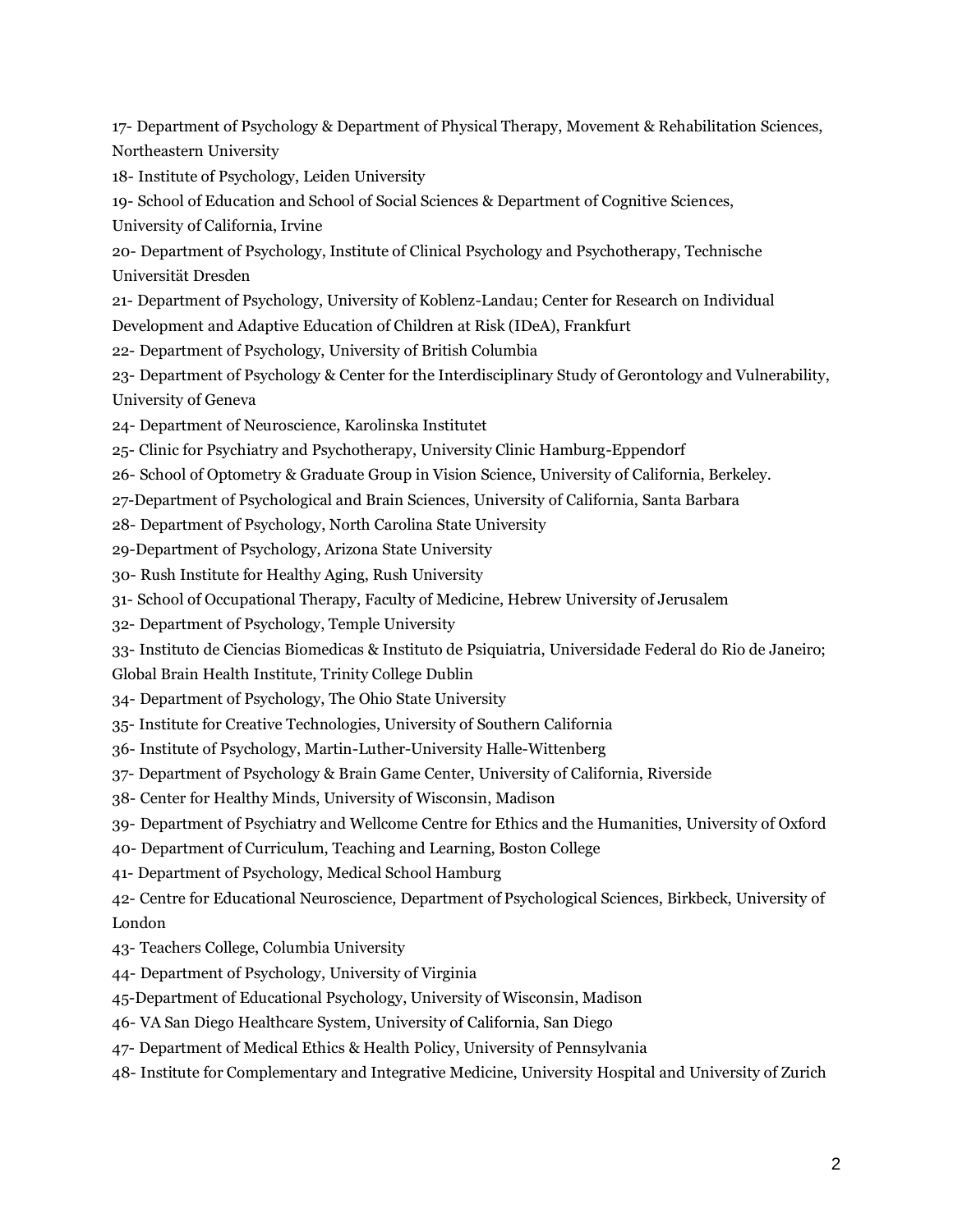## **Abstract**

There is substantial interest in the possibility that cognitive skills can be improved by dedicated behavioral training. Yet despite the large amount of work being conducted in this domain, there is not an explicit and widely-agreed upon consensus around the best methodological practices. This document seeks to fill this gap. We start from the perspective that there are many types of studies that are important in this domain – e.g., feasibility, mechanistic, efficacy, effectiveness. These studies have fundamentally different goals, and, as such, the best-practice methods to meet those goals will also differ. We thus make suggestions in topics ranging from the design and implementation of control groups, to reporting of results, to dissemination and communication, taking the perspective that the best practices are not necessarily uniform across all study types. We also explicitly recognize that there are methodological issues around which we currently lack the theoretical and/or empirical foundation to determine best practices (e.g., as pertains to assessing participant expectations). For these we suggest important routes forward, including greater interdisciplinary collaboration with individuals from domains that face related concerns. Our hope is that these recommendations will greatly increase the rate at which science in this domain advances.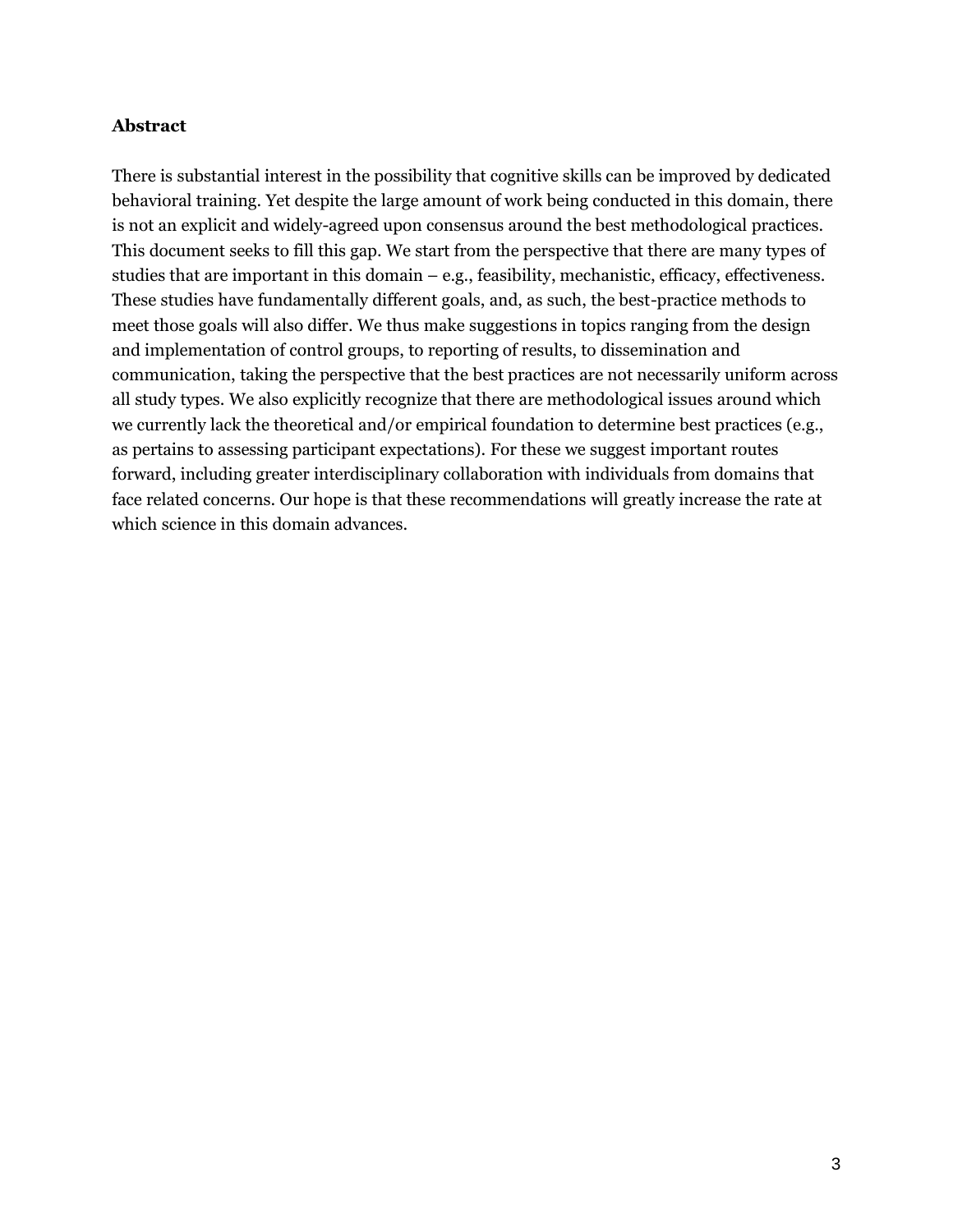#### **I. INTRODUCTION:**

The past two decades have brought a great deal of attention to the possibility that certain core cognitive abilities, including those related to processing speed, working memory, perception, attention, and general intelligence, can be improved by dedicated behavioral training (Au et al., 2015; Ball et al., 2002; Bediou et al., 2018; Deveau, Jaeggi, Zordan, Phung, & Seitz, 2014; Karbach & Unger, 2014; Schmiedek, Lovden, & Lindenberger, 2010; Strobach & Karbach, 2016; Valdes, Andel, Lister, Gamaldo, & Edwards, 2017). Such a prospect has clear theoretical scientific relevance, as related to our understanding of those cognitive sub-systems and their malleability (Merzenich, Nahum, & Van Vleet, 2013). It also has obvious practical relevance. Many populations, such as children diagnosed with specific clinical disorders or learning disabilities (Franceschini et al., 2013; Klingberg et al., 2005), individuals with schizophrenia (Biagianti & Vinogradov, 2013), traumatic brain injury (Hallock et al., 2016), and older adults (Anguera et al., 2013; Nahum, Lee, & Merzenich, 2013; Whitlock, McLaughlin, & Allaire, 2012), may show deficits in these core cognitive abilities, and thus could reap significant benefits from effective interventions.

There are also a host of other circumstances outside of rehabilitation where individuals could potentially benefit from enhancements in cognitive skills. These include, for instance, improving job-related performance in individuals whose occupations place heavy demands on cognitive abilities, such as military and law enforcement personnel, pilots, high-level athletes, and surgeons (Deveau, Ozer, & Seitz, 2014; Schlickum, Hedman, Enochsson, Kjellin, & Fellander-Tsai, 2009). Finally, achievement in a variety of academic domains, including performance in science, technology, engineering, and mathematics (STEM) fields, in scientific reasoning, and in reading ability, have also been repeatedly linked to certain core cognitive capacities. These correlational relations have in turn then sparked interest in the potential for cognitive training to produce enhanced performance in the various academic areas (Rohde & Thompson, 2007; Stieff & Uttal, 2015; Wright, Thompson, Ganis, Newcombe, & Kosslyn, 2008).

 However, while there are numerous published empirical results suggesting that there is reason for optimism that some or all of these goals are within our reach, the field has also been subject to significant controversy, concerns, and criticisms recommending that such enthusiasm be appreciably dampened (Boot, Simons, Stothart, & Stutts, 2013; Melby-Lervag & Hulme, 2013; Shipstead, Redick, & Engle, 2012; Simons et al., 2016). Our goal here is not to adjudicate between these various positions or to rehash prior debates. Instead, the current paper is forward looking. We argue that many of the disagreements that have arisen in our field to-date can be avoided in the future by a more coherent and widely agreed-upon set of methodological standards in the field. Indeed, despite the substantial amount of research that has been conducted in this domain, as well as the many published critiques, there is not currently an explicitly delineated scientific consensus outlining the best methodological practices to be utilized when studying behavioral interventions meant to improve cognitive skills.

The lack of consensus has been a significant barrier to progress at every stage of the scientific process, from basic research to translation. For example, on the basic research side,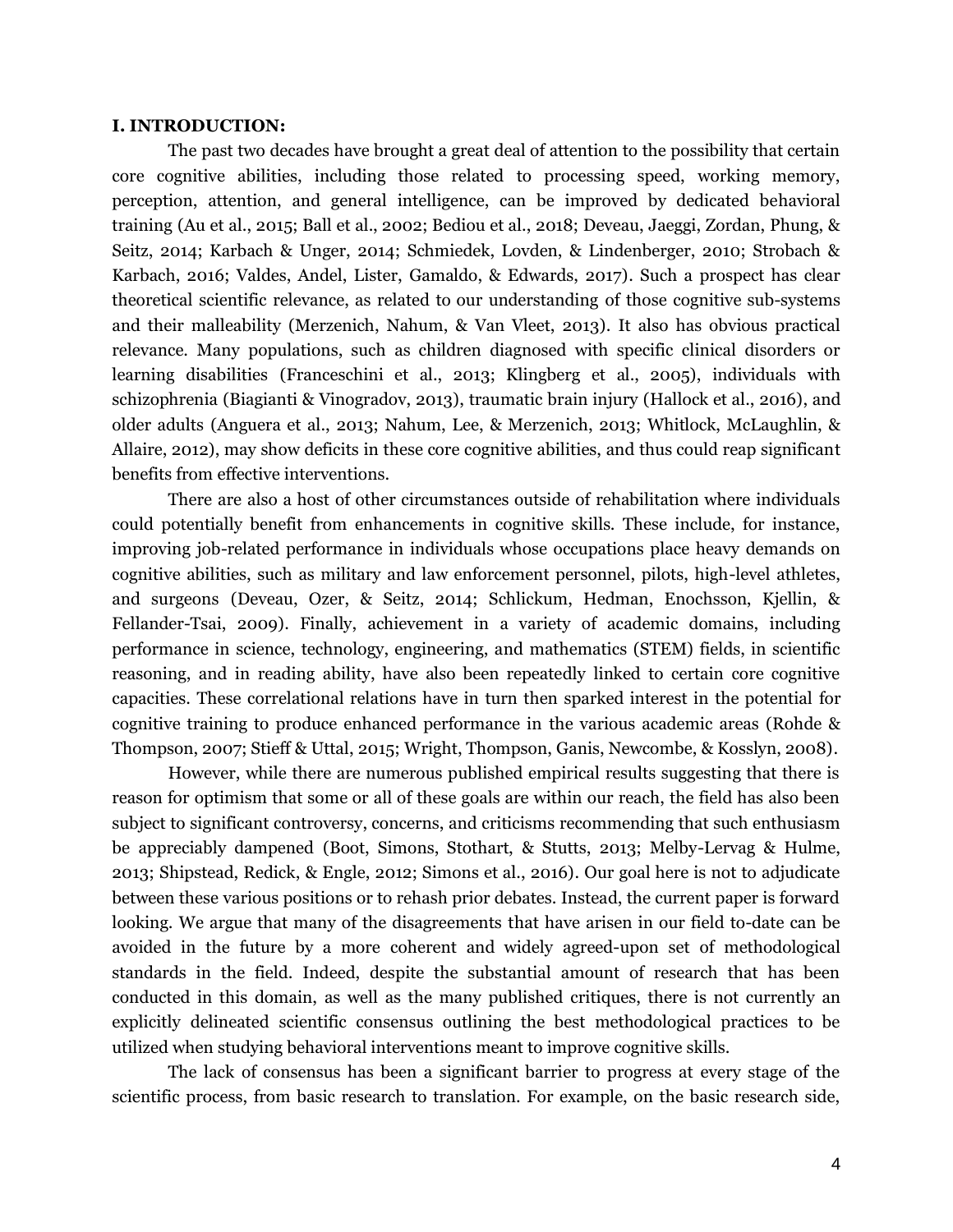the absence of clear methodological standards has rendered it impossible to easily and directly compare results across studies (either via side-by-side contrasts or in broader meta-analyses). This limits the field's ability to determine what techniques or approaches have shown efficacy, as well as to delineate the exact nature of any positive effects - e.g., training effects, transfer effects, retention of learning. On the translational side, without such standards, it is unclear what constitutes scientifically acceptable evidence of efficacy or effectiveness. This is a serious problem both for researchers attempting to demonstrate efficacy and for policy makers attempting to determine whether efficacy has, in fact, been demonstrated.

Below we lay out a set of broad methodological standards that we feel should be adopted within the domain. As will become clear, we strongly maintain that a "gold standard methodology," as exists in clinical or pharmaceutical trials, is not only a goal that our field can strive toward, but is indeed one that can be fully met. We also appreciate though that not every study in our domain will require such methodology. Indeed, our domain is one in which there are many types of research questions -- and with those different questions come different bestpractice methodologies that may *not* include constraints related to, for example, blinding or placebo controls. Finally, while we recognize that many issues in our field have clear best practices solutions, there are a number of areas where we currently lack the theoretical and empirical foundations from which to determine best practices. This paper thus differs from previous critiques in that rather than simply noting those issues, here we lay out the steps that we believe should be taken to move the field forward.

We end by noting that although this piece is written from the specific perspective of cognitive training, the vast majority of the issues that are covered are more broadly relevant to any research domain that employs behavioral interventions to change human behavior. Some of these interventions do not fall neatly within the domain of "cognitive training," but they are nonetheless conducted with the explicit goal of improving cognitive function. These include interventions involving physical exercise and/or aerobic activity (Hillman, Erickson, & Kramer, 2008; Voss et al., 2010), mindfulness meditation (Prakash, De Leon, Patterson, Schirda, & Janssen, 2014; Tang et al., 2007), video games (Colzato, van den Wildenberg, & Hommel, 2014; Green & Bavelier, 2012; Strobach, Frensch, & Schubert, 2012), and musical interventions (Schellenberg, 2004). These interventions also include a host of domains well outside of cognition. These range from behavioral interventions designed to treat various clinical disorders such as post-traumatic stress disorder (PTSD) or major depressive disorder (Rothbaum et al., 2014), to those designed to decrease anti-social behaviors or increase pro-social behaviors (Greitemeyer, Osswald, & Brauer, 2010), to those designed to enhance perceptual abilities (Li, Ngo, Nguyen, & Levi, 2011; Zhang, Cong, Klein, Levi, & Yu, 2014), to those meant to improve classroom learning (Mayer, 2014). The core arguments and approaches that are developed here, as well as the description of areas in need of additional work, are thus similarly shared across these domains. Our hope is thus that this document will accelerate the rate of knowledge acquisition in all domains that study the impact of behavioral interventions. And as the science grows, so will our knowledge of how to deploy such paradigms for practical good.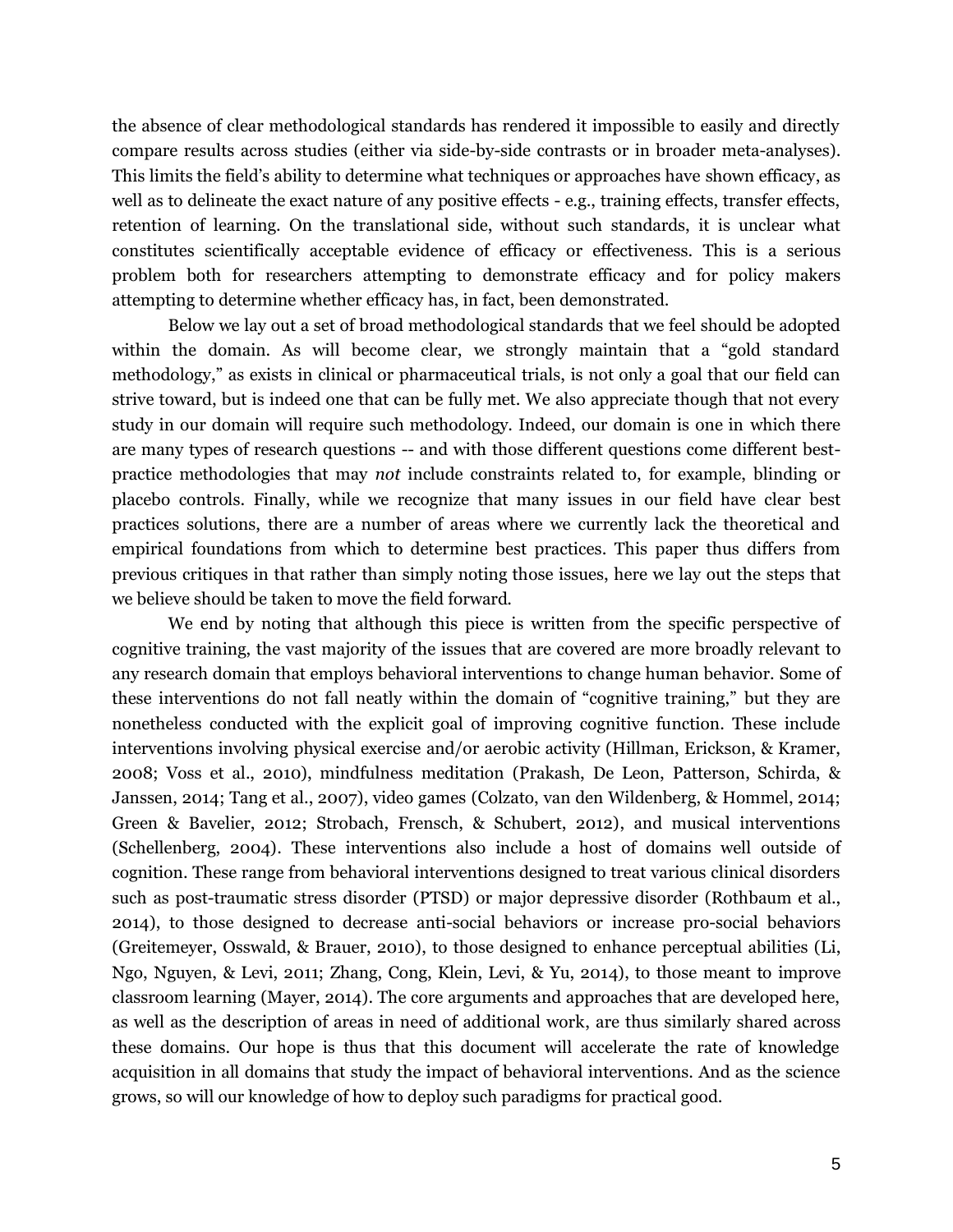# **II. BEHAVIORAL INTERVENTIONS FOR COGNITIVE ENHANCEMENT CAN DIFFER SUBSTANTIALLY IN CONTENT AND TARGET(S) AND THUS A COMMON MONIKER LIKE "BRAIN TRAINING" CAN BE MISLEADING:**

As the literature exploring behavioral interventions for cognitive enhancement has grown, so too has the number of unique approaches adopted in this endeavor. For example, some research groups have used reasonably unaltered standard psychology tasks as training paradigms (Schmiedek et al., 2010; Willis et al., 2006), while others have employed "gamified" versions of such tasks (Jaeggi, Buschkuehl, Jonides, & Shah, 2011; Owen et al., 2010). Some groups have used off-the-shelf commercial video games that were designed with only entertainment-based goals in mind (Basak, Boot, Voss, & Kramer, 2008; Green, Pouget, & Bavelier, 2010), while others have utilized video games designed to mimic the look and feel of such commercial games, but with the explicit intent of placing load on certain cognitive systems (Anguera et al., 2013). Some groups have used a single task for the duration of training (Jaeggi, Buschkuehl, Jonides, & Perrig, 2008), while others have utilized training consisting of many individual tasks practiced either sequentially or concurrently (Smith et al., 2009). Some groups have used tasks that were formulated based upon principles derived from neuroscience (Nahum et al., 2013), while others have used tasks inspired by Eastern meditation practices (Tang et al., 2007). In all, the range of approaches is now simply enormous, both in terms of the number of unique dimensions of variation, as well as the huge variability within those dimensions.

Unfortunately, despite huge differences in approach, there continues to exist the tendency of lumping all such interventions together under the moniker of "brain training," not only in the popular media (Howard, 2016), but also in the scientific community (Bavelier & Davidson, 2013; Owen et al., 2010; Simons et al., 2016). We argue that such a superordinate category label is not a useful level of description or analysis. Each individual type of behavioral intervention for cognitive enhancement (by definition) differs from all others in some way, and thus will generate different patterns of effects on various cognitive outcome measures. There is certainly room for debate about whether it is necessary to *only* consider the impact of each unique type of intervention, or whether there exist categories into which unique groups of interventions can be combined. However, we urge caution here, as even seemingly reasonable sub-categories, such as "working memory training," may still be problematic (Au et al., 2015; Melby-Lervag & Hulme, 2013). For instance, the term "working memory training" can easily promote confusion regarding whether working memory was a targeted outcome or a means of training. Regardless, it is clear that "brain training" is simply too broad a category to have descriptive value.

 Furthermore, it is notable that in those cases where the term "brain training" is used, it is often in the context of the question "Does brain training *work*?" (Howard, 2016; Walton, 2016). However, in the same way that the term "brain training" implies a common mechanism of action that is inconsistent with the wide number of paradigms in the field, the term "work" suggests a singular target that is inconsistent with the wide number of training targets in the field. The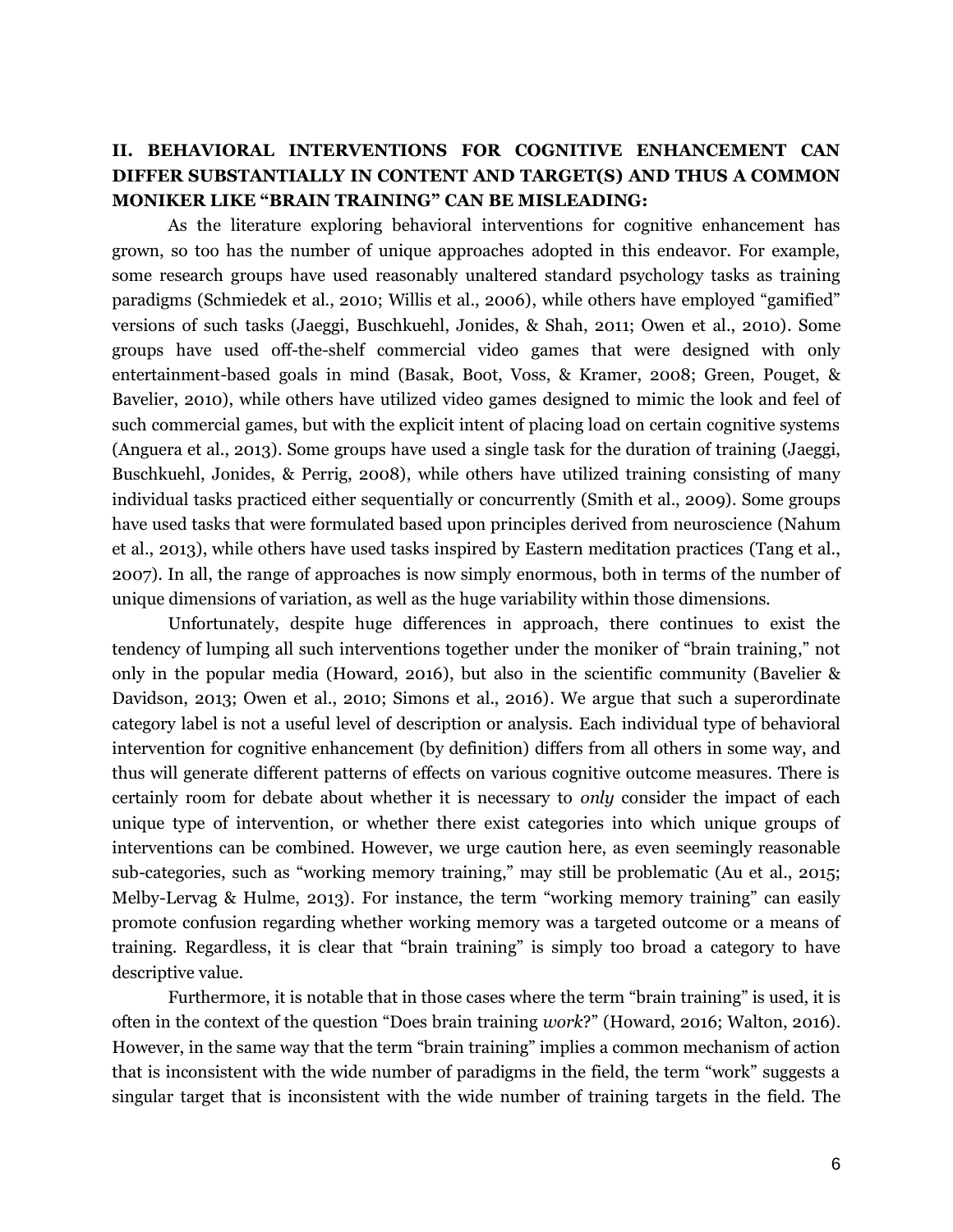cognitive processes targeted by a paradigm intended to improve functioning in individuals diagnosed with schizophrenia may be quite different from those meant to improve functioning in a healthy older adult or a child diagnosed with ADHD. Similarly, whether a training paradigm serves to recover lost function (e.g., improving the cognitive skills of a 65-year old who has experienced age-related decline), ameliorate abnormal function (e.g., enhancing cognitive skills in an individual with developmental cognitive deficits), or improve normal function (e.g., improving speed of processing in a healthy 21-year old) might all fall under the description of whether cognitive training "works" - but are absolutely not identical.

In many ways then, the question "Does brain training work?" is akin to the question "Do drugs work?" Like the term "brain training," the term "drugs" is a superordinate category label that encompasses an incredible variety of chemicals – from those that were custom-designed for a particular purpose to those that arose "in the wild," but now are being put to practical ends. They can be delivered in many different ways, at different doses, on different schedules, and in endless combinations. The question of whether drugs "work" is inherently defined with respect to the stated target condition(s). And finally, drugs with the same real-world target (e.g., depression), may act on completely different systems (e.g., serotonin versus dopamine versus norepinephrine).

It is undoubtedly the case, at least in the scientific community, that such broad and imprecise terms are used as a matter of expository convenience (e.g., as is needed in publication titles), rather than to actually reflect the belief that all behavioral interventions intended to improve cognition are alike in mechanisms, design, and goals (Redick, Shipstead, Wiemers, Melby-Lervag, & Hulme, 2015; Simons et al., 2016). Nonetheless, imprecise terminology leads to imprecise understanding and opens the possibility for criticism of the field. Thus, our first recommendation is for the field to use well-defined and precise terminology, both to describe interventions and to describe an intervention's goals and outcomes.

# **III. DIFFERENT TYPES OF COGNITIVE ENHANCEMENT STUDIES HAVE FUNDAMENTALLY DIFFERENT GOALS:**

One clear benefit to the use of more precise and better-defined terms is that research studies can be appropriately and clearly delineated given their design and goals. Given the potential real-world benefits that behavioral interventions for cognitive enhancement could offer, a great deal of focus in the domain to date has been placed on studies that could potentially demonstrate real-world impact. However, as is also true in medical research, demonstration of real-world impact is not the goal of every study.

For the purposes of this document, we differentiate between four broad, but distinct, types of research study:

(i) feasibility or pilot studies;

- (ii) mechanistic studies;
- (iii) efficacy studies; and
- (iv) effectiveness studies.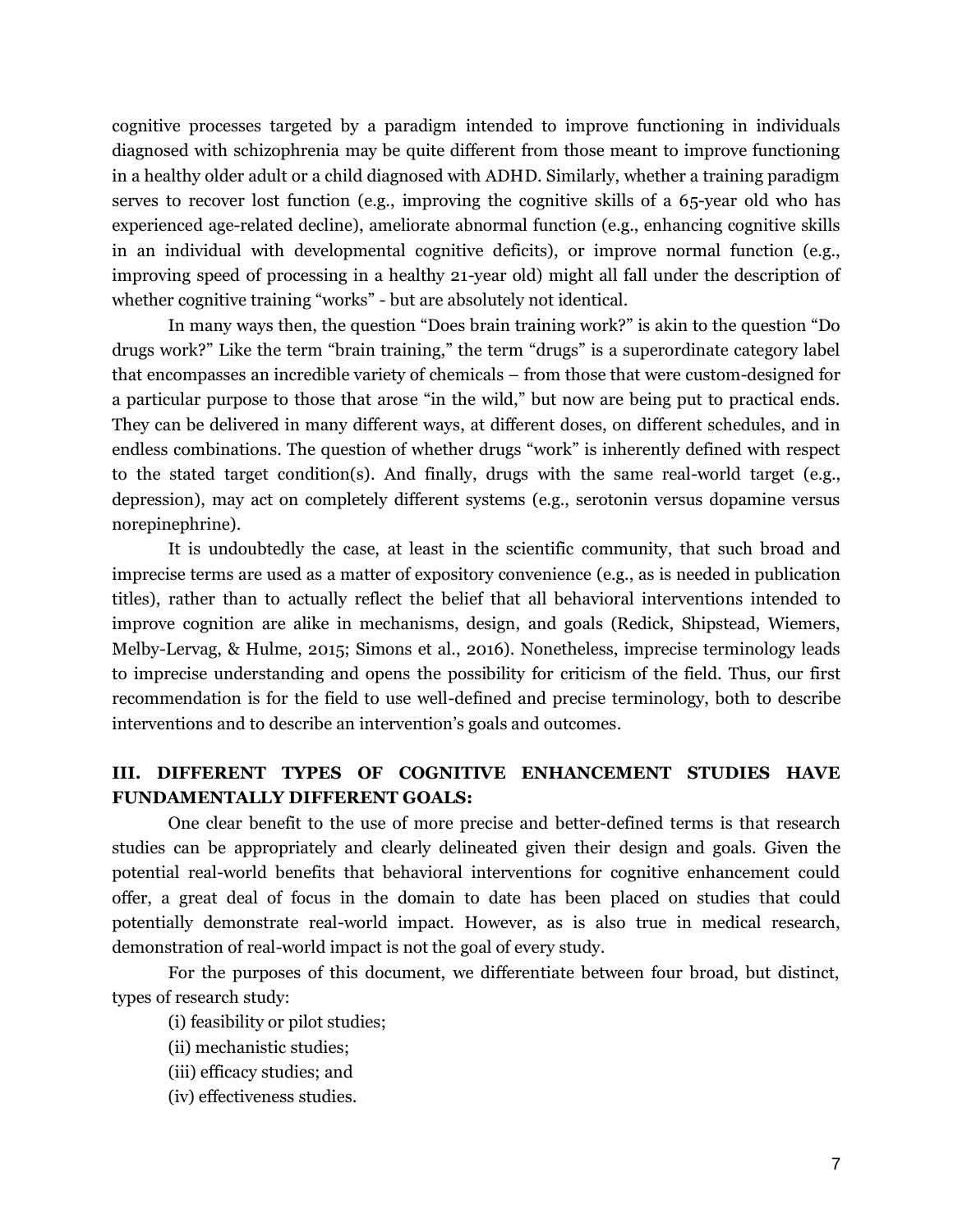Each type of study is defined by fundamentally different research questions. They will thus differ in their overall methodological approach and, because of these differences, in the conclusions one may draw from the study results. Critically though, if properly executed, each study type provides valuable information for the field going forward. Here we note that this document focuses exclusively on intervention studies. There are many other study types that can and do provide important information to the field (e.g., the huge range of types of basic science studies – correlational, cross-sectional, longitudinal, etc.). However, these other study types are outside the scope of the current paper.

Below, we examine the goals of each type of study listed above -- feasibility, mechanistic, efficacy, and effectiveness studies -- and discuss the best methodological practices to achieve those goals. We recommend that researchers state clearly at the beginning of proposals or manuscripts the type of study that is under consideration, so that reviewers can assess the methodology relative to the research goals. And although we make a number of suggestions regarding broadly-defined best methodological practices within a study type, it will always be the case that a host of individual-level design choices will need to be made and justified on the basis of specific well-articulated theoretical models.

# *Feasibility, mechanistic, efficacy, and effectiveness studies – definitions and broad goals:*

Feasibility Studies: The goal of a feasibility study is to test the viability of a given paradigm or project -- almost always as a precursor to one of the study designs to follow. Specific goals may include identifying potential practical or economic problems that might occur if a mechanistic, efficacy, or effectiveness study is pursued (Eldridge et al., 2016; Tickle-Degnen, 2013). For instance, it may be important to know if participants can successfully complete the training task(s) as designed (particularly in the case of populations with deficits). Is the training task too difficult or too easy? Are there side-effects that might induce attrition (e.g., eye strain, motion sickness, etc.)? Is training compliance sufficient? Do the dependent variables capture performance with the appropriate characteristics (e.g., as related to reliability, inter-participant variability, data distribution, performance not being at ceiling or floor, etc.)?

Many labs might consider such data collection to be simple "piloting" that is never meant to be published. However, there may be value in re-conceptualizing many "pilot studies" as feasibility studies where dissemination of results is explicitly planned (although note that other groups have drawn different distinctions between feasibility and pilot studies, see for instance, Eldridge et al., 2016; Whitehead, Sully, & Campbell, 2014). This is especially true in circumstances in which aspects of feasibility are broadly applicable, rather than being specific to a single paradigm. For instance, a feasibility study assessing whether children diagnosed with ADHD show sufficient levels of compliance in completing an at-home multiple day behavioral training paradigm unmonitored by their parents could provide valuable data to other groups planning on working with similar populations.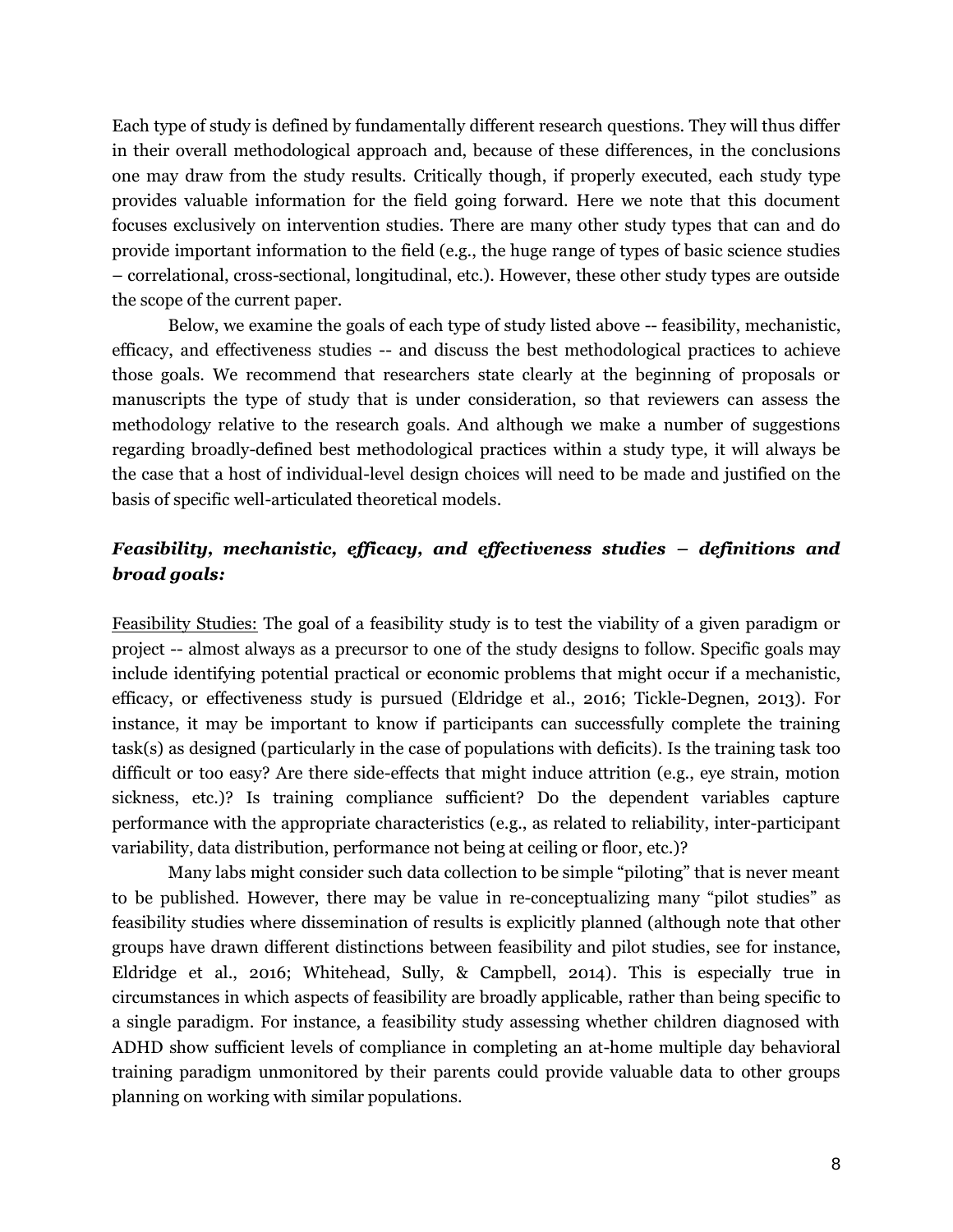Implicit in this recommendation then is the notion that the value of feasibility studies depends on the extent to which aspects of feasibility are in doubt (e.g., a feasibility study showing that college-aged individuals can complete ten 1-hour in-lab behavioral training sessions would be of limited value as there are scores of existing studies showing this is true). We would thus suggest that researchers planning feasibility studies (or pilot studies that could be re-conceptualized as feasibility studies) consider whether reasonably minor methodological tweaks could not only demonstrate feasibility of their own particular paradigm, but also speak toward broader issues of feasibility in the field. Indeed, there are a wealth of areas where we are currently lacking basic feasibility information that would provide a great deal of value to the design of mechanistic, efficacy, or effectiveness studies. These include issues ranging from compliance with instructions (e.g., in online training studies), to motivation and attrition, to task-performance limitations (e.g., use of keyboard, mouse, joysticks, touchscreens, etc.).

Finally, it is worth noting that a last question that can potentially be addressed by a study of this type is whether there is enough evidence in favor of a hypothesis to make a full-fledged study of mechanism, efficacy, or effectiveness potentially feasible and worth undertaking. For instance, showing the potential for efficacy in underserved or difficult-to-study populations could provide inspiration to other groups to examine related approaches in that population. The critical to-be-gained knowledge here includes an estimate of the expected effect size, and in turn, a power estimate of the sample size that would be required to demonstrate statistically significant intervention effects (or a convincing null effect). It would also provide information about whether the effect is likely to be clinically significant (which often requires a much higher effect size that what is necessary to reach statistical significance). While feasibility studies will

not be conclusive (and all scientific discourse of such studies should emphasize this fact), they can provide both information and encouragement that can add to scientific discourse and lead to innovation.

Mechanistic Studies: The goal of a mechanistic study is to identify the mechanism(s) of action of a behavioral intervention for cognitive enhancement. In other words, the question is not whether, but how. More specifically, mechanistic studies test an explicit hypothesis, generated by a clear theoretical framework, about a mechanism of action of a particular cognitive enhancement approach. As such, mechanistic studies are more varied in their methodological approach than the other study types. They are within the scope of fundamental or basic research, but they do often provide the inspiration for applied efficacy and effectiveness studies. Thus, given their pivotal role as hypothesis testing grounds for applied studies, it may be helpful for authors to distinguish when the results of mechanistic studies indicate that the hypothesis is sufficiently mature for practical translation (i.e., is reproducible and likely to produce practically relevant outcomes) or is instead in need of further confirmation. Importantly, we note that the greater the level of pressure to translate research from the lab to the real world, the more likely it will be that paradigms and/or hypotheses will make this transition prematurely or that the degree of real-world applicability will be overstated (of which there are many examples). We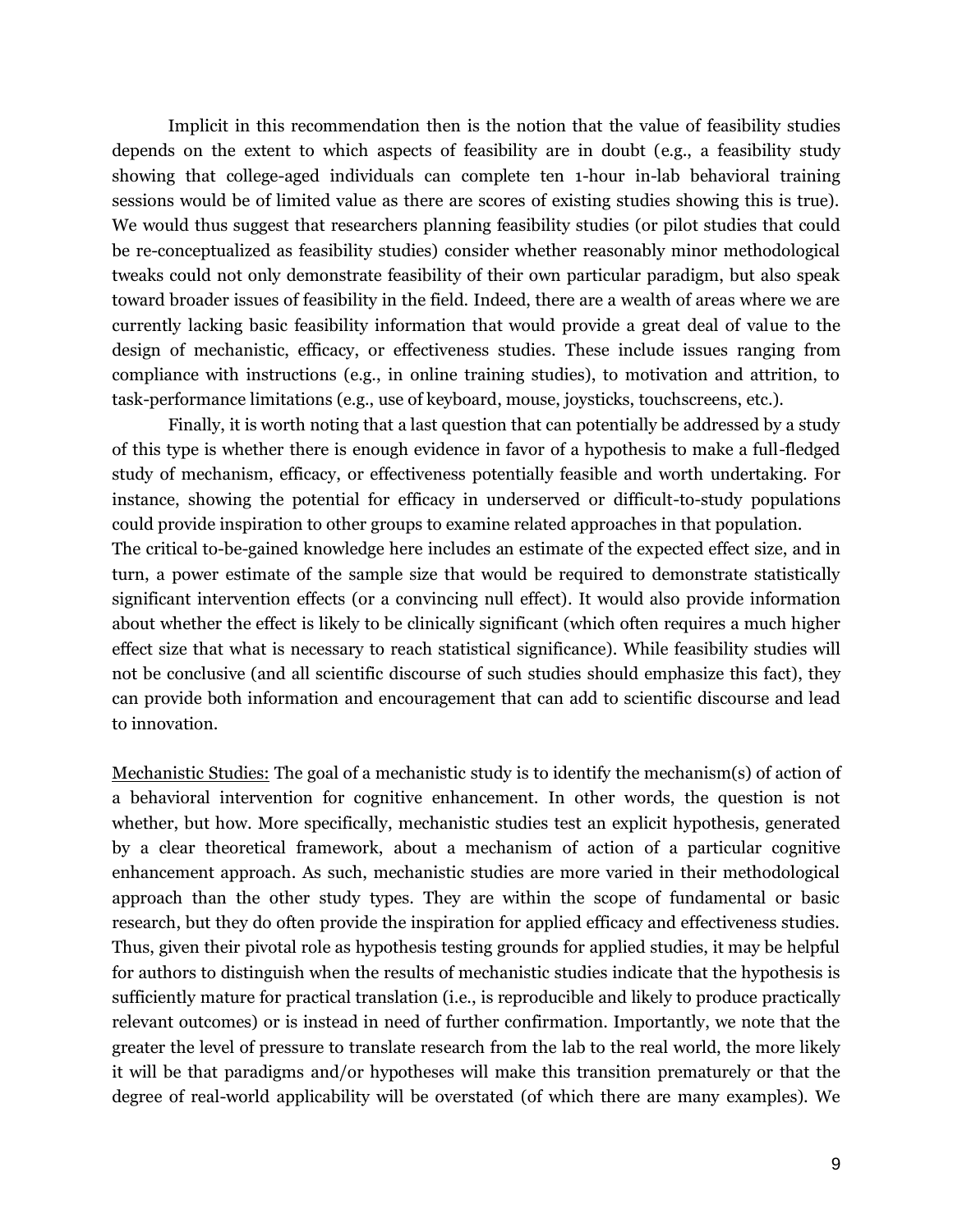thus recommend that if authors of mechanistic studies choose to discuss potential real-world implications of the work, then nuance is warranted. In particular the discussion should be used to explicitly comment on whether the data indicates readiness for translation to efficacy or effectiveness studies, rather than giving the typical full-fledged nods to possible direct realworld applications (which are not amongst the goals of a mechanistic study).

Efficacy Studies: The goal of efficacy studies is to validate a given intervention as the cause of cognitive improvements above and beyond any placebo or expectation-related effects (Fritz & Cleland, 2003; Marchand, Stice, Rohde, & Becker, 2011; Singal, Higgins, & Waljee, 2014). The focus is not on establishing the underlying mechanism of action of an intervention, but on establishing that the intervention (when delivered in its totality or for a full "dose") produces the intended outcome when compared to a placebo control or to another intervention previously proven to be efficacious. Although efficacy studies are often presented as asking "Does the paradigm produce the intended outcome?" they would be more accurately described as asking, "Does the paradigm produce the anticipated outcome in the exact and carefully controlled population of interest when the paradigm is used precisely as intended by the researchers?" Indeed, given that the goal is to establish whether a given intervention, as designed and intended, is efficacious, reducing unexplained variability or unintended behavior is key (e.g., as related to poor compliance, trainees failing to understand what is required of them, etc.).

Effectiveness Studies: As with efficacy studies, the goal of effectiveness studies is to assess whether a given intervention produces positive impact of the type desired and predicted, most commonly involving real-world impact. However, unlike efficacy studies -- which focus on results obtained under a set of carefully controlled circumstances -- effectiveness studies examine whether significant real-world impact is observed when the intervention is used in less than ideally controlled settings (e.g., in the "real-world"; Fritz & Cleland, 2003; Marchand et al., 2011; Singal et al., 2014). For example, in the pharmaceutical industry, an efficacy study may require that participants take a given drug every day at an exact time of day for 30 straight days (i.e., the exact schedule is clearly defined and closely monitored). An effectiveness study, in contrast, would examine whether the drug produces benefits when it is used within real-world clinical settings, which might very well include poor compliance with instructions (e.g., taking the drug at different times, missing doses, taking multiple doses to "catch up", etc.). Similarly, an efficacy study in the pharmaceutical domain might narrowly select participants (e.g., in a study of a drug for chronic pain, participants with other co-morbid conditions, such as major depressive disorder, might be excluded), whereas an effectiveness trial would consider all individuals likely to be prescribed the drug, including those with comorbidities.

Effectiveness studies of behavioral interventions have historically been quite rare as compared to efficacy studies, which is a major concern for real-world practitioners (although there are some fields within the broader domain of psychology where such studies have been more common -- e.g., human factors, engineering psychology, industrial organization,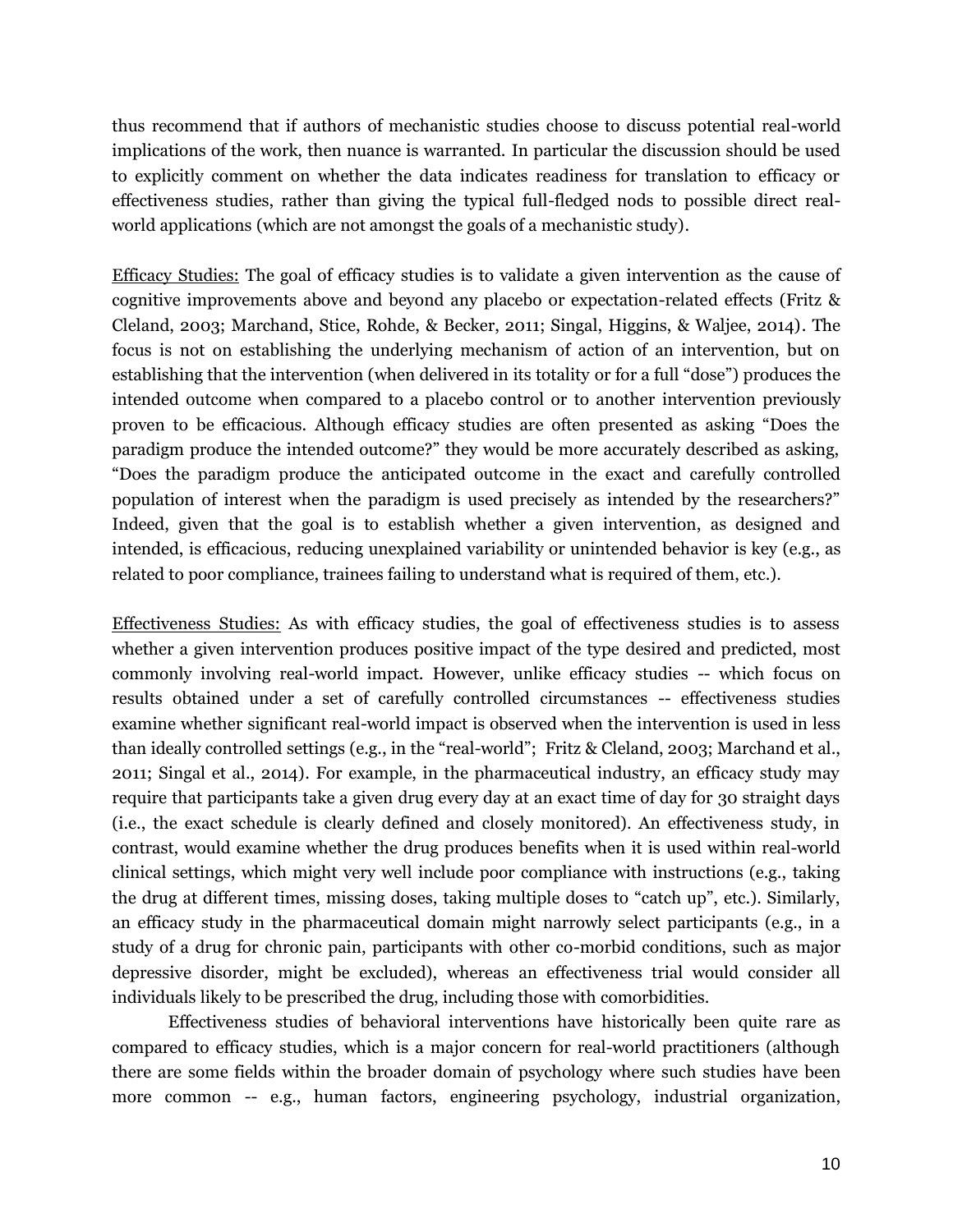education, etc.). Indeed, researchers seeking to use behavioral interventions for cognitive enhancement in the real-world (e.g., to augment learning in a school setting), are unlikely to encounter the homogenous and fully compliant individuals who comprise the participant pool in efficacy studies. This in turn may result in effectiveness study outcomes that are not consistent with the precursor efficacy studies, a point we return to when considering future directions.

Critically, although we describe four well-delineated categories in the text above, in practice studies will tend to vary along the broad and multidimensional space of study types. This is unlikely to change, as variability in approach is the source of much knowledge. However, we nonetheless recommend that investigators should be as clear as possible about the type of studies they undertake starting with an explicit description of the study goals (which in turn constrains the space of acceptable methods).

## **IV. METHODOLOGICAL CONSIDERATIONS AS A FUNCTION OF STUDY TYPE:**

Below we review major design decisions including participant sampling, control group selection, assignment to groups, and participant and researcher blinding, and discuss how they may be influenced by study type.

## *Participant Sampling Across Study Types:*

Feasibility Studies: One major set of differences across study types lies in the participant sampling procedures – including the population(s) from which participants are drawn and the appropriate sample size. In the case of feasibility studies, the targeted population will depend largely on the subsequent planned study or studies (typically either a mechanistic study or an efficacy study). More specifically, the participant sample for a feasibility study will ideally be drawn from a population that will be maximally informative for subsequent planned studies. Note that this will most often be the exact same population as will be utilized in the subsequent planned studies. For example, consider a set of researchers who are planning an efficacy study in older adults who live in assisted living communities. In this hypothetical example, before embarking on the efficacy study, the researchers first want to assess feasibility of the protocol in terms of: (1) long-term compliance; and (2) participants' ability to use a computer-controller to make responses. In this case they might want to recruit participants for the feasibility study from the same basic population as they will recruit from in the efficacy study.

This does not necessarily have to be the case though. For instance, if the eventual population of interest is a small (and difficult to recruit) population of individuals with specific severe deficits, one may first want to show feasibility in a larger and easier to recruit population (at least before testing feasibility in the true population of interest). Finally, the sample size in feasibility studies will often be relatively small as compared to the other study types, as the outcome data simply needs to demonstrate feasibility.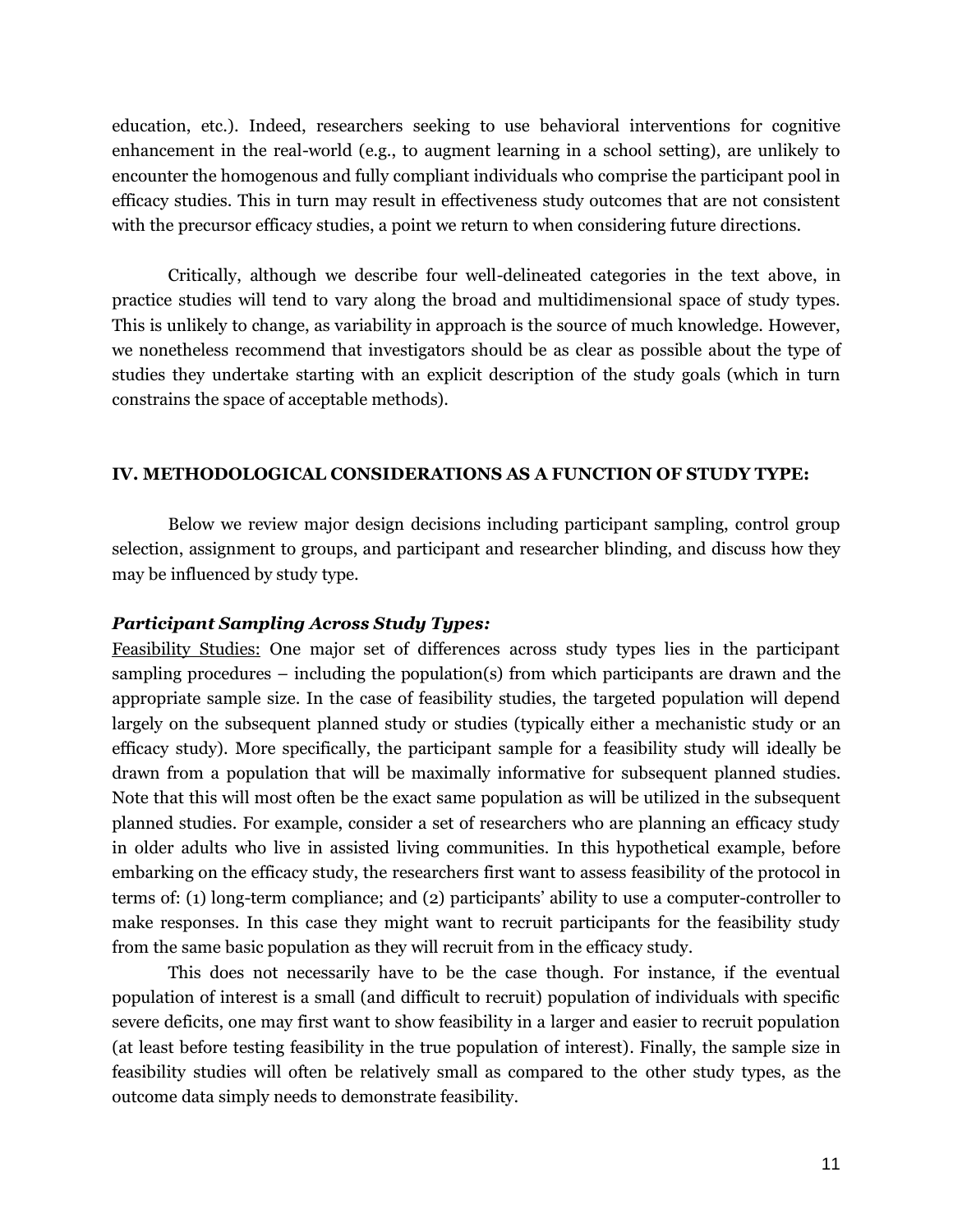Mechanistic and Efficacy Studies: At the broadest level, the participant sampling for mechanistic and efficacy studies will be relatively similar. Both types of studies will tend to sample participants from populations intended to reduce unmeasured, difficult-to-model, or otherwise potentially confounding variability. Notably, this does not necessarily mean the populations will be homogenous (especially given that individual differences can be important in such studies). It simply means that the populations will be chosen to reduce unmeasured differences. This approach may require excluding individuals with various types of previous experience. For example, a mindfulness-based intervention might want to exclude individuals who have had any previous meditation experience, as such familiarity could reduce the extent to which the experimental paradigm would produce changes in behavior. This might also require excluding individuals with various other individual difference factors. For example, a study designed to test the efficacy of an intervention paradigm meant to improve attention in normal individuals might exclude individuals diagnosed with ADHD.

The sample size of efficacy studies must be based upon the results of a power analysis and ideally will draw upon anticipated effect sizes observed from previous feasibility and/or mechanistic studies. However, efficacy studies are often associated with greater variability as compared with mechanistic and feasibility studies. Hence, one consideration is whether the overall sample in efficacy studies should be even larger still. Both mechanistic and efficacy studies could certainly benefit from substantially larger samples than previously used in the literature and from considering power issues to a much greater extent.

Effectiveness Studies: In effectiveness studies, the population of interest is the population that will engage with the intervention as deployed in the real-world and thus will be recruited via similar means as would be the case in the real-world. Because recruitment of an unconstrained participant sample will introduce substantial inter-individual variability in a number of potential confounding variables, sample sizes will have to be correspondingly considerably larger for effectiveness studies as compared to efficacy studies. In fact, multiple efficacy studies using different populations may be necessary to identify potential sources of variation and thus expected power in the full population.

## *Control Group Selection across Study Types:*

A second substantial difference in methodology across study types is related to the selection of control groups.

Feasibility studies: In the case of feasibility studies, a control group is not necessarily needed (although one might perform a feasibility study to assess the potential of using a certain task or set of tasks as a control or placebo intervention). The goal of a feasibility study is not to demonstrate mechanism, efficacy, or effectiveness, but is instead only to demonstrate viability, tolerability, or safety. As such, a control group is less relevant because the objective is not to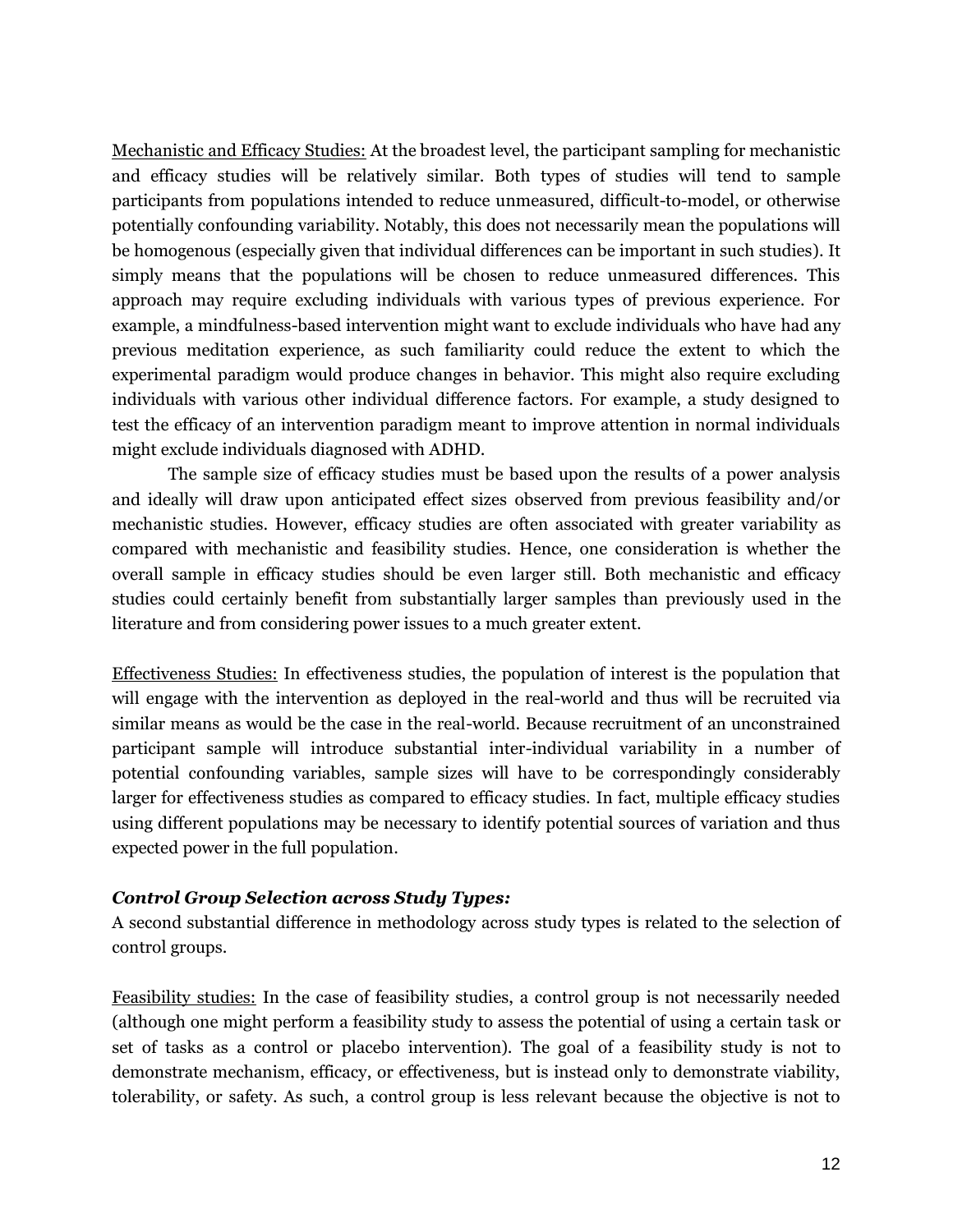account for confounding variables. If a feasibility study is being used to estimate power, a control group (even a passive control group) could be useful, particularly if gains unrelated to the intervention of interest are expected (e.g., if the tasks of interest induce test-retest effects, if there is some natural recovery of function unattributable to the training task, etc.).

Mechanistic studies: To discuss the value and selection of various types of control groups for mechanistic studies (as well as for efficacy, and effectiveness studies), it is worth briefly describing the most common design for such studies: the pre/post design (for greater discussion see: Green, Strobach, & Schubert, 2014). In this design, participants first undergo a set of pretest (baseline) assessments that measure performance along the dimensions of interest. The participants are then either randomly or pseudo-randomly assigned to a treatment group. For instance, in the most basic design, the two treatment groups would be an active intervention and a control intervention. The participants then complete the training associated with their assigned group. In the case of behavioral interventions for cognitive enhancement, this will often involve performing either a single task or set of tasks for several hours spaced over many days or weeks. Finally, after the intervention is completed, participants perform the same tasks they completed at pre-test as part of a post-test. The critical measures are usually comparisons of pre-test to post-test changes in the treatment groups. For example, did participants in the intervention group show a greater improvement in performance from pre-test to post-test as compared to the participants in the control group? The purpose of the control group is thus clear – to subtract out any confounding effects from the intervention group data (including simple test-retest effects), leaving only the changes of interest. This follows from the assumption that everything is, in fact, the same in the two groups with the exception of the experimental manipulation of interest.

In a mechanistic study, the proper control group may appear to be theoretically simple to determine -- given some theory or model of the mechanism through which a given intervention acts, the ideal control intervention is one that isolates the posited mechanism(s). In other words, if the goal is to test a particular mechanism of action, then the proper control will contain all of the same "ingredients" as the experimental intervention other than the proposed mechanism(s) of action. Unfortunately, while this is simple in principle, in practice it is often quite difficult because it is not possible to know with certainty all of the "ingredients" inherent to either the experimental intervention or a given control.

For example, in early studies examining the impact of what have come to be known as "action video games" (one genre of video games), the effect of training on action video games was contrasted with training on the video game Tetris as the control (Green & Bavelier, 2003). Tetris was chosen to control for a host of mechanisms inherent in video games (including producing sustained arousal, task engagement, etc.), while not containing what were felt to be the critical components inherent to action video games specifically (e.g., certain types of load placed on the perceptual, cognitive, and motor systems). However, subsequent research has suggested that Tetris may indeed place load on some of these processes (Terlecki, Newcombe, &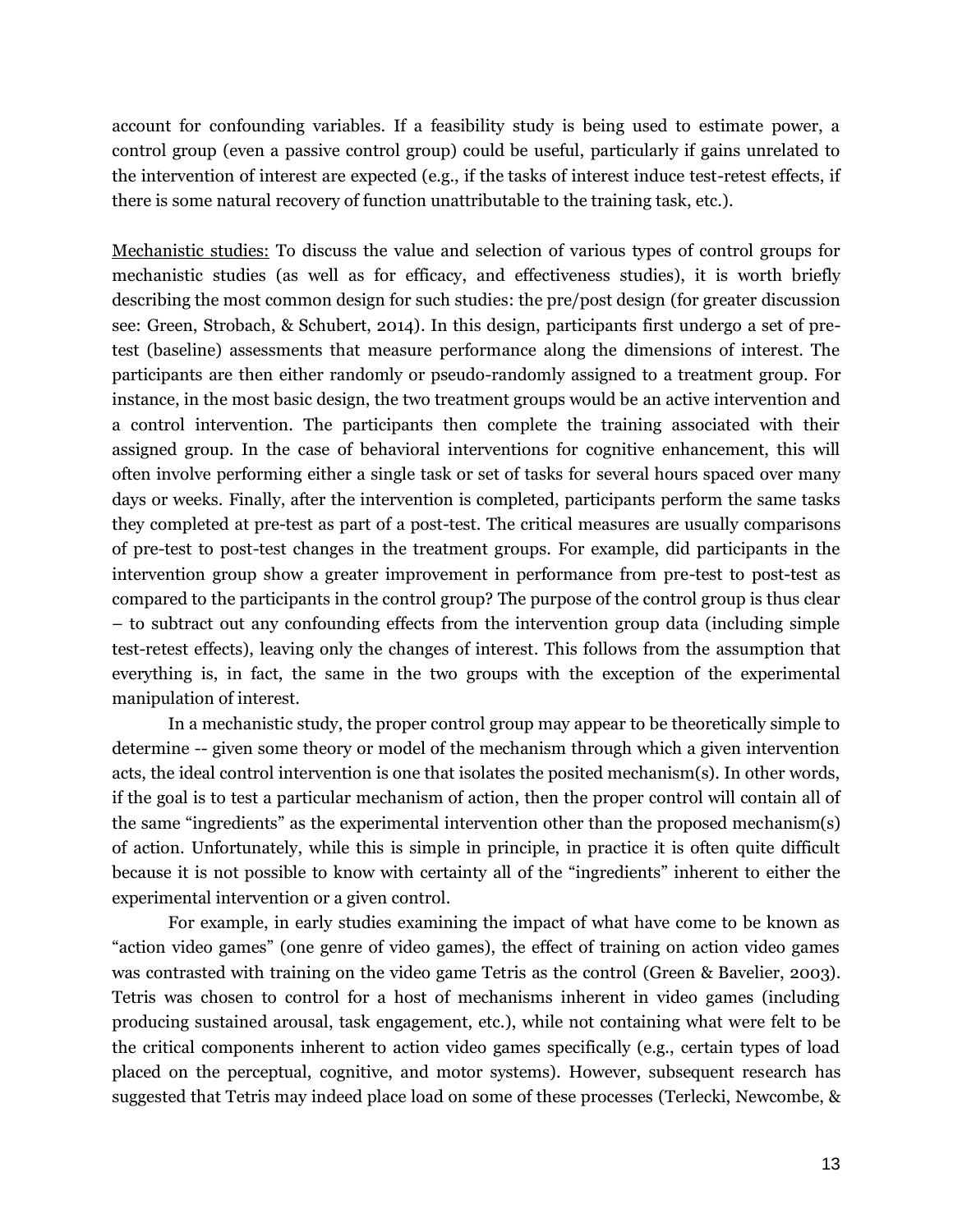Little, 2008). Had the early studies produced null results-- i.e., if the action video game trained group showed no benefits as compared to the Tetris trained group -- it would have been easy to incorrectly infer that the mechanistic model was incorrect, as opposed to correctly inferring that both tasks in fact contained the mechanism of interest.

Because of this possibility, we suggest that there is significant value for mechanistic studies to consider adding a second control group – what we would call a "business as usual" control – to aid in the interpretation of null results. Such a control group (sometimes also referred to as a "test-retest" control group or passive control group) undergoes no intervention whatsoever. If *neither* the intervention group nor the active control group shows benefits relative to this second control group, this is strong evidence against either the mechanistic account itself or the ability of the intervention to activate the proposed mechanism (Roberts et al., 2016). Conversely, if *both* the intervention and the active control show a benefit relative to the business-as-usual control group, a range of other possibilities are suggested. For instance, it could be the case that both the intervention and active control group have properties that stimulate the proposed mechanism. It could also be the case that there is a different mechanism of action inherent in the intervention training, control training, or both, that produces the same behavioral outcome. Such properties might include differential expectancies that lead to the same outcome including the simple adage that sometimes doing almost anything is better than nothing, that the act of being observed tends to induce enhancements, or any of a host of other possibilities.

Efficacy studies: For efficacy studies, the goal of a control group is to subtract out the influence of a handful of mechanisms of "no interest" -- including natural progression and participant expectations. In the case of behavioral interventions for cognitive enhancement, natural progression will include, for instance, mechanisms: (1) related to time and/or development, such as children showing a natural increase in attentional skills as they mature independent of any interventions; and (2) those related to testing, such as the fact that individuals undergoing a task for a second time will often have improved performance relative to the first time they underwent the task. Participant expectations, meanwhile, would encompass mechanisms classified as "placebo effects." Within the medical world these effects are typically controlled via a combination of an inert placebo control condition (e.g., sugar pill or saline drip) and participant and experimenter blinding (i.e., neither the participant nor the experimenter being informed as to whether the participant is in the active intervention condition or the placebo control condition). In the case of behavioral interventions for cognitive enhancement it is worth noting, just as was true of mechanistic studies, that there is not always a straightforward link between a particular placebo control intervention and the mechanisms that placebo is meant to control for. It is always possible that a given placebo control intervention, that is meant to be "inert," could nonetheless inadvertently involve mechanisms that are of theoretical interest.

Given this, in addition to a placebo control (which we discuss in its own section further below), we suggest here that efficacy studies also include a business-as-usual control group. This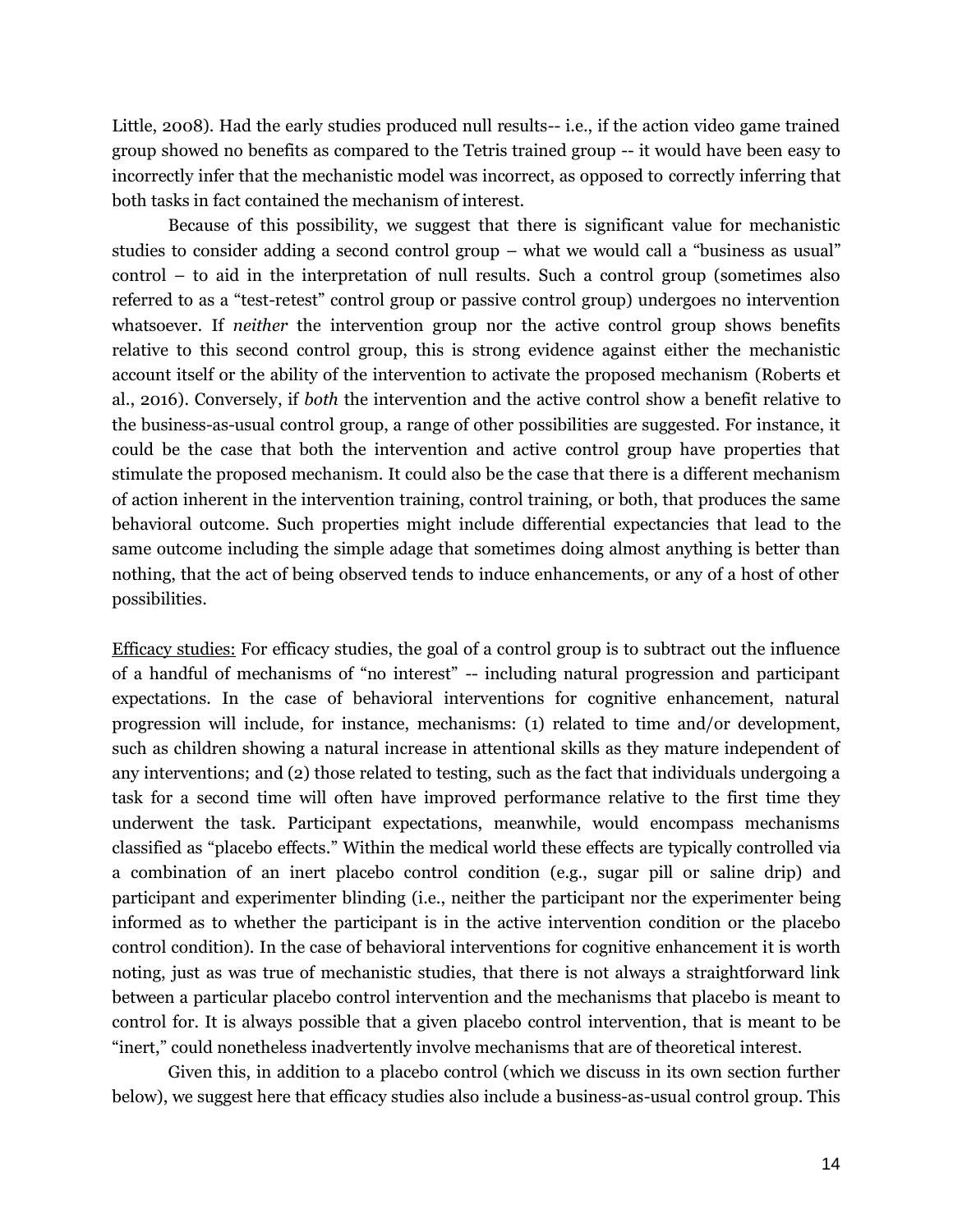will help in cases where the supposed "inert placebo" control turns out to be not inert with respect to the outcomes of interest. For instance, as we will see below, researchers may wish to design an "inert" control that retains some plausibility as an active intervention for participants, so as to control for participant expectations. However, in doing so they may inadvertently include "active" ingredients. Notably, careful and properly powered individual difference studies examining the control condition conducted prior to the efficacy study will reduce this possibility.

More critically perhaps, in the case of an efficacy study, such business-as-usual controls have additional value in demonstrating that there is no harm produced by the intervention. Indeed, it is always theoretically possible that both the active and the control intervention may inhibit improvements that would occur due to either natural progression, development, maturation or in comparison with how individuals would otherwise spend their time. This is particularly crucial in the case of any intervention that replaces activities known to have benefits. This would be the case, for instance, of a study examining potential for STEM benefits where classroom time is replaced by an intervention, or where a physically active behavior is replaced by a completely sedentary behavior.

Effectiveness Studies: For effectiveness studies, because the question of interest is related to benefits that arise when the intervention is used in real-world settings, the proper standard against which the intervention should be judged is business-as-usual -- or in cases where there is an existing proven treatment or intervention, the contrast may be against normal standard of care (this latter option is currently extremely rare in our domain, if it exists at all). In other words, the question becomes: "Is this use of time and effort in the real world better for cognitive outcomes than how the individual would otherwise be spending that time?" Or, if being compared to a current standard of care, considerations might also include differential financial costs, side effects, accessibility concerns, etc.

We conclude by noting that the recommendation that many mechanistic and all efficacy studies include a business-as-usual control has an additional benefit beyond aiding in the interpretation of the single study at hand. Namely, such a broadly adopted convention will produce a common control group against which all interventions are contrasted (although the outcome measures will likely still differ). This in turn will greatly aid in the ability to determine effect sizes and compare outcomes across interventions. Indeed, in cases where the critical measure is a difference of differences (e.g., (post-performance<sub>intervention</sub> – pre-performance<sub>intervention</sub>) – (postperformancecontrol – pre-performancecontrol), there is no coherent way to contrast the size of the overall effects when there are different controls across studies. Having a standard business-asusual control group allows researchers to observe which interventions tend to produce bigger or smaller effects and take that information into account when designing new interventions. There are of course caveats, as business-as-usual and standard-of-care can differ across groups. For example, high SES children may spend their time in different ways than low-SES children rendering it necessary to confirm that apples-to-apples comparisons are being made.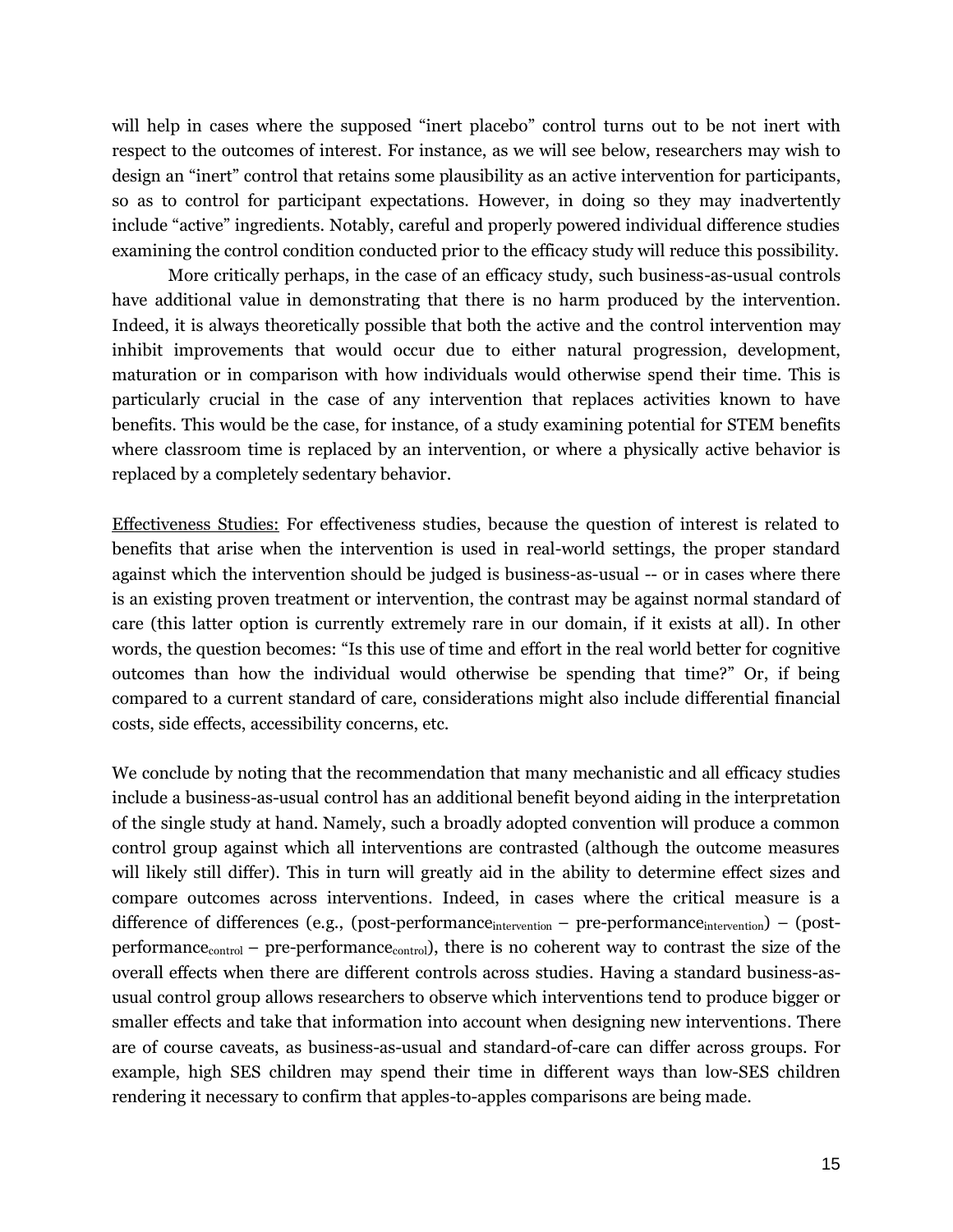### *Assignment to Groups:*

While the section above focused on the problem of choosing appropriate control interventions, it is also important to consider how individuals are assigned to groups. Here we will consider all types of studies together (although this is only a concern for feasibility studies in cases where the feasibility study includes multiple groups). Given a sufficiently large number of participants, true random assignment can be utilized. However, it has long been recognized that truly random assignment procedures can create highly imbalanced group membership, a problem that becomes increasingly relevant as group sizes become smaller. For instance, if group sizes are small, it would not be impossible (or potentially even unlikely) for random assignment to produce groups that are made up of almost all males or almost all females or include almost all younger individuals or almost all older individuals (depending on the population from which the sample is drawn). This in turn can create sizeable difficulties for data interpretation (e.g., it would be difficult to examine sex as an important biological variable if sex was confounded with condition).

Beyond imbalance in demographic characteristics (e.g., age, sex, SES, etc.), true random assignment can also create imbalance in initial abilities; in other words -- pre-test (or baseline) differences. Pre-test differences in turn create severe difficulties in interpreting changes in the typical pre-test  $\rightarrow$  training  $\rightarrow$  post-test design. As just one example, consider a situation where the experimental group's performance is worse at pre-test than the control group's performance. If, at post-test, a significant improvement is seen in the experimental group, but not in the control group, a host of interpretations are possible. Such a result could be due to: (1) a positive effect of the intervention, (2) it could be regression to the mean due to unreliable measurements, or (3) it could be that people who start poorly have more room to show simple test-retest effects, etc. Similar issues with interpretation arise when the opposite pattern occurs (i.e., when the control group starts worse than the intervention group).

Given the potential severity of these issues, there has long been interest in the development of methods for group assignment that retain many of the aspects and benefits of true randomization while allowing for some degree of control over group balance (in particular in clinical and educational domains - Chen & Lee, 2011; Saghaei, 2011; Taves, 1974; Zhao, Hill, & Palesch, 2012). A detailed examination of this literature is outside of the scope of the current paper. However, such promising methods have begun to be considered and/or used in the realm of cognitive training (Green et al., 2014; Jaeggi et al., 2011; Redick et al., 2013). As such, we urge authors to consider various alternative group assignment approaches that have been developed (e.g., creating matched pairs, creating homogenous sub-groups or blocks, attempting to minimize group differences on the fly, etc.) as the best approach will depend on the study's sample characteristics, the goals of the study, and various practical concerns (e.g., whether the study enrolls participants on the fly, in batches, all at once, etc.). For instance, in studies employing extremely large task batteries, it may not be feasible to create groups that are matched for pre-test performance on all measures. The researchers would then need to decide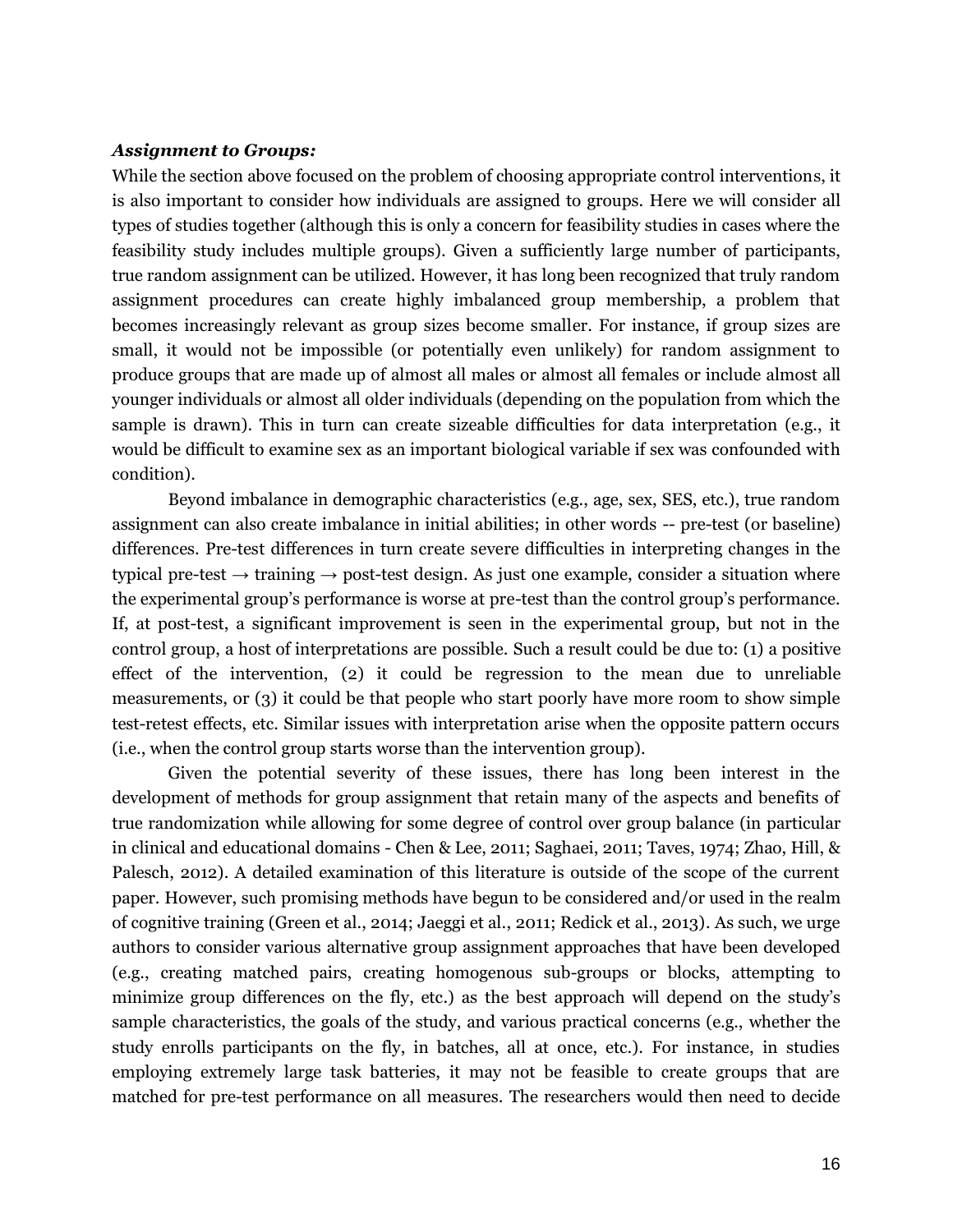which variables are most critical to match (or if the study was designed to assess a smaller set of latent constructs that underlie performance on the larger set of various measures, it may be possible to match based upon the constructs). In all, our goal here is simply to indicate that not only can alternative methods of group assignment be consistent with the goal of rigorous and reproducible science, but in many cases, such methods will produce more valid and interpretable data than fully random group assignment.

### *Can behavioral interventions achieve the double-blind standard?*

One issue that has been raised in the domain of behavioral interventions is whether it is possible to truly blind participants to condition in the same "gold standard" manner as in the pharmaceutical field. After all, whereas it is possible to produce two pills that look identical, one an active treatment and one an inert placebo, it is not possible to produce two behavioral interventions, one active and one inert, that are outwardly perfectly identical (although under some circumstances, it may be possible to create two interventions where the manipulation is subtle enough to be perceptually indistinguishable to a naive participant). Indeed, the extent to which a behavioral intervention is "active" depends entirely on what the stimuli are and what the participant is asked to do with those stimuli. Thus, because it is impossible to produce a mechanistically active behavioral intervention and an inert control condition that look and feel identical to participants, participants may often be able to infer their group assignment.

To this concern, we first note that even in pharmaceutical studies, participants can develop beliefs about the condition to which they have been assigned. For instance, active interventions often produce some side effects, while truly inert placebos (like sugar pills or a saline drip) do not. Interestingly, there is evidence to suggest: (1) that even in "double-blind" experiments, participant blinding may sometimes be broken (i.e., via the presence or absence of side effects - Fergusson, Glass, Waring, & Shapiro, 2004; Kolahi, Bang, & Park, 2009; Schulz, Chalmers, & Altman, 2002) and (2) the ability to infer group membership (active versus placebo) may impact the magnitude of placebo effects (Rutherford, Sneed, & Roose, 2009), although see (Fassler, Meissner, Kleijnen, Hrobjartsson, & Linde, 2015).

Thus, we would argue that -- at least until we know more about how to reliably measure participant expectations and how such expectations impact on our dependent variables - efficacy studies should make every attempt to adopt the same standard as the medical domain. Namely, researchers should employ an active control condition that has some degree of face validity as an "active" intervention from the participants' perspective, combined with additional attempts to induce participant blinding (noting further that attempts to assess the success of such attempts is perhaps surprisingly rare in the medical domain - Fergusson et al., 2004; Hrobjartsson, Forfang, Haahr, Als-Nielsen, & Brorson, 2007).

Critically, this will often start with participant recruitment -- in particular using recruitment methods that either minimize the extent to which expectations are generated or serve to produce equivalent expectations in participants, regardless of whether they are assigned to the active or control intervention (Schubert & Strobach, 2012). For instance, this may be best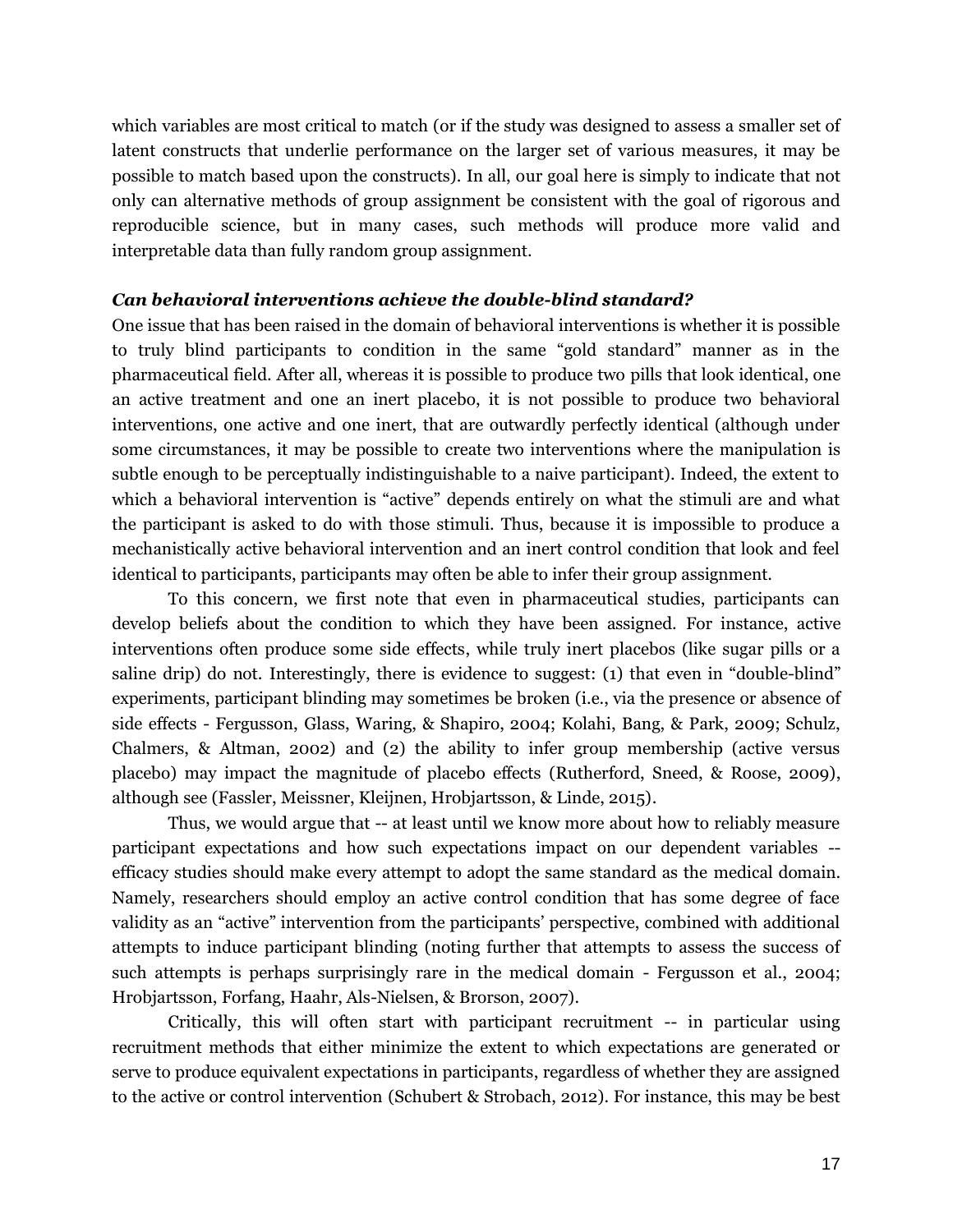achieved by introducing the overarching study goals as examining which of two active interventions is most effective, rather than contrasting an experimental intervention with a control condition. This process will likely also benefit retention as participants are more likely to stay in studies that they believe might be beneficial.

Ideally, study designs should also, as much as is possible, include experimenter blinding, even though it is once again more difficult in the case of a behavioral intervention than in the case of a pill. In the case of two identical pills, it is completely possible to blind the experimental team to condition in the same manner as the participant (i.e., if the active drug and placebo pill are perceptually indistinguishable, the experimenter will not be able to ascertain condition from the pill alone – although there are perhaps other ways that experimenters can nonetheless become unblinded - Kolahi et al., 2009). In the case of a behavioral intervention, those experimenter(s) who engage with the participants during training will, in many cases, be able to infer the condition (particularly given that those experimenters are nearly always lab personnel who, even if not aware of the exact tasks or hypotheses, are reasonably well versed in the broader literature). However, while blinding those experimenters who interact with participants during training is potentially difficult, it is quite possible and indeed desirable to ensure that the experimenter(s) who run the pre- and post-testing sessions are blind to condition (but see the section on Funding Agencies below, as such practices involve substantial extra costs).

### *Outcome Assessments across Study Types:*

Feasibility studies: The assessments used in behavioral interventions for cognitive enhancement arise naturally from the goals. For feasibility studies, the outcome variables of interest are those that will speak to the potential success or failure of a subsequent mechanistic, efficacy, or effectiveness studies. These may include the actual measures of interest in those subsequent studies, particularly if one purpose of the feasibility study is to estimate possible effect sizes and necessary power for those subsequent studies. They may also include a host of measures that would not be primary outcome variables in subsequent studies. For instance, compliance may be a primary outcome variable in a feasibility study, but not in a subsequent efficacy study (where compliance may only be measured in order to exclude participants with poor compliance).

Mechanistic Studies: For mechanistic studies, the outcomes that are assessed should be guided entirely by the theory or model under study. These will typically make use of in-lab tasks that are either thought or known to measure clearly defined mechanisms or constructs. Critically, for mechanistic studies focused on true learning effects (i.e., enduring behavioral changes), the assessments should always take place after potential transient effects associated with the training itself have dissipated. For instance, some video games are known to be physiologically arousing. Because physiological arousal is itself linked with increased performance on some cognitive tasks, it is important that testing takes place after a delay (e.g., 24 hours or longer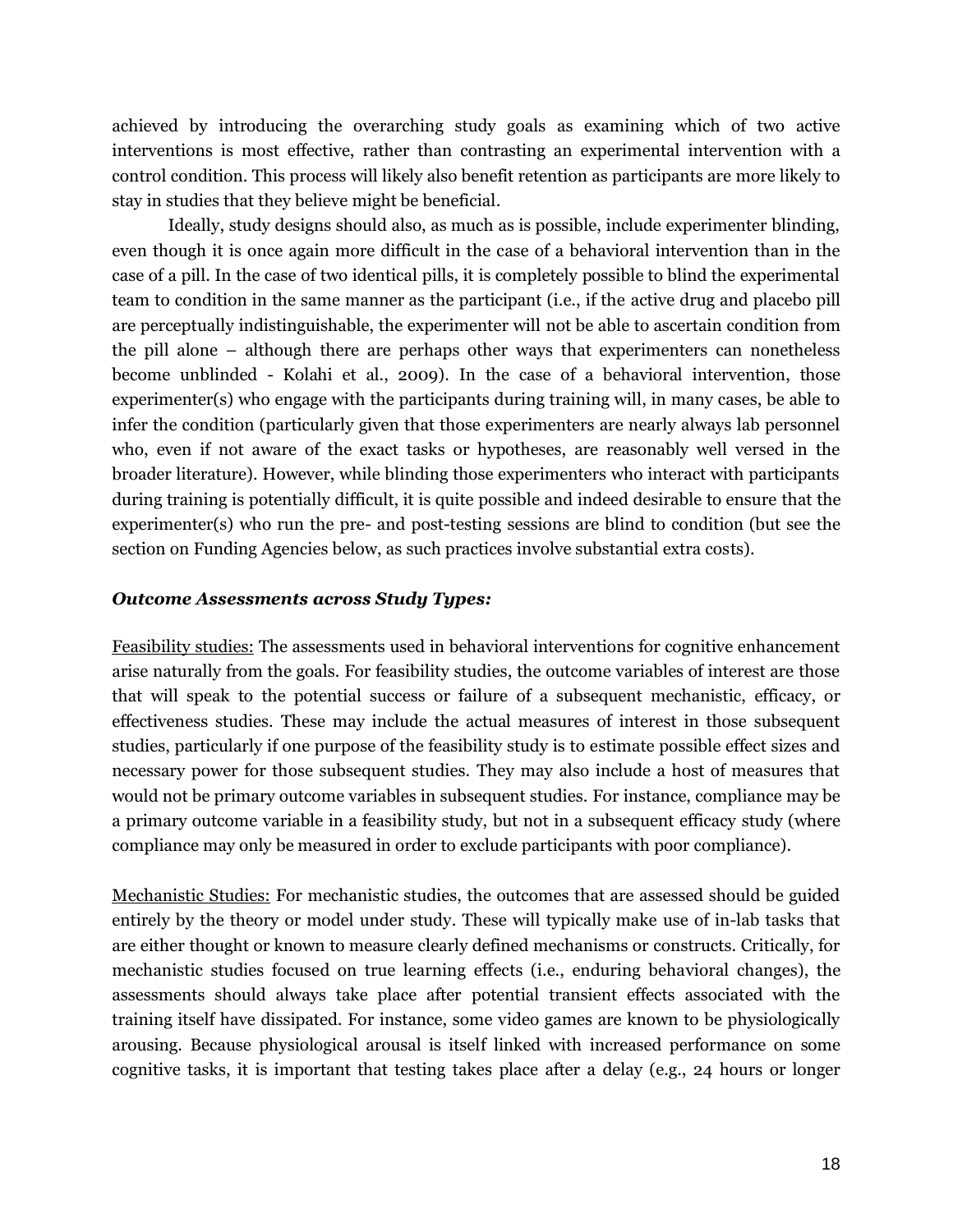depending on the goal), thus ensuring that short-lived effects are no longer in play (the same holds true for efficacy and effectiveness studies).

Furthermore, there is currently a strong emphasis in the field toward examining mechanisms that will produce what is commonly referred to as *far transfer* as compared to just producing *near transfer*. First, it is important to note that this distinction is typically a qualitative, rather than quantitative one (Barnett & Ceci, 2002). Near transfer is typically used to describe cases where training on one task produces benefits on tasks meant to tap the same core construct as the trained task using slightly different stimuli or setups. For example, those in the field would likely consider transfer from one "complex working memory task" (e.g., the O-Span) to another "complex working memory task" (e.g., Spatial Span) to be an example of near transfer. Far transfer is then used to describe situations where the training and transfer tasks are not believed to tap the exact same core construct. In most cases, this means partial, but not complete overlap between the training and transfer tasks (e.g., working memory is believed to be one of many processes that predict performance on fluid intelligence measures, so training on a working memory task that improves performance on a fluid intelligence task would be an instance of far transfer).

Second, and perhaps more critically, the inclusion of measures to assess such "far transfer" in a mechanistic study are only important to the extent that such outcomes are indeed a key prediction of the mechanistic model. To some extent, there has been a tendency in the field to treat a finding of "only near transfer" as a pejorative description of experimental results. However, there are a range of mechanistic models where only near transfer to tasks with similar processing demands would be expected. As such, finding near transfer can be both theoretically and practically important. Indeed, some translational applications of training may only require relatively near transfer (although true real-world application will essentially always require some degree of transfer across content).

In general then, we would encourage authors to describe the similarities and differences between trained tasks and outcome measures in concrete, quantifiable terms whenever possible (whether these descriptions are in terms of task characteristics - e.g., similarities of stimuli, stimulus modality, task rules, etc. - or in terms of cognitive-constructs or latent variables).

We further suggest that assessment methods in mechanistic studies would be greatly strengthened by including, and clearly specifying, tasks that are *not* assumed to be susceptible to changes in the proposed mechanism under study. If an experimenter demonstrates that training on Task A, which is thought to tap a specific mechanism of action, produces predictable improvements in some new Task B, which is also thought to tap that same specific mechanism, then this supports the underlying model or hypothesis. Notably, however, the case would be greatly strengthened if the same training did not also change performance on some other Task C, which does not tap the underlying specific mechanism of action. In other words, only showing that Task A produces improvements on Task B leaves a host of other possible mechanisms alive (many of which may not be of interest to those in cognitive psychology). Showing that Task A produces improvements on Task B, but not on Task C, may rule out other possible contributing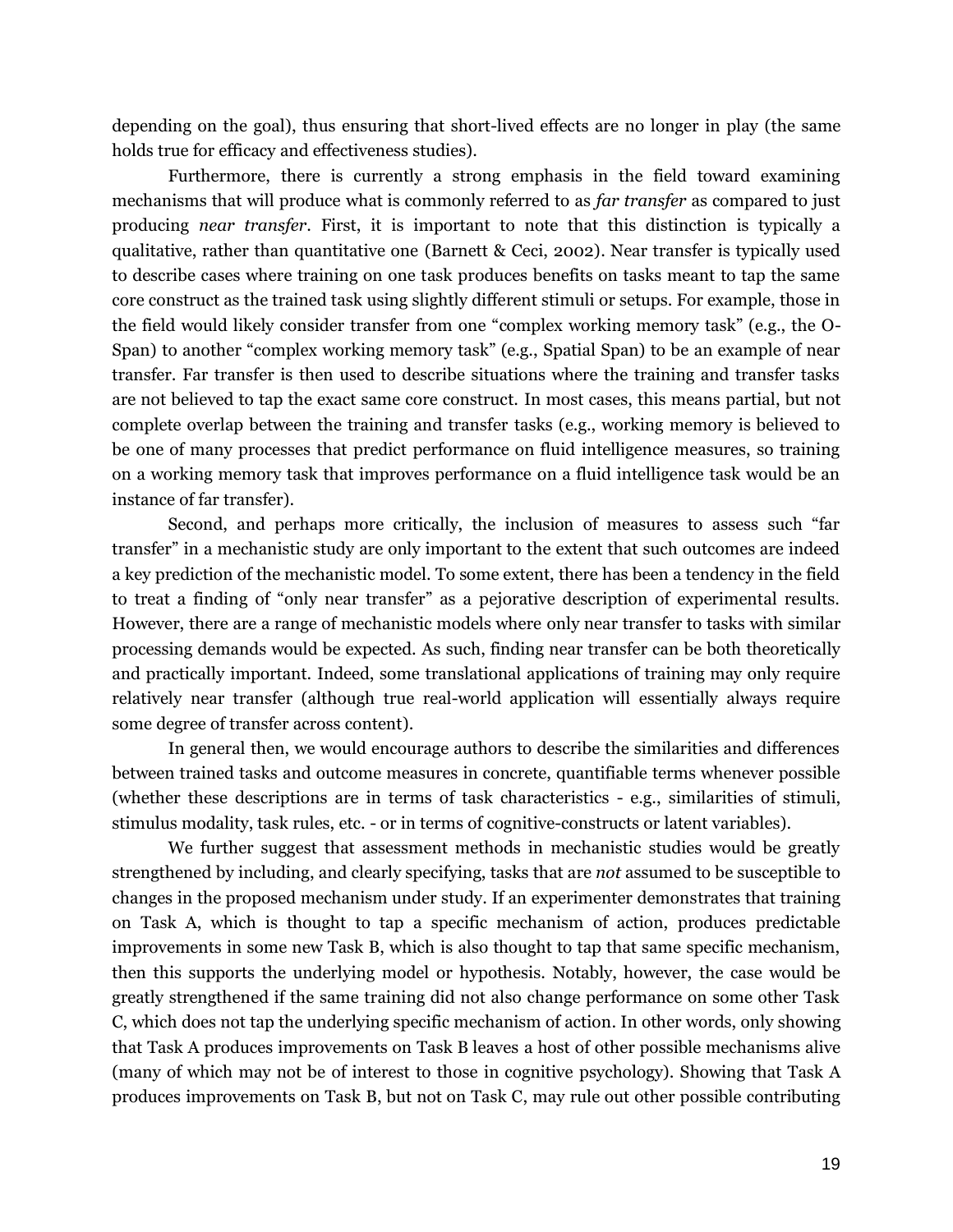mechanisms. A demonstration of a double dissociation between training protocols and pre-post assessment measures would be better still, although this may not always be possible with all control tasks. If this suggested convention of including tasks not expected to be altered by training is widely adopted, it will be critical for those conducting future meta-analyses to avoid improperly aggregating across outcome measures (i.e., it would be a mistake, in the example above, for a meta-analysis to directly combine Task B and Task C to assess the impact of training on Task A).

Efficacy Studies: The assessments that should be employed in efficacy studies lie somewhere between the highly controlled, titrated, and precisely defined lab-based tasks that will be used most commonly in mechanistic studies, and the functionally meaningful real-world outcome measurements that are employed in effectiveness studies. The broadest goal of efficacy studies is of course to examine the potential for real-world impact. Yet, the important sub-goal of maintaining experimental control means that researchers will often use lab-based tasks that are thought (or better yet, known) to be associated with real-world outcomes. We recognize that this link is often tenuous in the peer-reviewed literature and in need of further well-considered study. There are some limited areas in the literature where real-world outcome measures have been examined in the context of cognitive training interventions. Examples include the study of retention of driving skills (in older adults - Ross et al., 2016) or academic achievement (in children (Wexler et al., 2016) that have been measured in both experimental and control groups. Another example is psychiatric disorders (e.g., schizophrenia - Subramaniam et al., 2014), where real-world functional outcomes are often the key dependent variable.

In many cases though the links are purely correlational. Here we caution that such an association does not ensure that a given intervention with a known effect on lab-based measures will improve real-world outcomes. For instance, two measures of cardiac health -- lower heartrate and lower blood pressure – are both correlated with reductions in the probability of cardiac-related deaths. However, it is possible for drugs to produce reductions in heart-rate and/or blood pressure without necessarily producing a corresponding decrease in the probability of death (Diao, Wright, Cundiff, & Gueyffier, 2012). Therefore, the closer that controlled lab-based efficacy studies can get to the measurement of real-world outcomes, the better. We note that the emergence of high-fidelity simulations (e.g., as implemented in virtual reality) may help bridge the gap between well-controlled laboratory studies and a desire to observe real-world behaviors (as well as enable us to examine real-world tasks that are associated with safety concerns - such as driving). However, caution is warranted as this domain remains quite new and the extent to which virtual reality accurately models or predicts various real-world behaviors of interest is at present unknown.

Effectiveness Studies: In effectiveness studies, the assessments also spring directly from the goals. Because impact in the real-world is key, the assessments should predominantly reflect real-world functional changes. We note that "efficiency," which involves a consideration of both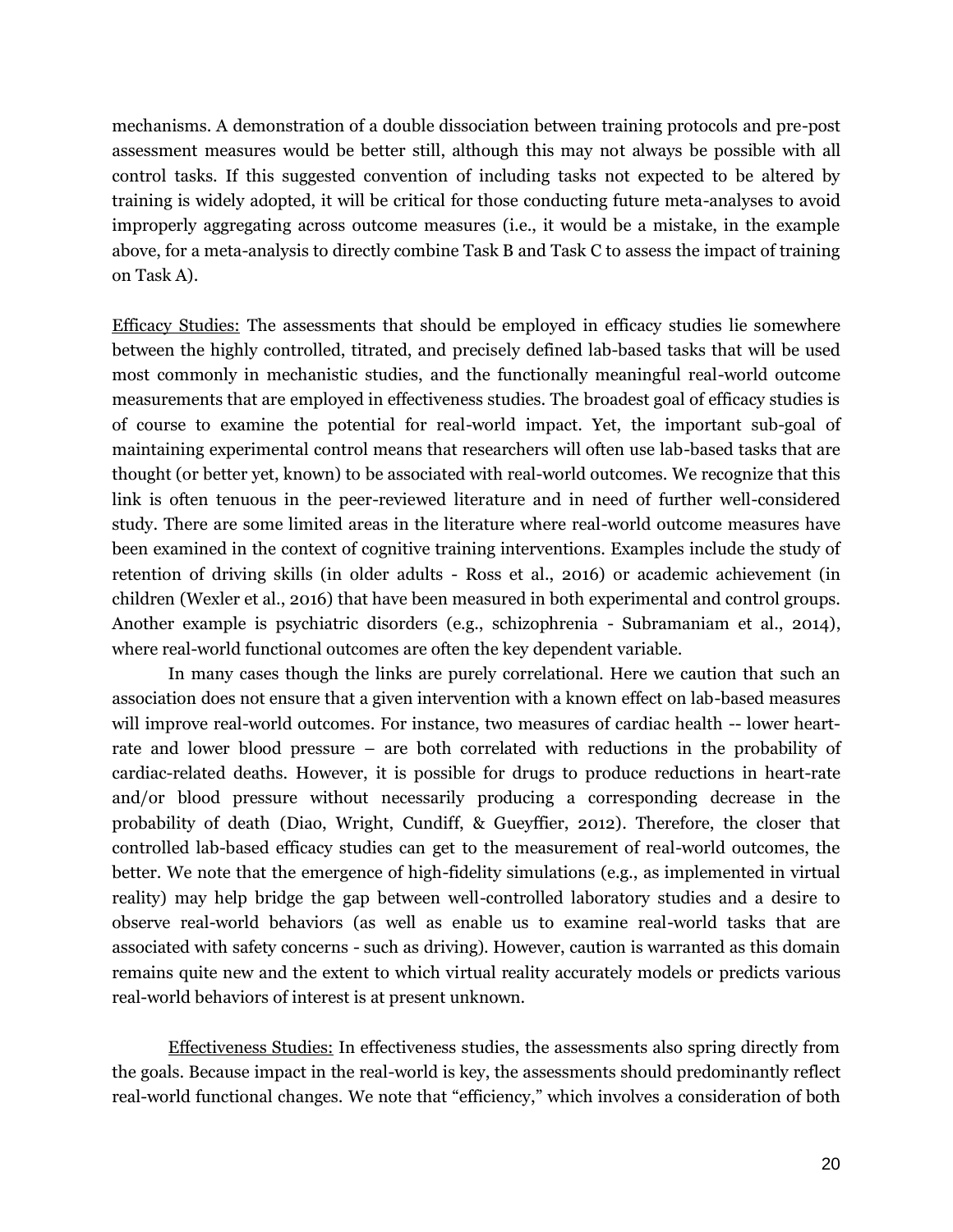the size of the effect promoted by the intervention *and* the cost of the intervention is sometimes utilized as a critical metric in assessing both efficacy and effectiveness studies (larger effects and/or smaller costs mean greater efficiency (Andrews, 1999; Stierlin et al., 2014). By contrast, we are focusing here primarily on methodology associated with accurately describing the size of the effect promoted by the intervention in question (although we do point out places where this methodology can be costly). In medical research the outcomes of interest are often described as patient relevant outcomes (PROs): outcome variables of particular importance to the target population. This presents a challenge for the field, though, as there are currently a limited number of patient-relevant "real-world measures" available to researchers, and these are not always applicable to all populations.

One issue that is often overlooked in this domain is the fact that improvements in realworld behaviors will not always occur immediately after a cognitive enhancing intervention. Instead, benefits may only emerge during longer follow-up periods, as individuals consolidate enhanced cognitive skills into more adaptive real-world behaviors. As an analogy from the visual domain, a person with nystagmus (constant, repetitive, and uncontrolled eye-movements) may find it difficult to learn to read because the visual input is so severely disrupted. Fixing the nystagmus would provide the system with a stronger opportunity to learn to read, yet would not give rise to reading in and of itself. The benefits to these outcomes would instead only be observable many months or years after the correction.

The same basic idea is true of what have been called "sleeper" or "protective" effects. Such effects also describe situations where an effect is observed at some point in the future, regardless of whether or not an immediate effect was observed. Specifically, sleeper or protective benefits manifest in the form of a reduction in the magnitude of a natural decline in cognitive function (Jones et al., 2013; Rebok et al., 2014). These may be particularly prevalent in populations that are at risk for a severe decline in cognitive performance. Furthermore, there would be great value in multiple long-term follow-up assessments even in the absence of sleeper effects to assess the long-term stability or persistence of any findings. Again, like many of our other recommendations, the presence of multiple assessments increases the costs of a study (particularly as attrition rates will likely rise through time).

## *Replication – value and pitfalls:*

There have been an increasing number of calls over the past few years for more replication in psychology (Open Science, 2012; Pashler & Harris, 2012; Zwaan, Etz, Lucas, & Donnellan, 2017). This issue has been written about extensively, so here we focus on several specific aspects as they relate to behavioral interventions for cognitive enhancement. First, questions have been raised as to how large a change can be made from the original and still be called a "replication." We maintain that if changes are made from the original study design (e.g., if outcome measures are added or subtracted; if different control training tasks are used; if different populations are sampled; if a different training schedule is used), then this ceases to be a replication and becomes a test of a new hypothesis. Here we emphasize that because there are a host of cultural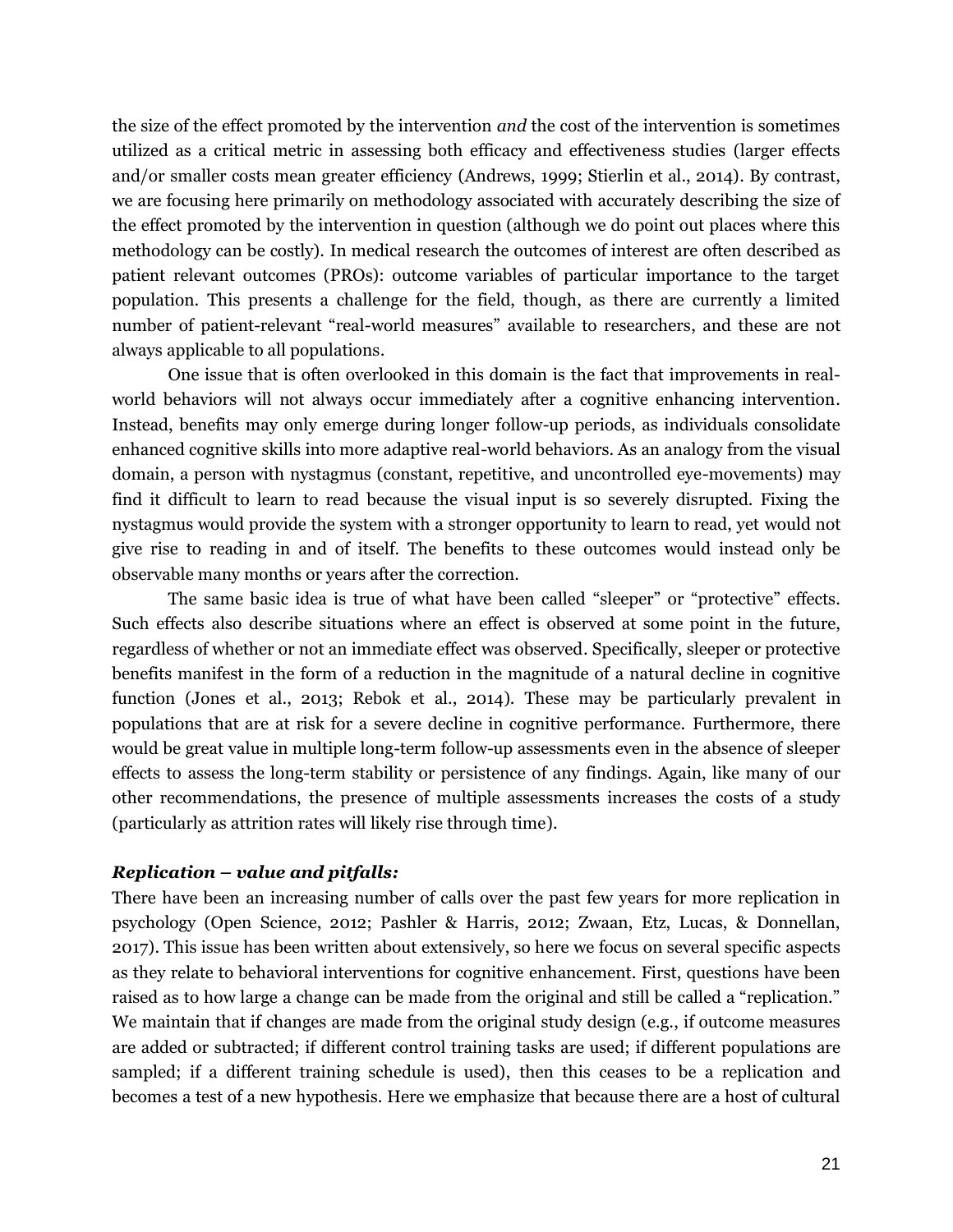and/or other individual difference factors that can differ substantially across geographic locations (e.g., educational and/or socioeconomic backgrounds, religious practices, etc.) that could potentially affect intervention outcomes, "true replication" is actually quite difficult. We also note that when changes are made to a previous study's design, it is often because the researchers are making the explicit supposition that such changes yield a better test of the broadest level experimental hypothesis. Authors in these situations should thus be careful to indicate this fact, without making the claim that they are conducting a replication of the initial study. Instead, they can indicate that a positive result, if found using different methods, serves to demonstrate the validity of the intervention across those forms of variation. A negative result meanwhile may suggest that the conditions necessary to generate the original result might be narrow. In general, the suggestions above mirror the long-suggested differentiation between "direct" replication (i.e., performing the identical experiment again in new participants) and "systematic" replication (i.e., where changes are made so as to examine the generality of the finding – sometimes also "conceptual" replication - O'Leary, Rosenbaum, & Hughes, 1978; Sidman, 1966; Stroebe & Strack, 2014).

We are also aware that there is a balance, especially in a world with ever smaller pools of funding, between replicating existing studies and attempting to develop new ideas. Thus, we argue that the value of replication will depend strongly on the type of study considered. For instance, within the class of mechanistic studies, it is rarely (and perhaps never) the case that a single design is the only way to test a given mechanism.

As a pertinent example from a different domain, consider the "facial feedback" hypothesis. In brief, this hypothesis holds that individuals use their own facial expressions as a cue to their current emotional state. One classic investigation of this hypothesis involved asking participants to hold a pen either in their teeth (forcing many facial muscles into positions consistent with a smile) or their lips (prohibiting many facial muscles from taking positions consistent with a smile). An initial study using this approach produced results consistent with the facial feedback hypothesis (greater positive affect when the pen was held in the teeth - Strack, Martin, & Stepper, 1988). Yet, multiple attempted replications largely failed to find the same results (Acosta et al., 2016).

Do these null results falsify the "facial feedback" hypothesis? They do not. Indeed, the pen procedure is just one of many possible ways to test a particular mechanism of action. More pertinent still, there is substantial reason to believe the pen procedure might not be the best test of the hypothesis. Recent work in the field has strongly indicated that facial expressions should be treated as trajectories rather than end points (i.e., it is not just the final facial expression that matters, the full set of movements that gave rise to the final expression matter). The pen procedure does not effectively mimic the full muscle trajectory of a smile.

Therefore, such a large-scale replication of the pen procedure – one of many possible intervention designs -- provides limited evidence for or against the posited mechanism. It instead largely provides information about the given intervention (which can easily steer the field in the wrong direction -- Rotello, Heit, & Dube, 2015). It is unequivocally the case that our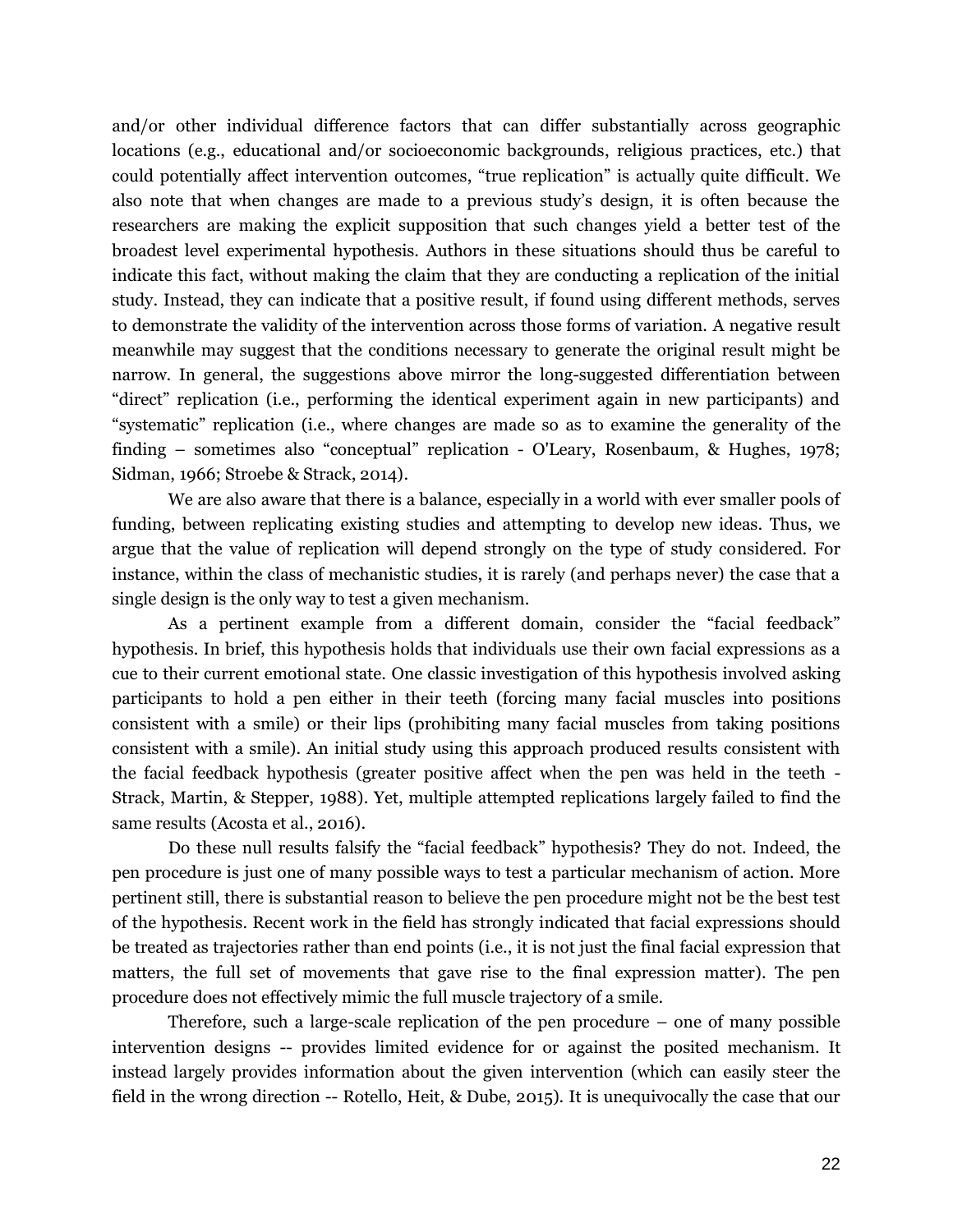understanding of the links between tasks and mechanisms is often weaker than we would like. Given this, we suggest that, in the case of mechanistic studies, there will often be more value in studies that are "extensions," which can provide converging or diverging evidence regarding the mechanism of action, rather than in direct replications.

Conversely, the value of replication in the case of efficacy and effectiveness studies is high. In these types of studies, the critical questions are strongly linked to a single well-defined intervention. There is thus considerable value in garnering additional evidence about that very intervention.

### *Best-practices when publishing:*

In many cases, the best practices for publishing in the domain of behavioral interventions for cognitive enhancement mirror those that have been the focus of myriad recent commentaries within the broader field of psychology (e.g., a better demarcation between analyses that are planned and those that were exploratory). Here we primarily speak to issues that are either unique to our domain or where best practices may differ by study type.

In general, there are two mechanisms for bias in publishing that must be discussed. The first is publication bias (also known as the "file drawer problem" - Coburn & Vevea, 2015). This encompasses, among other things, the tendency for authors to only submit for publication those studies that confirm their hypotheses. It also includes the related tendency for reviewers and/or journal editors to be less likely to accept studies that show non-significant or null outcomes. The other bias is p-hacking (Head, Holman, Lanfear, Kahn, & Jennions, 2015). This is when a study collects many outcomes and only the statistically significant outcomes are reported. Obviously, if only positive outcomes are published, it will result in a severely biased picture of the state of the field.

Importantly, the increasing recognition of the problems associated with publication bias has apparently increased the receptiveness of journals, editors, and reviewers toward accepting properly powered and methodologically sound null results. One solution to these publication bias and p-hacking problems is to rely less on p-values when reporting findings in publications (Barry et al., 2016; Sullivan & Feinn, 2012). Effect size measures provide information on the size of the effect in standardized form that can be compared across studies. In randomized experiments with continuous outcomes, Hedges' g is typically reported (a version of Cohen's d that is unbiased even with small samples); this focuses on changes in standard deviation units. This focus is particularly important in the case of feasibility studies and often also mechanistic studies, which often lack statistical power (see Pek & Flora, 2017 for more discussion related to reporting effect sizes). Best practice in these studies is to report the effect sizes and p-values for all comparisons made, not just those that are significant or that make the strongest argument. We also note that this practice of full reporting applies also to alternative methods to quantify statistical evidence, such as the recently proposed Bayes factors (Morey, Romeijn, & Rouder, 2016; Rouder, Speckman, Sun, Morey, & Iverson, 2009). It would further be of value in cases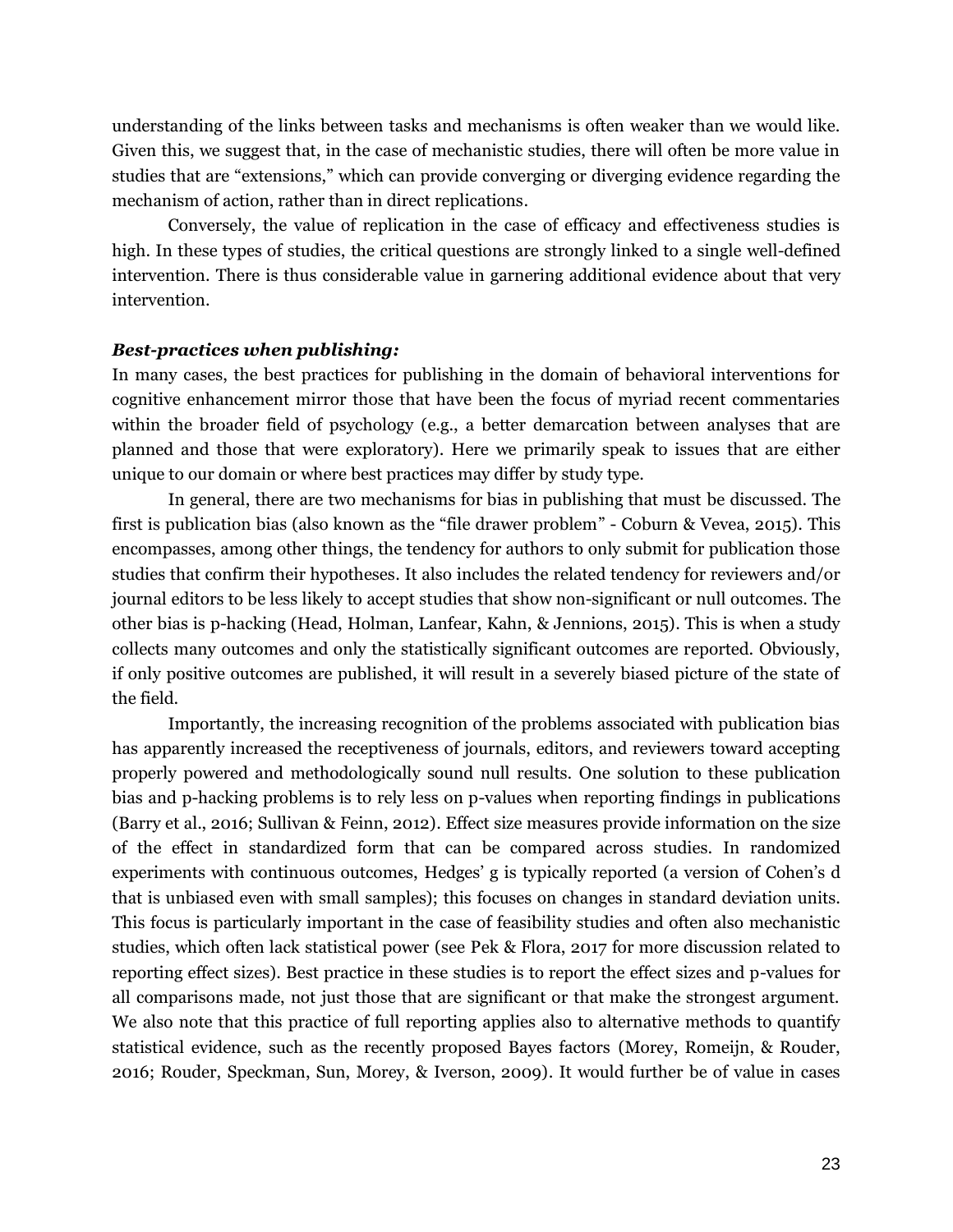where the dependent variables of interest were aggregates (e.g., via dimensionality reduction) to provide at least descriptive statistics for all variables and not just the aggregates.

An additional suggestion to combat the negative impact of selective reporting is preregistration of studies (Nosek, Ebersole, DeHaven, & Mellor, 2017). Here researchers disclose, prior to the study's start, the full study design that will be conducted. Critically, this includes pre-specifying the confirmatory and exploratory outcomes and/or analyses. The authors are then obligated, at the study's conclusion, to report the full set of results (be those results positive, negative, or null). We believe there is strong value for pre-registration both of study design and analyses in the case of efficacy and effectiveness studies where claims of real-world impact would be made. This includes full reporting of all outcome variables (as such studies often include sizable task batteries resulting in elevated concerns regarding the potential for Type I errors). In this, there would also potentially be value in having a third-party curate the findings for different interventions and populations and provide overviews of important issues (e.g., as is the case for the Cochrane reviews of medical findings).

The final suggestion is an echo of our previous recommendations to use more precise language when describing interventions and results. In particular, here we note the need to avoid making overstatements regarding real-world outcomes (particularly in the case of feasibility and mechanistic studies). We also note the need to take responsibility for dissuading hyperbole when speaking to journalists or funders about research results. Although obviously scientists cannot perfectly control how research is presented in the popular media, it is possible to encourage better practices. Describing the intent and results of research, as well as the scope of interpretation, with clarity, precision, and restraint will serve to inspire greater confidence in the field.

### **V. NEED FOR FUTURE RESEARCH**

While the best-practices with regard to many methodological issues seem clear, there remain a host of areas where there is simply insufficient knowledge to render recommendations.

## *The many uncertainties surrounding expectation effects:*

We believe our field should strive to meet the standard currently set by the medical community with regard to blinding and placebo control. Even if it is impossible to create interventions and control conditions that are perceptually identical (as can be accomplished in the case of an active pill and an inert placebo pill), it is possible to create control conditions that participants find plausible as an intervention. However, we also believe that we, as a field, can exceed the standards set by the medical community. This may arise, for instance, via more research on the explicit use of placebo effects for good. Indeed, the desire to control for and/or avoid expectation-based effects may remove from our arsenal what could be an incredibly powerful intervention component that produces real-world good (Kaptchuk & Miller, 2015).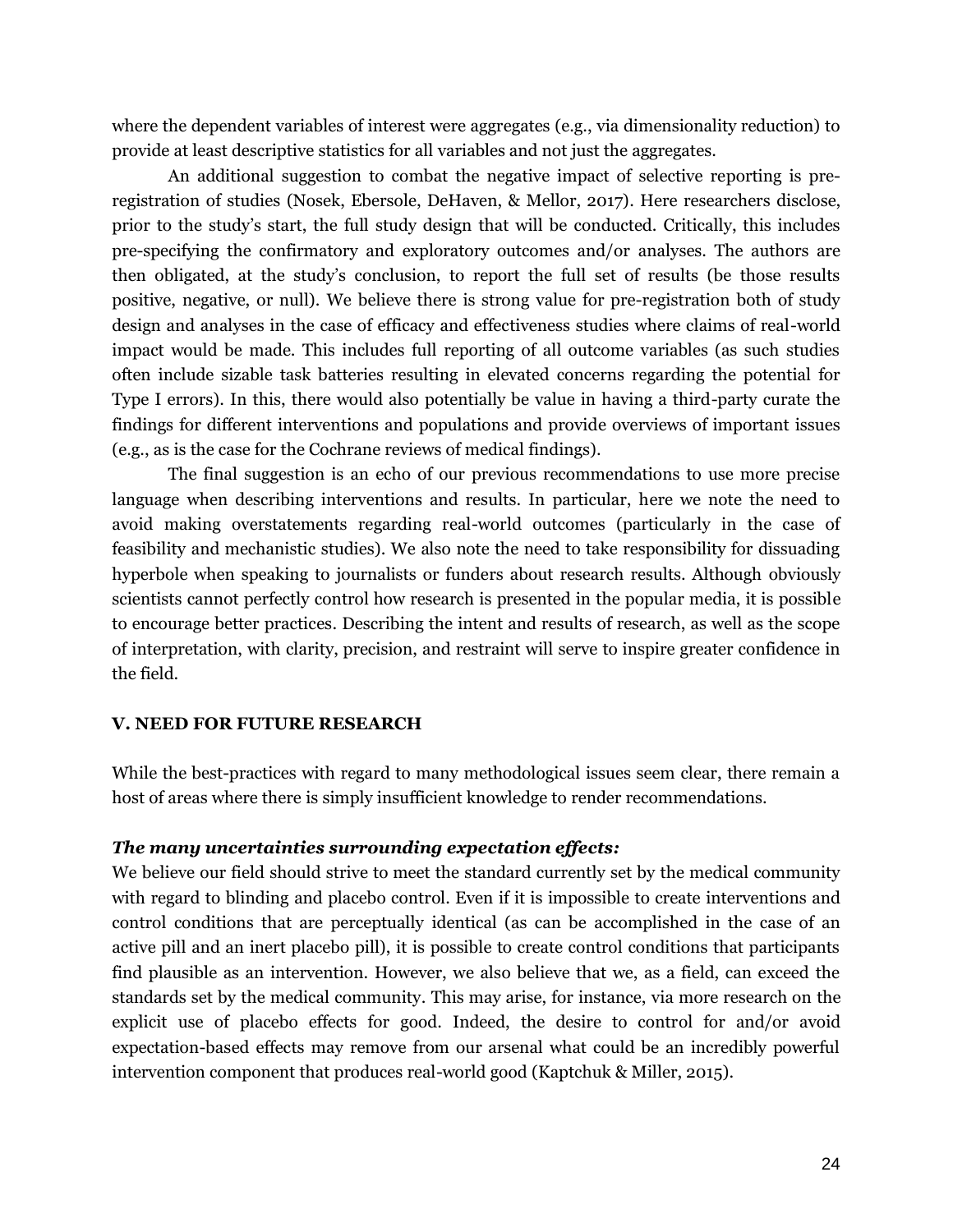At present, there is limited direct evidence indicating that purely expectation-driven effects drive gains from behavioral interventions for cognitive enhancement (and there is certainly no evidence indicating that expectation effects are larger in cognitive training than in the study of any other intervention). However, despite the current dearth of evidence, expectation effects may nonetheless be significant confounds in the measurement of cognitive performance (Foroughi, Monfort, Paczynski, McKnight, & Greenwood, 2016).

Although a number of critiques have indicated the need for the field to better measure and/or control for expectation effects, these critiques have not always indicated the difficulties and uncertainties associated with doing so. More importantly, indirect evidence suggests that such effects could serve as important potential mechanisms for inducing cognitive enhancement if they were purposefully harnessed. For instance, there is work suggesting a link between a variety of psychological states that could be susceptible to influence via expectation (e.g., beliefs about self-efficacy) and positive cognitive outcomes (Dweck, 2006). Furthermore, there is a long literature in psychology delineating and describing various "participant reactivity effects" or "demand characteristics," which are changes in participant behavior that occur due to the participants' beliefs about or awareness of the experimental conditions (Nichols & Maner, 2008; Orne, 1962). Critically, many sub-types of participant reactivity result in enhanced performance (e.g., the Pygmalion effect, wherein participants increase performance so as to match high expectations - Rosenthal & Jacobson, 1968).

There is thus great need for experimental work examining the key questions of how to manipulate expectations about cognitive abilities effectively and whether such manipulations produce significant and sustainable changes in these abilities (e.g., if effects of expectations are found, it will be critical to dissociate expectation effects that lead to better test-taking from those that lead to brain plasticity). In this endeavor, we can take lessons from other domains where placebo effects have not only been explored, but have begun to be purposefully harnessed, as in the literature on pain (see also the literature on psychotherapy - Kirsch, 2005). Critically, studies in this vein have drawn an important distinction between two mechanisms that underlie expectation and/or placebo effects. One mechanism is through direct, verbal information given to participants; the other one is learned by participants, via conditioning, and appears even more powerful in its impact on behavior (Colloca & Benedetti, 2006; Colloca, Klinger, Flor, & Bingel, 2013).

Consider, for instance, a study examining the effectiveness of a placebo cream in reducing pain experienced when a high temperature probe is applied to the skin (Voudouris, Peck, & Coleman, 1985). In this study, participants first rate their level of pain when high temperature probe is applied at setting of 80 out of 100 – sufficient to produce moderate-toelevated levels of pain. The placebo cream is then applied to the skin. The participant is given the explicit verbal description of the cream as an analgesic that should diminish the level of pain that is experienced. The high temperature probe is then reapplied to the skin at a setting of 80 out of 100 (as before) and the participant again rates the level of pain. If the rated level of pain is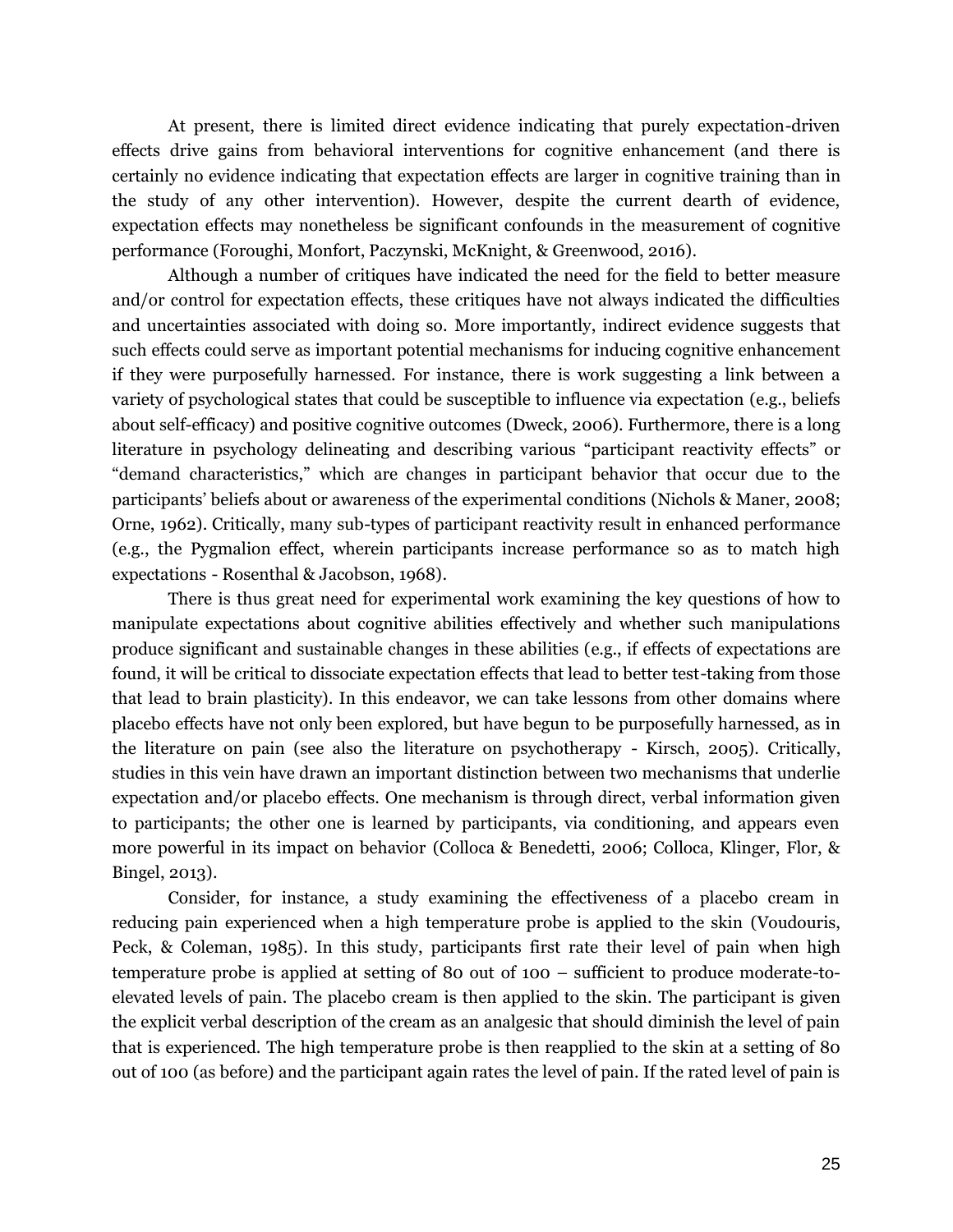reduced after the application of the placebo cream, this would be taken as evidence for a verbally expectation-induced placebo effect.

In order to induce the conditioning version of the placebo effect, an additional step is inserted in the process above. Namely, after the application of the cream and the description of the cream as an analgesic, participants are told that they will be given the same temperature stimulus as previously, but in fact are given a lower temperature (e.g., a 60 out of 100 -- one that will naturally produce noticeably less pain). This, theoretically, should provide evidence to the participant of the cream's effectiveness. In other words, it creates an association between the cream and reduced pain. The final step then proceeds as above (with the probe applied at the same 80 out of 100 temperature). If the experienced pain in this version of the study is less than in the verbal instruction version, it is taken as evidence for an additional benefit of conditioninginduced expectations.

In practice, when these two methods of inducing expectations have been contrasted, conditioning-based expectations have typically been found to produce significantly larger and more reliable placebo effects. Similar studies, examining not just the impact of verbal instruction in inducing beliefs, but that of conditioning, would be of significant value in our domain (Colloca et al., 2013).

 Finally, although much work needs to be done to determine if expectation-based mechanisms can provide enduring benefits for cognitive skills, it is worth discussing one major concern about the use of placebos in the real-world – namely the potentially negative impact of broken blinding. In other words, if expectation-based mechanisms are used in behavioral interventions for cognitive enhancement, will the benefits that arise from such mechanisms disappear immediately if participants are made aware that some aspect of the training was meant to induce "placebo like" effects? While this is an open question in need of investigation in our domain, there is again reason for optimism based upon the persistence of benefits observed after unblinding in some medical research. Indeed, there are research studies in the domain of pain perception (as well as various clinical disorders) in which participants are unblinded at study onset -- expressly told that they are taking a placebo -- and yet the benefits typically associated with placebos are nonetheless still observed, particularly when a prior conditioning mechanism is already in place (Carvalho et al., 2016; Kaptchuk et al., 2010; Kelley, Kaptchuk, Cusin, Lipkin, & Fava, 2012; Sandler & Bodfish, 2008).

Beyond the need for more research on how to potentially harness expectation effects, there would also be real value in more research on how to best measure whether such expectations arise in existing studies (Rubin, 2016). Given such measurements, it would then be possible to determine whether expectations, if present, impact the observed results. Indeed, while placebo effects (they exist in our domain) could potentially be useful tools for efficacy or effectiveness studies to harness, they are often unwanted potential confounds in mechanistic studies (i.e., in any case where the mechanism of interest is not related explicitly to placebo effects).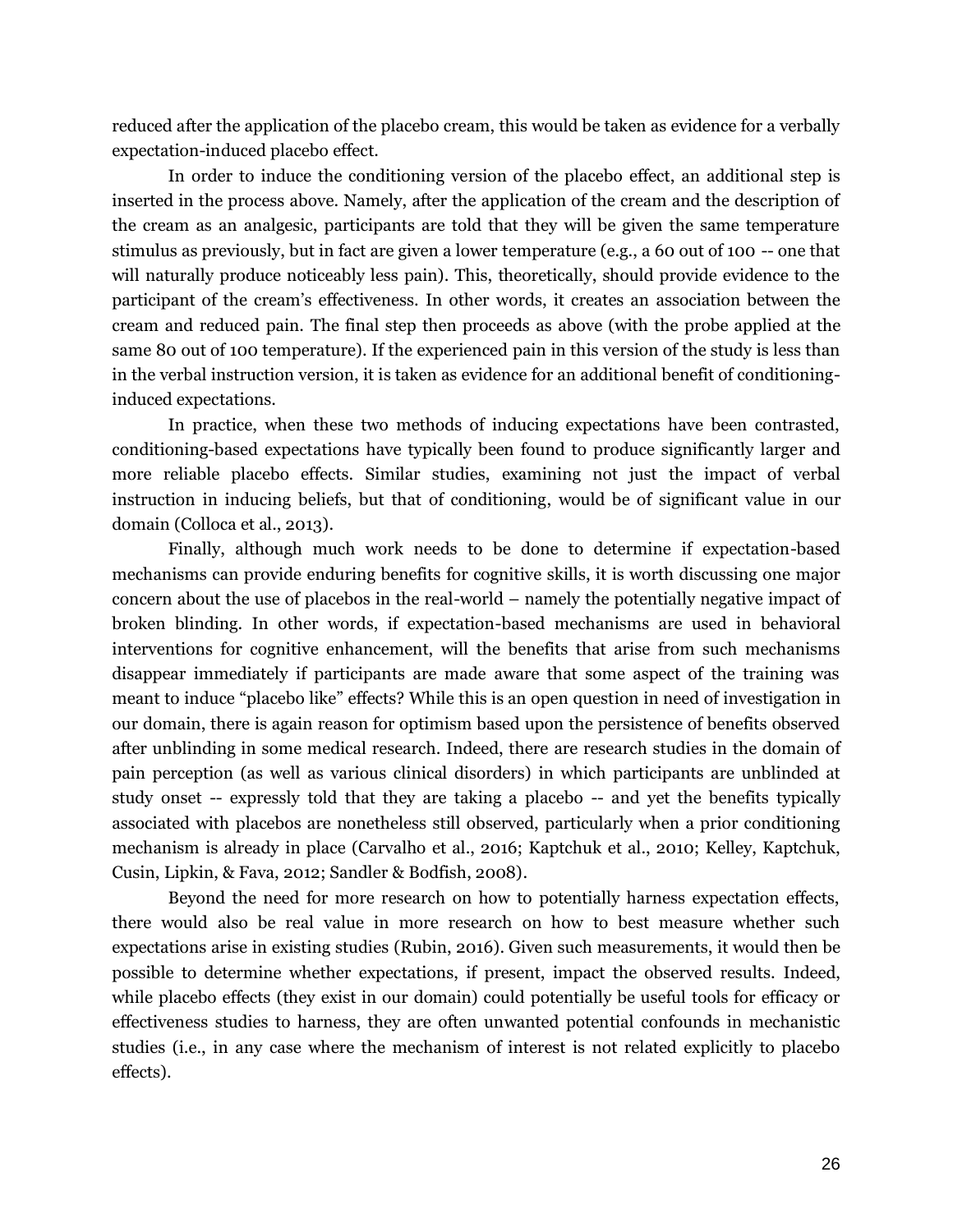Unfortunately, there simply is not, at the moment, a gold standard for making measurements of expectations in the realm of behavioral interventions for cognitive enhancement. Instead, there are a host of critical open questions:

For instance, *will participants be truthful when they are asked about their expectations? If not, how can they be encouraged to be more truthful?* This is a concern because there are an enormous number of instances in the broader psychological literature where participants have been seen to give less than truthful responses about their beliefs or expectations about a hypothesis.

*Do participants have the capacity to explain their expectations in such a way that the expectations can be coded and used to potentially explain variance in outcome?* The types of expectations that participants may be able to explicitly verbalize may be too vague or too unlinked to the true hypothesis space (e.g., that they will "get better" or "be smarter") to assess their potential impact.

*When is the proper time to elicit participant expectations?* If expectations are elicited prior to the commencement of training, it is possible that this act will serve to directly produce expectations that might otherwise have not existed. If expectations are elicited after the conclusion of training, it is possible that the expectations will not reflect the beliefs that were held during the training itself (with the added possibility that the expectations changed fluidly throughout training).

Given the huge number of unknowns regarding how to best accomplish the measurement of expectations, more research is clearly needed. We would thus suggest that researchers conducting all types of studies begin to measure expectations, perhaps in concert with partners from domains of psychology more well-versed in such measurements.

#### *Future issues to consider with regard to assessments:*

One key future consideration is the relative lack of measures that are known to be reliable indicators of real-world functional performance. One possibility going forward is that the explosion of new forms of wearable technology could provide a host of reliable, valid, and scalable dependent variables of real-world cognition that can also be tracked over long time periods (e.g., ecological momentary assessments (Shiffman, Stone, & Hufford, 2008). A second issue is the general lack of knowledge regarding the reliability of many key measures currently used in the field. While there have been wide scale efforts to develop and disseminate measures with known and high reliability (Beaumont et al., 2013; Hendershot et al., 2015; Hodes, Insel, Landis, & Research, 2013; Weintraub et al., 2013), it is nonetheless quite common for different research groups to make use of adapted versions of established tasks (where the consequences of the given manipulations in terms of measurement reliability are often not known or described) or else completely different tasks. Furthermore, there are a host of cases where the reliability of certain tasks is known to be rather poor, but these tasks are nonetheless still commonly utilized (which is a particular concern in the case of null results, as a null result using an unreliable measure has an increased probability of being a Type II error).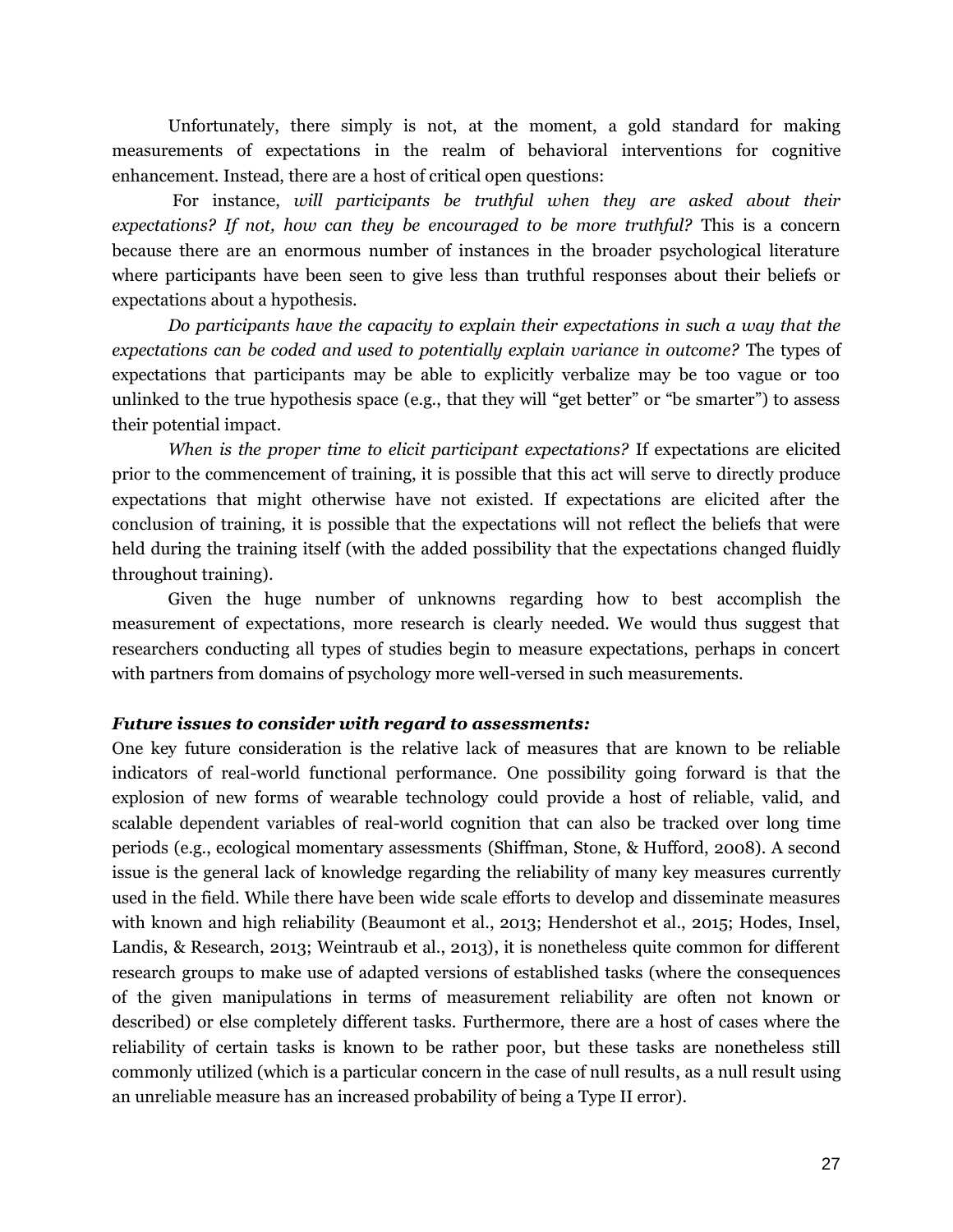Another set of open questions is related to the composition of pre/post-test batteries. Many of these questions arise due to tension between the desire to utilize multiple tasks with at least partially overlapping processing demands and concern regarding the impact of ever-larger task batteries. The former is required to evaluate performance at the level of latent variables, which has a number of benefits (Engle, Tuholski, Laughlin, & Conway, 1999). Indeed, it has been repeatedly noted in psychology that even our simplest tasks are unlikely to be truly "process pure." Thus, if our theories and associated hypotheses are at the level of cognitive constructs, it would be sensible for our measurements to similarly be made at that level. This necessitates a sufficiently large and varied battery of tasks to allow these constructs to be extracted. Furthermore, individual tasks can be more or less similar to trained tasks (meaning that transfer to those tasks could be construed as "nearer" or "farther" even if the tasks are posited to tap the same basic skills). These issues are reduced (though perhaps not eliminated) by utilizing multiple partially overlapping measures of the construct of interest. In this though it is important to consider the risk associated with defining constructs that are too general, thus concealing more specific effects. For example, lumping together verbal and visuo-spatial working memory tasks in one "working memory factor" might prevent finding an effect that is specific for visuo-spatial working memory tasks. The same is true of a "creativity factor," as convergent creativity tasks, such as the Remote Associates Test (where participants must find the word that links three given words - e.g., cottage, swiss, cake), are sometimes affected by different factors than divergent creativity tasks, such as the Alternative Uses Test (where participants are asked to come up with as many uses as possible for a single item - e.g., a brick; Hommel, Colzato, Fischer, & Christoffels, 2011). This would suggest that tasks or measures should be combined in such a way as to measure the smallest possible part or process of a construct.

However, while the benefits of larger task batteries are myriad, there are potential downsides as well. For instance, a possible confound of larger task batteries is the very real potential for participant burden and motivational or cognitive fatigue (Holtzer, Shuman, Mahoney, Lipton, & Verghese, 2011). Indeed, some tasks are known to be mentally tiring. If participants are forced to perform many of these tasks in sequence, their performance on each may be substantially lower than it would have been if the tasks were performed alone. This is a particularly large concern given that fatigue effects may be disproportionately large in many populations that would be of most interest to researchers in cognitive training (e.g., children, individuals with deficits, etc. - Bryant & Deluca, 2004). Furthermore, the possibility of fatigue effects may create another confounding mechanism through which certain types of training may create benefits (i.e., that benefits may arise due to a reduction in experienced cognitive fatigue rather than "true" enhancements).

Other issues with ever larger task batteries include a host of possible temporal sequential dependencies between tasks. These include "carry-over" effects (e.g., in a case where Task A encourages participants to adopt the strategy to respond quicker sacrificing accuracy and this carries over to Task B, where that strategy is sub-optimal). They also include learning effects.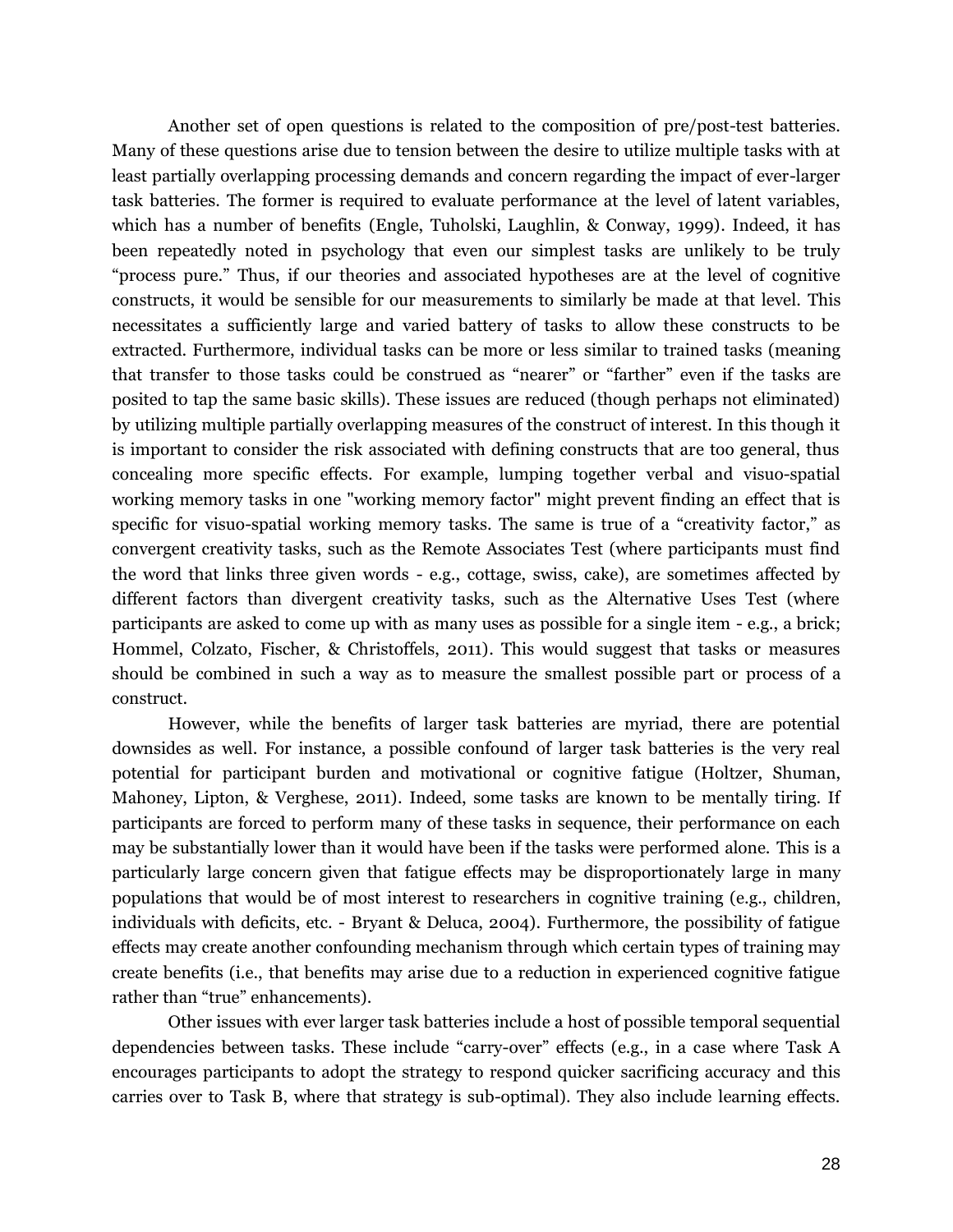Indeed, if a task battery contains many tests of a single construct, it is possible that the testing will act as de facto training of the construct. Whether such effects indeed occur and, if so, how they should (or should not) influence our understanding of the effects of an intervention, will be a matter for future work to decide.

Finally, a last potential issue with ever larger task batteries is the multiple comparisons problem that they often introduce. Larger numbers of dependent variables mean more potential for Type I errors and thus care must be taken in this regard (e.g., either by reducing the variable space, by making clear what analyses were associated with a priori predictions and which were exploratory in nature, by correcting for multiple comparisons, etc.)

#### **VI. DISCUSSION:**

#### *Suggestions for Funding Agencies:*

As noted numerous times above, many of the proposed best practices are expensive – considerably more so than currently common methodologies. For example, double-blinding, in the most rigorous scenario, requires separate personnel to administer pre/post-tests and to administer training (and perhaps even separate personnel to administer intervention training and control training so as to further diminish the possibility of experimenter bias). Budgets for studies that utilize these best practices will grow accordingly. The same is true for studies that recruit larger sample sizes and/or multiple control groups as per our suggestion to include a "business as usual" control for all mechanistic and efficacy studies. Finally, the assessment of possible sleeper or protective or other longitudinal effects will require not just larger budgets, but more stable funding. Indeed, there are few current funding mechanisms that can handle the measurement of effects that may only be seen several years post-intervention.

One major issue with regard to funding agencies (unique to American audiences) regards the sweeping new definitions of "clinical trials" now in use at the National Institutes of Health (National Institutes of Health, 2014). In essence, under these new definitions, all four types of studies would likely fall under the definition of a clinical trial. Indeed, under this broad new definition, an "intervention" means "a manipulation of the subject or subject's environment for the purpose of modifying one or more health-related biomedical or behavioral processes and/or endpoints." This is clearly the case in all four types of studies discussed above, as well as a host of "basic science" studies.

While we enthusiastically share the NIH goals of increasing data transparency and accountability, we believe it is critical for studies to be treated in a manner consistent with their goals and methods. Treating all studies as an intervention, irrespective of the study's goals and methodology, runs directly counter to this position. The negative consequences of such a broad classification includes confusion within the scientific population and within the general public. For example, such a classification scheme would require that a naive individual from the general public be capable of reading a full study and understanding that even though the study is identified by the NIH as a "successful clinical trial," it is in fact a feasibility study examining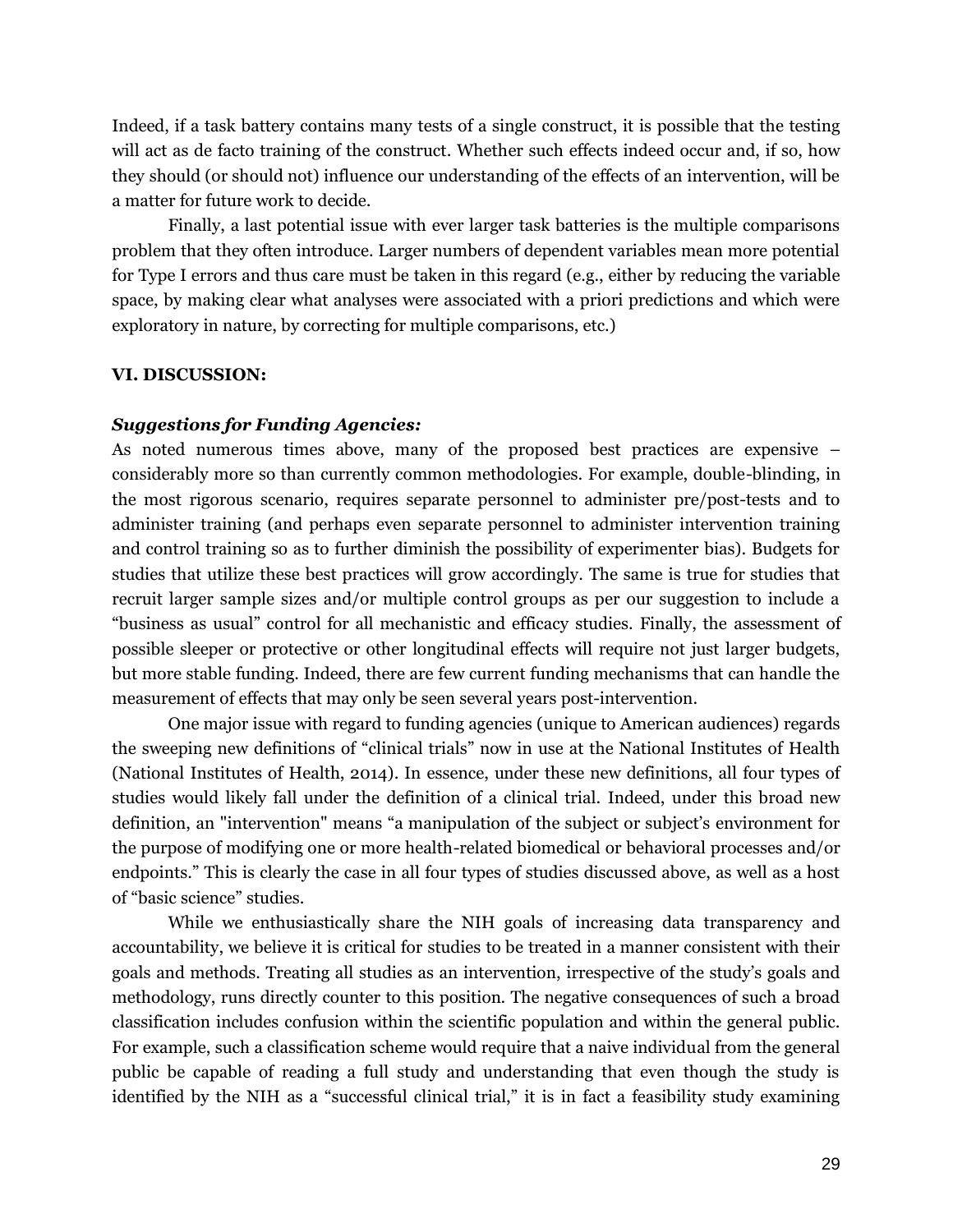whether older adults can learn to use a joystick in a given video game environment has limitedto-no "clinical" value. Additionally, there are numerous and obvious negative consequences to the progress of research that are associated with this additional administrative burden (Wolfe & Kanwisher, 2018).

### *Suggestions for Regulatory Bodies:*

The huge surge in publically available products sold with the promise of increasing cognitive health has resulted in an increasingly urgent discussion as to whether or which governmental agencies should regulate this industry and what standards should be utilized. In the United States, there are two main federal regulatory bodies of interest -- the Food and Drug Administration (FDA) and the Federal Trade Commission (FTC).

The purview of the FDA (at least as it relates to the current topic) largely involves evaluating the safety and efficacy of drugs and devices that make claims regarding diagnosing, curing, or treating disease. As such, a cognitive training paradigm marketed for treating a specific medical condition, such as ADHD, would fall under the oversight of the FDA. However, if the exact same paradigm were marked as "enhancing" normal cognition, it likely would not fall under the purview of the FDA. Indeed, in a recent FDA guidance document (which contains nonbinding recommendations), the Agency stated that it did not intend to regulate low-risk products (such as mobile applications) marketed for general wellness purposes (e.g., improving mental acuity or concentration). This, as well as a similar document from 2015 regarding mobile medical health applications, seems to shift the regulatory burden for low-risk enhancement products to the FTC, which is tasked with protecting consumers from unfair or deceptive business practices, such as misleading advertising. Indeed, in recent years the FTC has taken action against a number of companies marketing products that claim to enhance cognition.

Our core suggestion here is that the public will be best served by closer communication between scientists, funding agencies, and regulators so as to hone regulatory guidelines and ensure that they are based upon the evidence and true overall current state of the field. For example, as this paper documents, there remain a host of open questions related to placebo effects and how to best control for them in the domain of behavioral interventions for cognitive enhancement. Therefore, caution and careful consideration is needed before directly utilizing, or otherwise adapting, standards derived from other domains to the domain of behavioral interventions for cognitive enhancement. This is particularly true when those outside domains have vastly different histories, open questions, and methodological affordances (e.g., as is true of the standards developed in the context of clinical trials for pharmaceuticals).

#### *A call for greater interdisciplinary collaboration:*

Many of the issues we have considered are not unique to our field and will best be addressed through an expansion of interdisciplinary research networks. Some research domains have already faced key challenges we identify here and thus can offer guidance based upon their best practices. Other research domains are currently facing some of the same key challenges and thus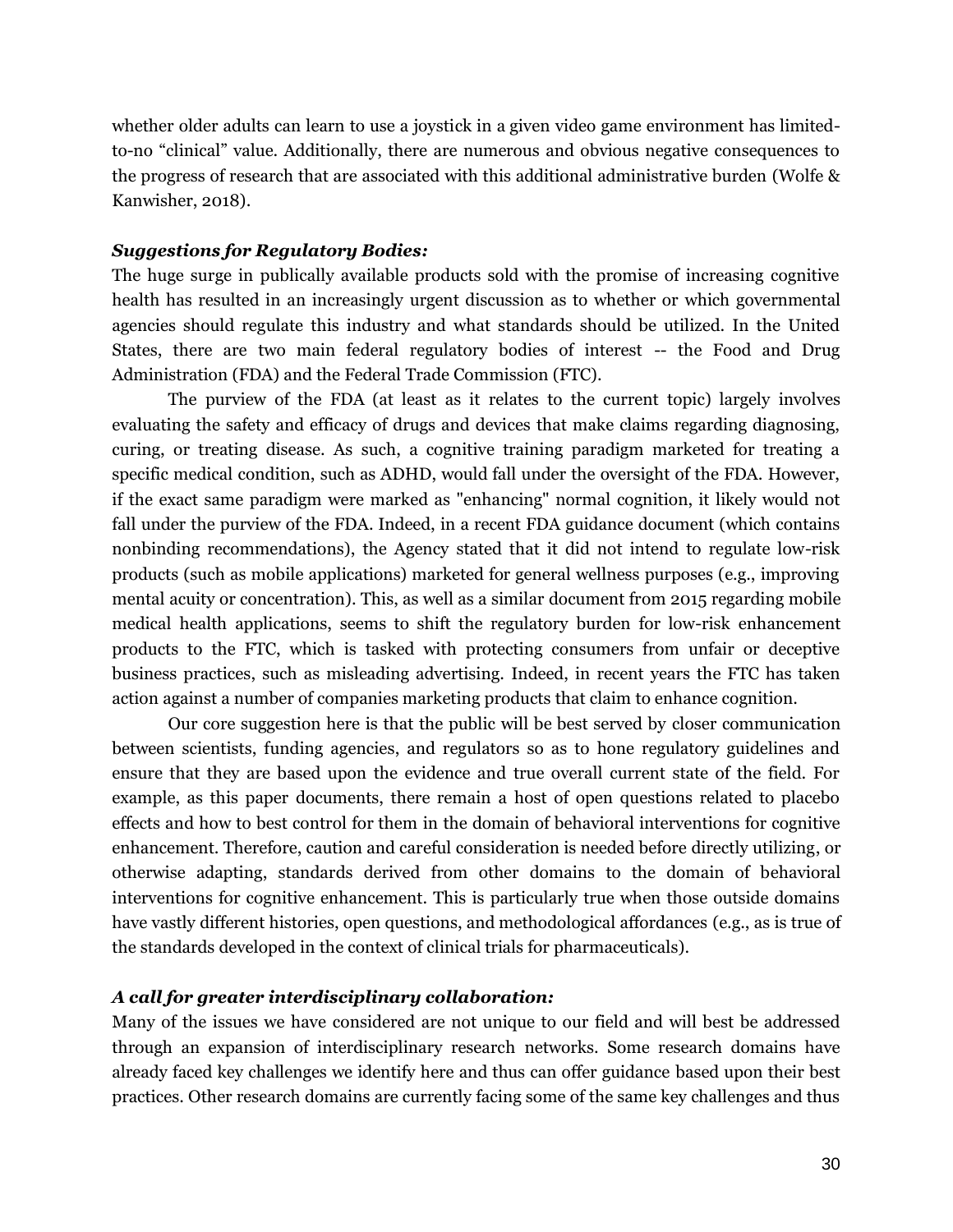could offer partnerships to address those issues broadly. For instance, there are already pockets of expertise regarding how to best induce and optimally harness expectation effects within the medical community (e.g., those who treat pain, anxiety, or depression) as well as within social psychology (e.g., those who study motivation, achievement, and identity contingencies). Below we highlight those areas where a common body of knowledge and set of best practices across disciplines would benefit all, as well as indicating various unique challenges.

Greater Precision of Description: The tendency for a wide range of quite disparate procedures to be lumped under a common moniker is certainly not unique to the cognitive training field. For example, there are a wide variety of practices that have traditionally been subsumed under the term "mindfulness training;" yet, recent evidence provides empirical support for differential behavioral and neural prophylaxis for various types of meditative practices (Davidson & Dahl, 2017; Lutz, Jha, Dunne, & Saron, 2015). The same basic issue is equally pertinent when considering: the treatment of mental disorders (e.g., a huge range of techniques and practices fall under the label of "behavioral therapy" or even "medication management"); when discussing the impact of exercise on cognitive health (e.g., aerobic exercise is not the same as strengthening or weightlifting and there are even important distinctions within those sub-categories); and within the realm of educational interventions (e.g., as pertains to the question of whether there are benefits to "video games" in the classroom). In each case, it is important to use a more nuanced terminology that clearly describes the distinct, specific mental and physical processes being harnessed by the given intervention (for an example from contemplative science see: (Davidson & Dahl, 2018; Van Dam et al., 2018). Partnerships with these fields could elucidate more general principles for the correct units of aggregation to test broader hypotheses.

Control Group Selection and Assignment: Many of the issues discussed above relate to the appropriate selection of control conditions. For instance, how might one create different conditions (e.g., one active and one control) while still blinding participants to experimenter intent? Here lessons might be learned by fields that have grappled with this same issue. For instance, in studies on the effects of aerobic exercise on cognitive health, common control conditions involve plausible potential benefits, but do not harness the systemic changes hypothesized to be critical to the effects of aerobic exercise (e.g., toning and stretching, or walking that is sub-aerobic (Erickson et al., 2011). Other fields may broadly find themselves in the same general position as our own. For instance, in education, new interventions have most commonly been contrasted against status quo instruction. Yet, simple novelty (e.g., doing something other than the status quo curriculum) is nearly always associated with a significant increase in student achievement. These issues have sometimes been attacked in education (as well as many other domains) via crossover designs (where the groups receive both the active and control experiences, but in different orders (Hills & Armitage, 2004). This design type though is far less common in the cognitive training domain (noting though that this design also has its own set of drawbacks).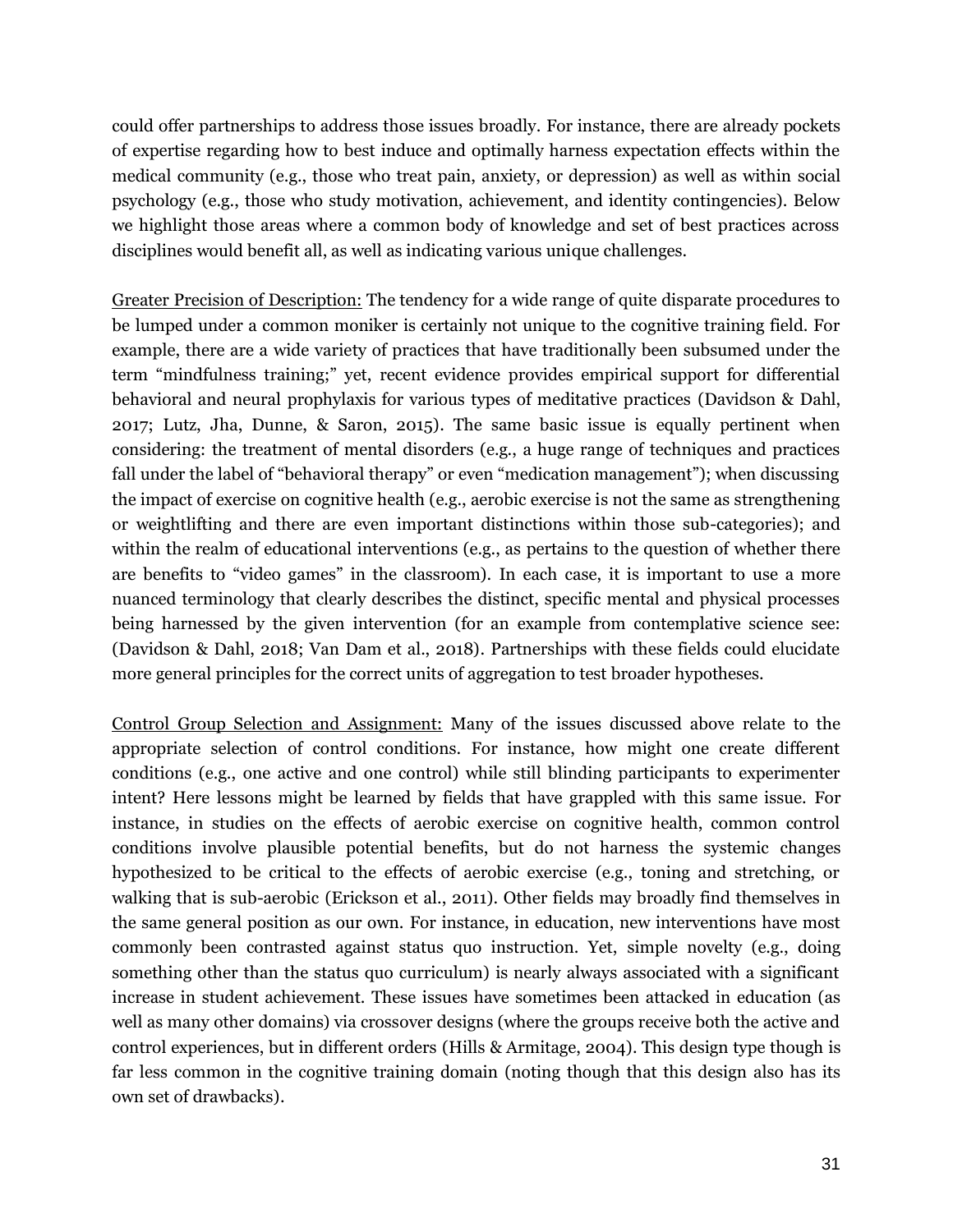Issues related to participant assignment are also shared broadly across many research domains. For instance, truly random assignment is often impossible in educational and clinical contexts. Children are not randomly assigned to classrooms or school districts. Patients are not randomly assigned to practitioners or health-care facilities. Instead, a host of demographic and individual-difference level characteristics are nearly always correlated with such factors. How to effectively deal with these issues is another area where interdisciplinary partnerships would be of clear value.

Additional Lessons to be Learned: In both the mental health treatment field and the educational field, a key issue that arises in effectiveness studies is the reduced fidelity of interventions once they move into real-world implementation. In other words, the extent to which the intervention procedures are faithfully reproduced is usually diminished when it is no longer the research science team providing the intervention to individuals, but it is instead real-world practitioners. As an example, the prior attitudes and beliefs of teachers will affect the way in which they implement a given educational protocol, just as the prior training of a mental health professional will affect their adherence to a psychotherapy protocol. When researchers insist that teachers or clinical practitioners administer a precise protocol (e.g., rather allowing the protocol to be adapted) this can further cause issues with compliance.

A common paradigm used by educational scientists to deal with low fidelity is referred to as "designed-based" research (Sandoval & Bell, 2004). In this paradigm, researchers first start with a study that identifies a learning pathway. The goal of this study is to reveal an active ingredient in learning; that is, to identify the causal agent that produces enhanced learning. This study is then followed up by iterative application studies, in which teachers apply the curriculum several times, adapting it to their particular classroom. Researchers study these iterations to examine how the protocol evolves with individual teacher use. Finally, after the curriculum has been implemented several times, researchers return to a broad study of effectiveness across classrooms, determining whether the benefit of the intervention persists. Indeed, design-based paradigms allow researchers to know how implementation of curriculum evolves, and whether the efficacy of the intervention changes with this evolution.

Another issue that arises when behavioral interventions are transitioned from the research lab into real-world implementation, is how to choose outcomes that are meaningful to the individual participant, rather than outcomes that are based on research measures which may or may not fit in with each individual person's real-world goals. Goal-attainment scaling (GAS) is a study design method from mental health services research that allows the researcher to evaluate individually meaningful effectiveness across different kinds of interventions. GAS is used to scale each individual's goals for an intervention, permitting for a valid assessment of individual or group outcomes.

In all, given that true effectiveness studies have been quite rare in the domain of behavioral interventions for cognitive health, greater partnerships with domains that have faced the challenges associated with this type of study would likely be beneficial.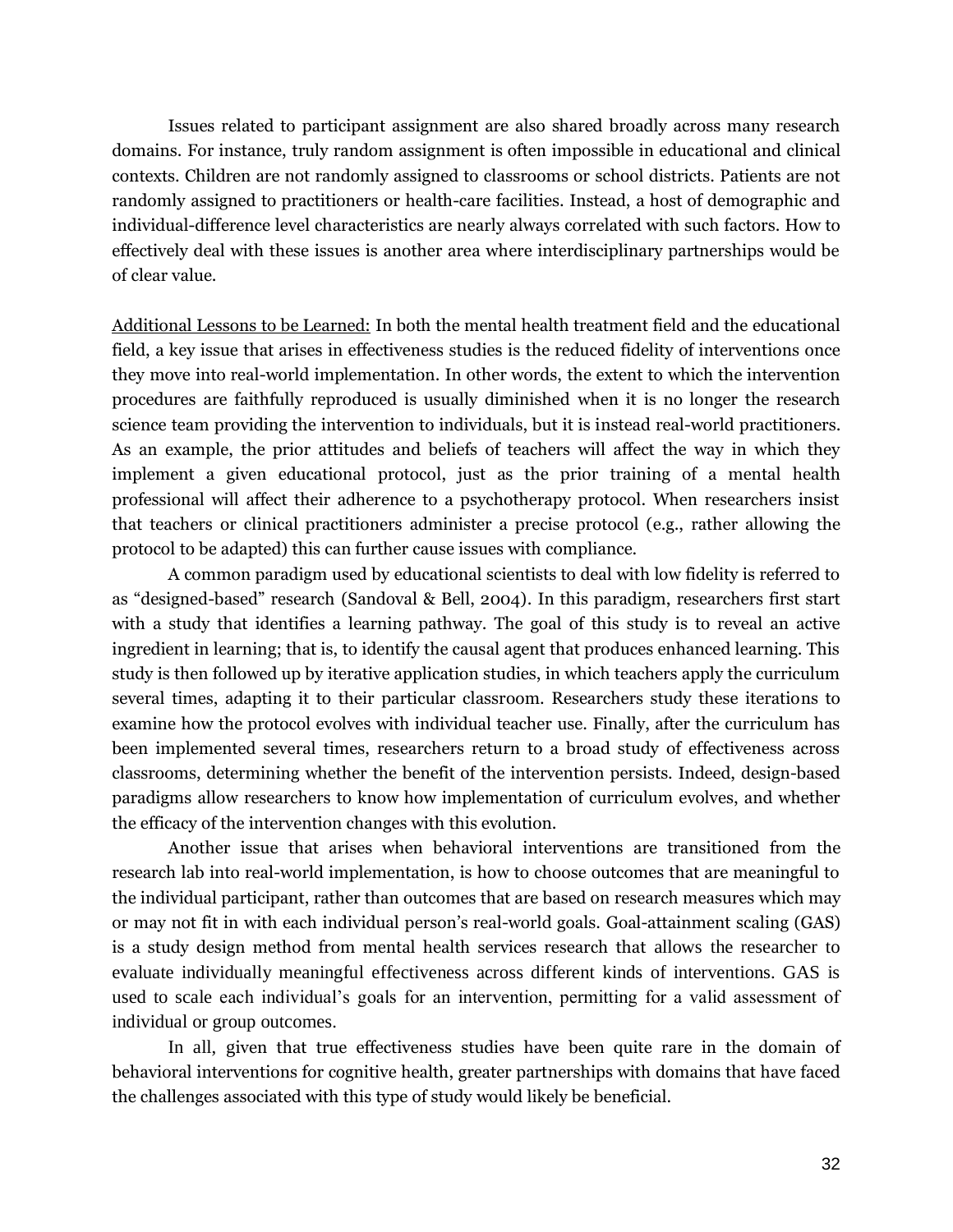## *Additional Points for Consideration:*

There is Not Necessarily a Linear Progression from Feasibility to Effectiveness: Although we have discussed study types in order-- from feasibility, to mechanistic, to efficacy, to effectiveness—we by no means suggest that there is a linear, or even ordered, trajectory of studies that must always be followed. It is much more useful to think of these study types (as well as a host of others) as an interconnected web, with each type of study potentially informing every other study type. For instance, interesting and unexpected participant responses made to a specific component of a full-scale efficacy study might indicate new untested mechanisms of action that could be explored via a mechanistic study. A product that is already in wide public use might spur researchers to begin with an effectiveness study, which, if successful, would then spawn mechanistic studies to understand the mechanisms through which the intervention acts. Or an effectiveness study conducted in younger adults might indicate the value of a feasibility study assessing whether the same intervention could be used in older adults.

There are Many Other Study Types and Designs Beyond Those Discussed Here: The four study types we have considered in detail do not remotely represent the entire set of possible study types that will prove informative for our field. Other study types may focus, for instance, on narrow questions related to underlying neuroplastic processes or seek to delineate how individual differences (from differences in experience to differences in genetics) impact outcomes. As such, they may use quite different methods (e.g., purely correlational within-group designs, observational longitudinal studies, latent change modeling, etc.).

Additional authors, particularly in the translational clinical field, authors have frequently discussed the critical need for studies that might occur after efficacy and effectiveness trials. For instance, the stage model proposed by the NIH discusses the need for studies that target implementation and dissemination (i.e., determining what steps and/or procedures are most useful in ensuring that scientifically validated interventions come into common use amongst real-world practitioners (Onken, Carroll, Shoham, Cuthbert, & Riddle, 2014). As our field progresses, we will need to determine methods for training professional staff to appropriately apply and evaluate cognitive enhancement interventions, especially in clinical populations.

Limitations of the RCT Model: Randomized controlled trials have long been the gold-standard for evaluating the efficacy of interventions and thus they have been the focus of this paper. However, the RCT model contains several inherent limitations (Kaptchuk, 2001), particularly as it relates to our field. As a prime example, current digital technologies which are used in current cognitive training research are rapidly evolving over very short timeframes. In the midst of this rapidly shifting technological landscape, traditional RCT research designs may be less practical, useful and feasible since they require that an intervention remain stable across the evaluation period (Mohr et al., 2015). The need for long-term stability may be crippling for interventions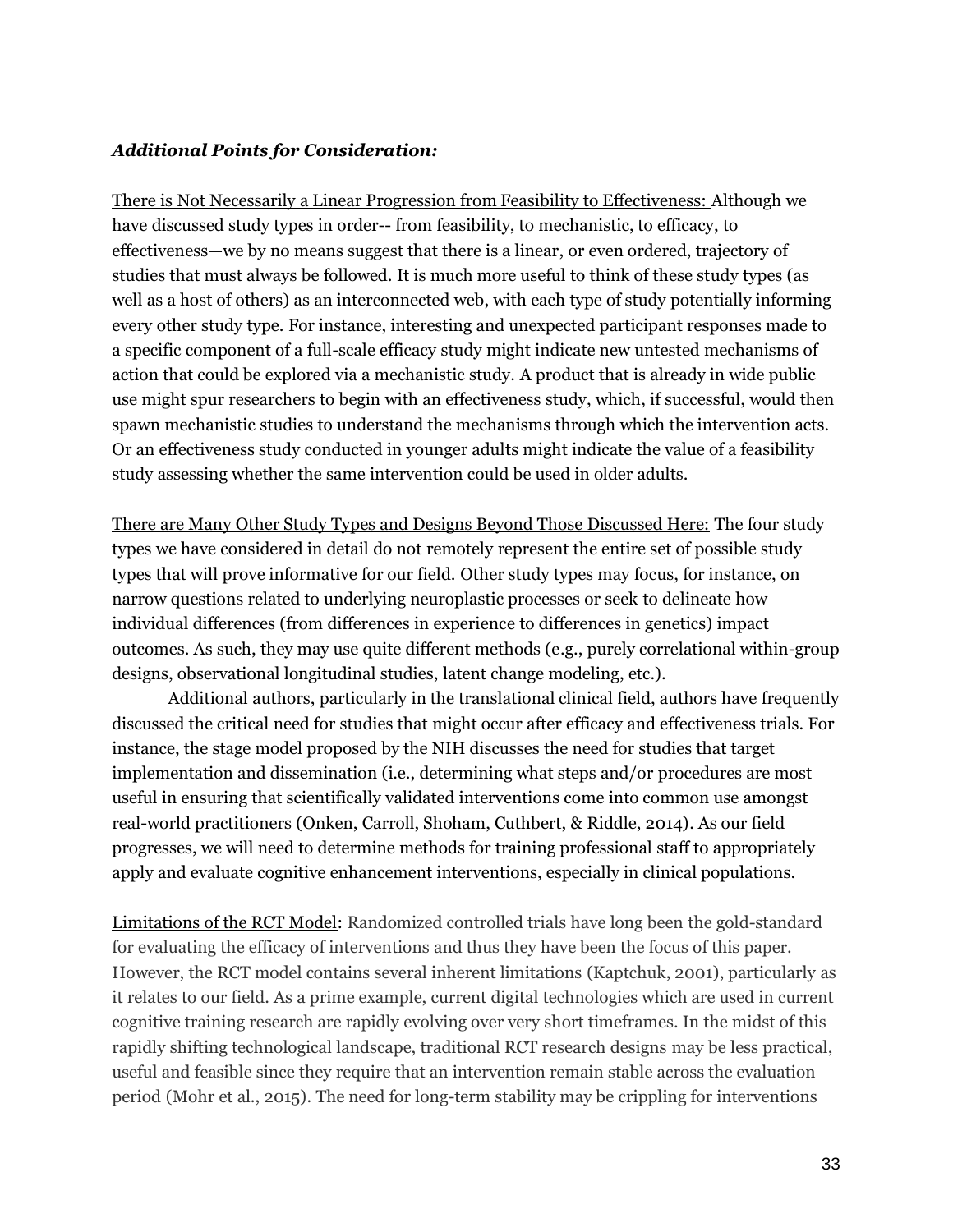that rely on rapidly evolving technologies, their usage patterns, and their accessibility. Indeed, if digital tools are forced to remain calcified for the 3-5 years that are usually required to conduct a high-quality RCT, potentially critical opportunities to improve outcomes could be missed. The most appropriate solution to this dilemma is far from clear. Instead, how best to deal with this reality is something that the field will need to address. For example, this may take the form of moving toward a model that evaluates an intervention based on its mechanistic principles, target definition and target engagement, and clinical usage outcomes—rather than surface features of the graphics or design or the specific technology or platform on which it is delivered.

Finally, the field of cognitive enhancement may very well be one in which the impact of many (or even most) interventions are modest and might reflect multiple interacting factors in addition to the intervention itself (diet, sleep, exercise, specific learning techniques, specific ways to present materials, specific mindsets, specific motivational techniques, two-generation interventions, etc.). Thus, studies that evaluate each specific intervention in isolation via an RCT, may not yield robust results. However, studies that involve combinations of interventions plus "enhancing factors" may be impractical and unwieldy, as well as make it impossible to separate those factors that produce real benefits from those that do not. In addition, it is probable that in some instances, the greatest real-world generalization will occur when cognitive enhancing interventions are sequenced with other psychosocial or vocational treatments, or when lower-level cognitive training is followed by higher-level metacognitive interventions. Sequential multi-arm randomized trials are one approach to these questions. In particular, the possibility that large-scale improvements are only achievable via the cumulative contribution of many small effects is something that the field will need to consider when assessing otherwise "null" or "not clinically relevant" effects.

### *Conclusions:*

While many of the methodological recommendations we have made in previous sections can be found scattered in the literature, we explicitly focus here on their application as an ensemble of best practices for the study of behavioral interventions for cognitive enhancement. We also commit, as a group of 48 scientists, to be cognizant of these recommendations in our research studies to the best of our abilities and resources. While many of the suggestions will require only minor adjustments from researchers, we believe that they will have serious implications for the field's ability to move forward.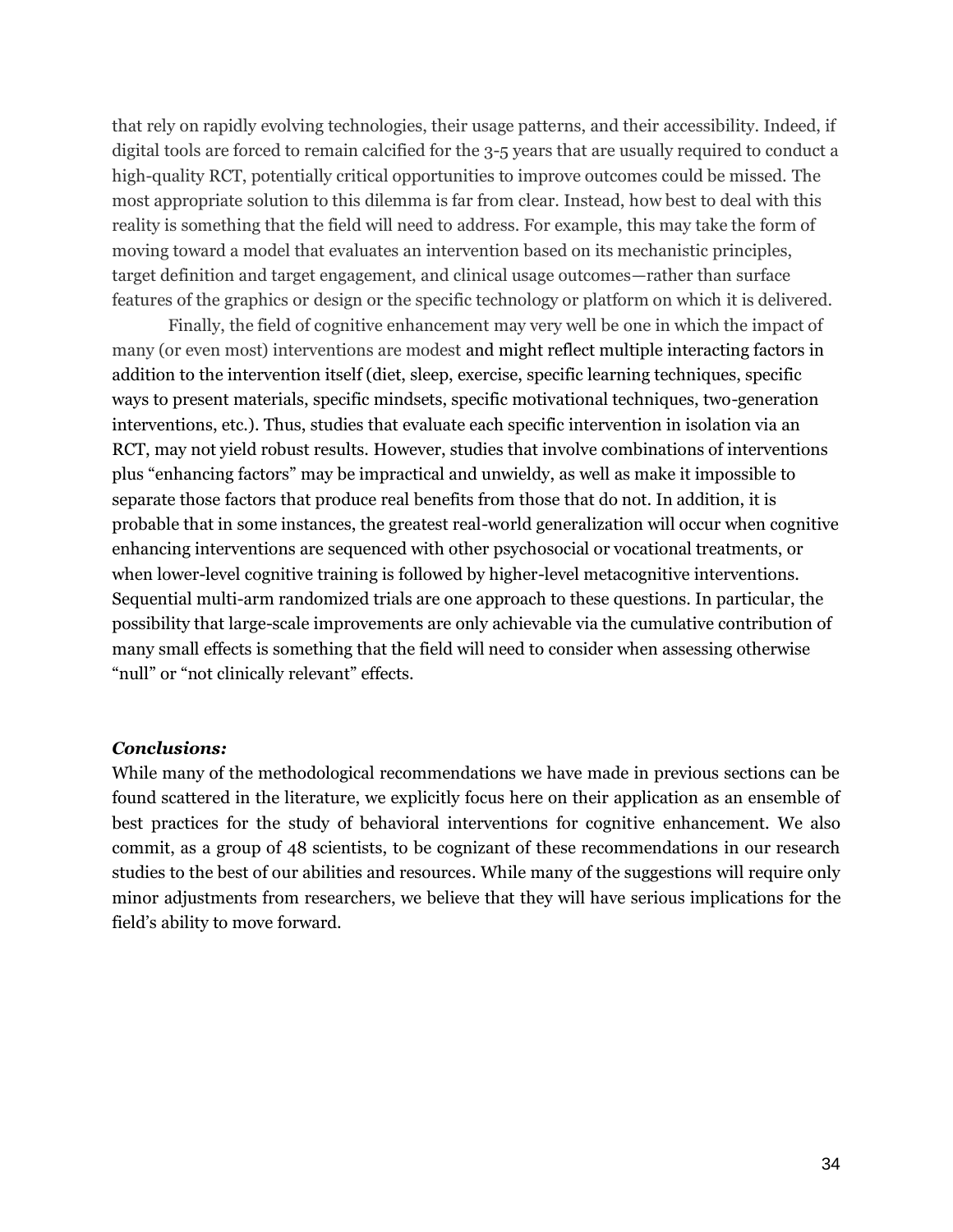## **Box 1. Key Recommendations for Researchers**

### **Communication/dissemination/publishing**

- Avoid unhelpfully broad category labels such as "brain training"
- Make the study goals, and thus the type of study (e.g., feasibility, mechanistic, efficacy, effectiveness), explicit from the outset
- Focus on (and report) effect sizes, not just p-values
- Fully report statistics, not just the results consistent with hypothesis
- Avoid hyperbole in language
	- If a study was not designed to address translational goals, discuss readiness to assess translation rather than give full-fledged nods to real-world application

## **Control-group selection and assignment**

- Proper control group(s) depend on study goals/type
- Mechanistic and efficacy studies would benefit from consistent inclusion of a passive control in addition to relevant active control groups
- In many cases, alternative methods of group assignment are likely preferable to truly random methods

## **Assessments**

- A greater emphasis on real-world measures would be useful in efficacy and effectiveness studies
- Assessment batteries would benefit from the inclusion of tasks explicitly not expected to be altered by the intervention(s), rather than only tasks that are (potentially) expected to be altered
- Long-term follow-up assessments would have definite value (e.g., in detecting sleeper effects not seen immediately after training).

## **Blinding**

- The field has the capability not only to meet, but to exceed the doubleblind standard in the medical field
- Participant blinding: Participants cannot be blinded to the content of their training, but can be blinded to intention/hypotheses
	- Every effort should be taken to make 'inert' control conditions plausible as an active intervention (i.e., blind participants to intention)
- Experimenter blinding: Separate personnel, blinded to participant condition, can be used to administer pre-test and post-test assessments

## **Replication**

- Direct replication has value in the case of efficacy & effectiveness studies
- Systematic replication (i.e., "extensions") may have greater value for mechanistic studies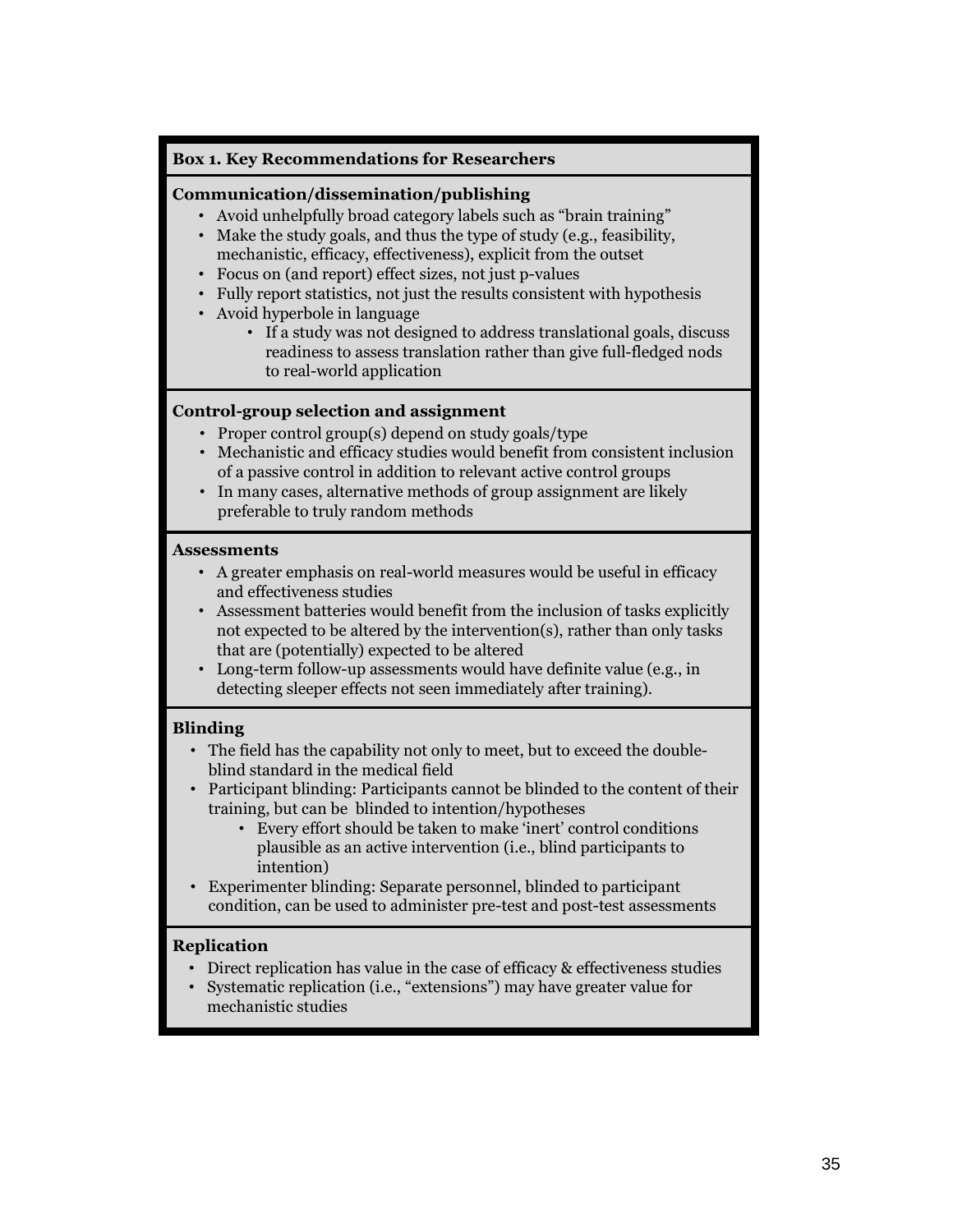## **Box 2. Key Recommendations for Journal Editors, Funding Agencies, and Regulatory Bodies**

## **Journal Editors**

- Recognize that all types of studies (e.g., feasibility, mechanistic, efficacy, and effectiveness), if well-executed, have value in our field
- Increased receptiveness toward accepting properly powered and methodologically sound null results

## **Funding Agencies**

- Many of the recommendations here are more expensive to implement than currently common methods (e.g., double-blinding requires separate personnel for administering pre-test/post-test assessments and for administering training – perhaps even different personnel for administering different training conditions)
- Many of the recommendations require more stable funding sources than are currently typical (e.g., the ability to perform follow-up assessments to examine sleeper effects several years after the end of training)
- Studies should be treated in a manner commensurate with their goals and methods
	- Treating all studies in this domain as interventions will likely have a number of negative consequences

## **Regulatory Bodies**

• The public will be best served by closer communication between scientists, funding agencies, and regulators so as to hone regulatory guidelines and ensure that they are based upon the evidence and true overall current state of the field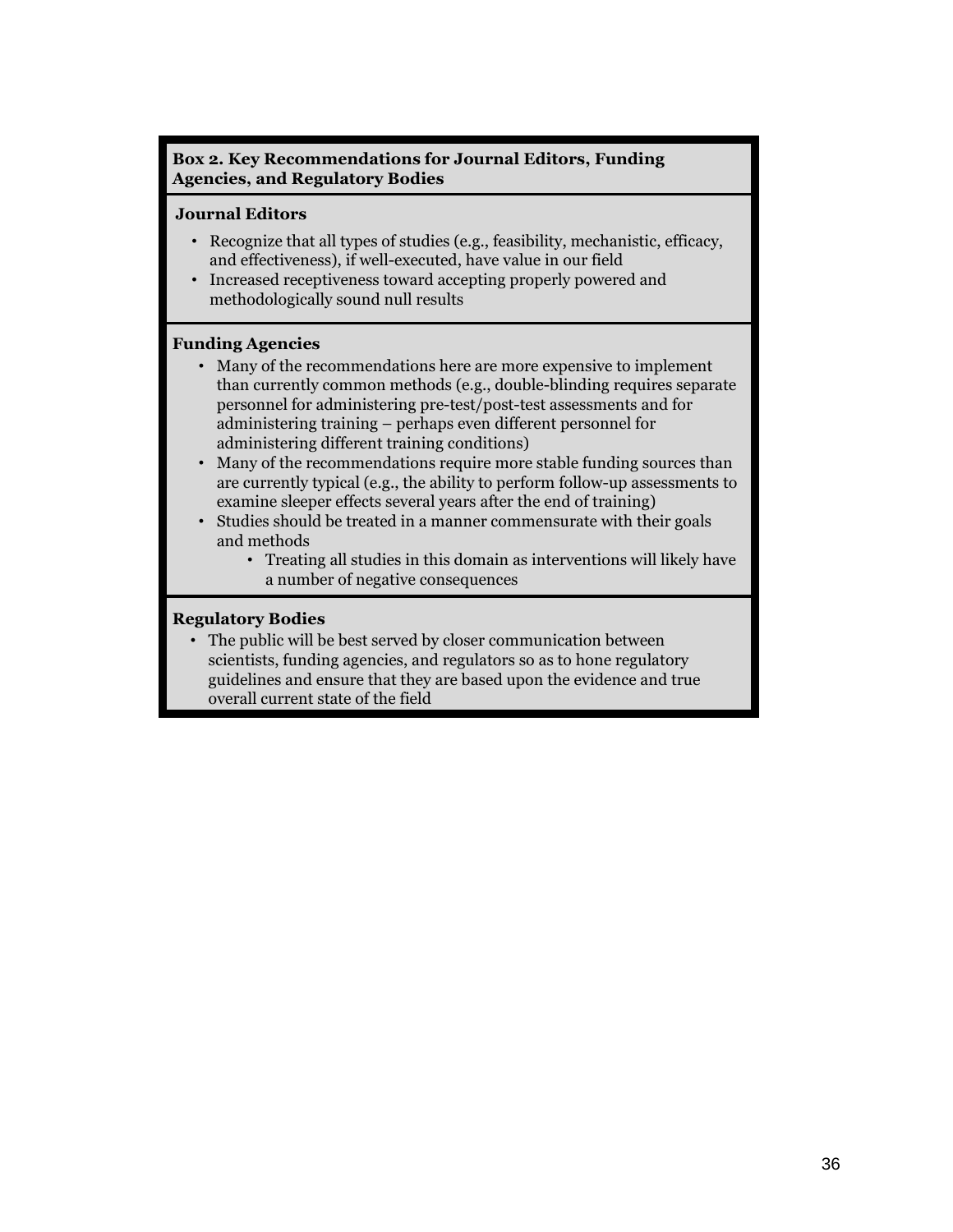## **Box 3. Future Directions**

### **Uncertainties Around Expectation Effects**

- Research is needed to examine whether expectation effects can in fact influence intervention outcomes in this domain
	- If so, research is needed on how to best harness these for good
- Research is needed to how best to assess expectations in this domain
	- How should questions be worded? How will truthfulness be promoted? When should expectations be assessed?

#### **Assessments**

- Creation/validation of reliable measures of real-world impact are deeply needed
- Research needed on how/whether the assessment battery composition affects outcomes
	- This will allow the development of best-practices for the various types of studies

### **Partnerships with related domains**

- Many domains share all or most of the methodological challenges in our field
- These include control task selection, assignment to groups, assessment batteries, etc.
- Cues can be taken from related fields that have already moved forward in addressing some issues
	- Several areas have sought to purposefully harness participant expectations (pain, certain mental disorders)
	- Several areas have considered how to create plausible, but inert control groups (e.g., aerobic exercise + stretching/toning or subaerobic exercise)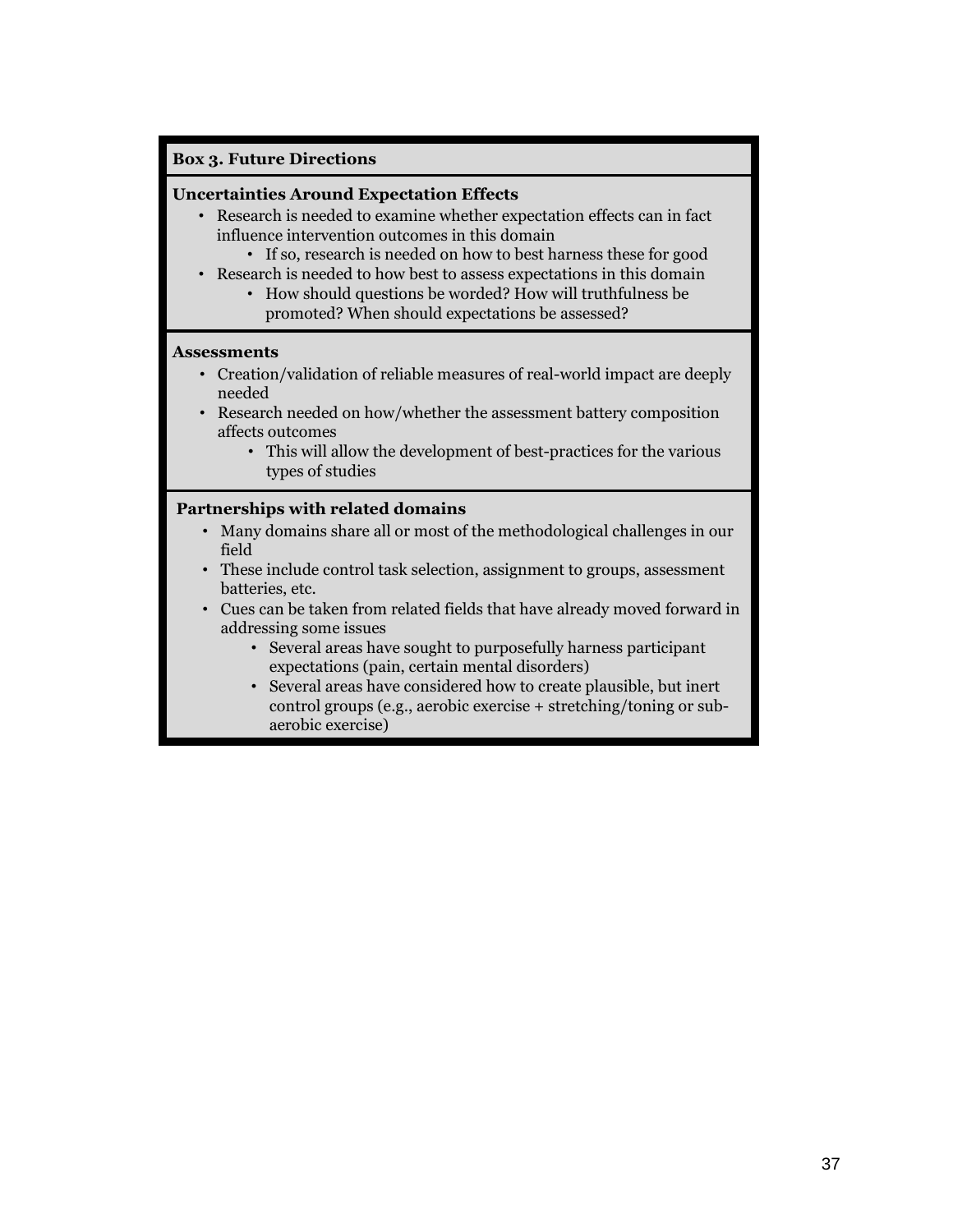### **References**

- Acosta, A., Adams, R. B., Jr., Albohn, D. N., Allard, E. S., Beek, T., Benning, S. D., . . . Zwaan, R. A. (2016). Registered Replication Report: Strack, Martin, & Stepper (1988). *Perspect Psychol Sci, 11*(6), 917-928. doi:10.1177/1745691616674458
- Andrews, G. (1999). Efficacy, effectiveness and efficiency in mental health service delivery. *Aust N Z J Psychiatry, 33*(3), 316-322. doi:10.1046/j.1440-1614.1999.00581.x
- Anguera, J. A., Boccanfuso, J., Rintoul, J. L., Al-Hashimi, O., Faraji, F., Janowich, J., . . . Gazzaley, A. (2013). Video game training enhances cognitive control in older adults. *Nature, 501*(7465), 97-101. doi:10.1038/nature12486
- Au, J., Sheehan, E., Tsai, N., Duncan, G. J., Buschkuehl, M., & Jaeggi, S. M. (2015). Improving fluid intelligence with training on working memory: a meta-analysis. *Psychon Bull Rev, 22*(2), 366-377. doi:10.3758/s13423-014-0699-x
- Ball, K., Berch, D. B., Helmers, K. F., Jobe, J. B., Leveck, M. D., Marsiske, M., . . . Group, A. S. (2002). Effects of cognitive training interventions with older adults: a randomized controlled trial. *JAMA, 288*(18), 2271-2281.
- Barnett, S. M., & Ceci, S. J. (2002). When and where do we apply what we learn?: A taxonomy for far transfer. *Psychological Bulletin, 128*(4), 612-637.
- Barry, A. E., Szucs, L. E., Reyes, J. V., Ji, Q., Wilson, K. L., & Thompson, B. (2016). Failure to Report Effect Sizes: The Handling of Quantitative Results in Published Health Education and Behavior Research. *Health Educ Behav, 43*(5), 518-527. doi:10.1177/1090198116669521
- Basak, C., Boot, W. R., Voss, M. W., & Kramer, A. F. (2008). Can training in a real-time strategy video game attenuate cognitive decline in older adults. *Psychology and Aging, 23*(4), 765-777.
- Bavelier, D., & Davidson, R. J. (2013). Brain training: Games to do you good. *Nature, 494*(7438), 425-426. doi:10.1038/494425a
- Beaumont, J. L., Havlik, R., Cook, K. F., Hays, R. D., Wallner-Allen, K., Korper, S. P., . . . Gershon, R. (2013). Norming plans for the NIH Toolbox. *Neurology, 80*(11 Suppl 3), S87-92. doi:10.1212/WNL.0b013e3182872e70
- Bediou, B., Adams, D. M., Mayer, R. E., Tipton, E., Green, C. S., & Bavelier, D. (2018). Metaanalysis of action video game impact on perceptual, attentional, and cognitive skills. *Psychol Bull, 144*(1), 77-110. doi:10.1037/bul0000130
- Biagianti, B., & Vinogradov, S. (2013). Computerized cognitive training targeting brain plasticity in schizophrenia. *Prog Brain Res, 207*, 301-326. doi:10.1016/B978-0-444-63327- 9.00011-4
- Boot, W. R., Simons, D. J., Stothart, C., & Stutts, C. (2013). The Pervasive Problem With Placebos in Psychology: Why Active Control Groups Are Not Sufficient to Rule Out Placebo Effects. *Perspect Psychol Sci, 8*(4), 445-454. doi:10.1177/1745691613491271
- Bryant, D. C. N., & Deluca, J. (2004). Objective measurement of cognitive fatigue in multiple sclerosis. *Rehabilitation Psychology, 49*(2), 114-122.
- Carvalho, C., Caetano, J. M., Cunha, L., Rebouta, P., Kaptchuk, T. J., & Kirsch, I. (2016). Openlabel placebo treatment in chronic low back pain: a randomized controlled trial. *Pain, 157*(12), 2766-2772. doi:10.1097/j.pain.0000000000000700
- Chen, L. H., & Lee, W. C. (2011). Two-way minimization: a novel treatment allocation method for small trials. *PLoS One, 6*(12), e28604.
- Coburn, K. M., & Vevea, J. L. (2015). Publication bias as a function of study characteristics. *Psychol Methods, 20*(3), 310-330. doi:10.1037/met0000046
- Colloca, L., & Benedetti, F. (2006). How prior experience shapes placebo analgesia. *Pain, 124*(1- 2), 126-133. doi:10.1016/j.pain.2006.04.005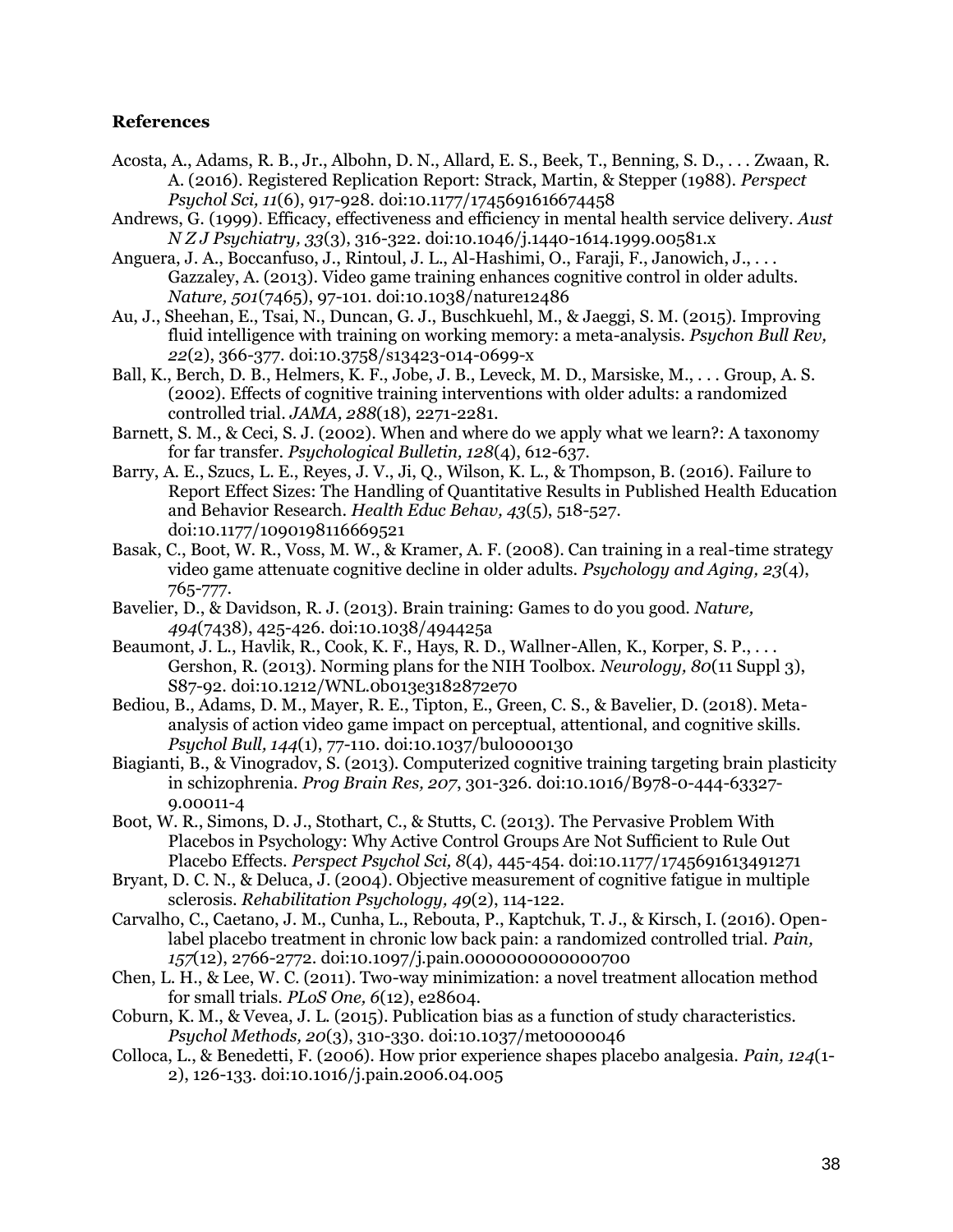- Colloca, L., Klinger, R., Flor, H., & Bingel, U. (2013). Placebo analgesia: psychological and neurobiological mechanisms. *Pain, 154*(4), 511-514. doi:10.1016/j.pain.2013.02.002
- Colzato, L. S., van den Wildenberg, W. P., & Hommel, B. (2014). Cognitive control and the COMT Val(1)(5)(8)Met polymorphism: genetic modulation of videogame training and transfer to task-switching efficiency. *Psychol Res, 78*(5), 670-678. doi:10.1007/s00426- 013-0514-8
- Davidson, R. J., & Dahl, C. J. (2017). Varieties of Contemplative Practice. *JAMA Psychiatry, 74*(2), 121-123. doi:10.1001/jamapsychiatry.2016.3469
- Davidson, R. J., & Dahl, C. J. (2018). Outstanding Challenges in Scientific Research on Mindfulness and Meditation. *Perspect Psychol Sci, 13*(1), 62-65. doi:10.1177/1745691617718358
- Deveau, J., Jaeggi, S. M., Zordan, V., Phung, C., & Seitz, A. R. (2014). How to build better memory training games. *Front Syst Neurosci, 8*, 243. doi:10.3389/fnsys.2014.00243
- Deveau, J., Ozer, D. J., & Seitz, A. R. (2014). Improved vision and on-field performance in baseball through perceptual learning. *Curr Biol, 24*(4), R146-147. doi:10.1016/j.cub.2014.01.004
- Diao, D., Wright, J. M., Cundiff, D. K., & Gueyffier, F. (2012). Pharmacotherapy for mild hypertension. *Cochrane Database of Systematic Reviews*(8). doi:10.1002/14651858.CD006742.pub2
- Dweck, C. (2006). *Mindset: the new psychology of success*. New York: Random House.
- Eldridge, S. M., Lancaster, G. A., Campbell, M. J., Thabane, L., Hopewell, S., Coleman, C. L., & Bond, C. M. (2016). Defining Feasibility and Pilot Studies in Preparation for Randomised Controlled Trials: Development of a Conceptual Framework. *PLoS One, 11*(3), e0150205. doi:10.1371/journal.pone.0150205
- Engle, R. W., Tuholski, S. W., Laughlin, J. E., & Conway, A. R. A. (1999). Working memory, short-term memory, and general fluid intelligence: A latent variable approach. *Journal of Experimental Psychology: General, 128*, 309-331.
- Erickson, K. I., Voss, M. W., Prakash, R. S., Basak, C., Szabo, A., Chaddock, L., . . . Kramer, A. F. (2011). Exercise training increases size of hippocampus and improves memory. *Proc Natl Acad Sci U S A, 108*(7), 3017-3022. doi:10.1073/pnas.1015950108
- Fassler, M., Meissner, K., Kleijnen, J., Hrobjartsson, A., & Linde, K. (2015). A systematic review found no consistent difference in effect between more and less intensive placebo interventions. *J Clin Epidemiol, 68*(4), 442-451. doi:10.1016/j.jclinepi.2014.11.018
- Fergusson, D., Glass, K. C., Waring, D., & Shapiro, S. (2004). Turning a blind eye: the success of blinding reported in a random sample of randomised, placebo controlled trials. *BMJ, 328*(7437), 432. doi:10.1136/bmj.37952.631667.EE
- Foroughi, C. K., Monfort, S. S., Paczynski, M., McKnight, P. E., & Greenwood, P. M. (2016). Placebo effects in cognitive training. *PNAS, 113*, 7470-7474. doi:doi:10.1073/pnas.1601243113
- Franceschini, S., Gori, S., Ruffino, M., Viola, S., Molteni, M., & Facoetti, A. (2013). Action video games make dyslexic children read better. *Curr Biol, 23*(6), 462-466. doi:10.1016/j.cub.2013.01.044
- Fritz, J. M., & Cleland, J. (2003). Effectiveness versus efficacy: more than a debate over language. *J Orthop Sports Phys Ther, 33*(4), 163-165. doi:10.2519/jospt.2003.33.4.163
- Green, C. S., & Bavelier, D. (2003). Action video game modifies visual selective attention. *Nature, 423*(6939), 534-537.
- Green, C. S., & Bavelier, D. (2012). Learning, attentional control and action video games. *Current Biology, 22*, R197-R206.
- Green, C. S., Pouget, A., & Bavelier, D. (2010). Improved probabilistic inference as a general mechanism for learning with action video games. *Current Biology, 23*, 1573-1579.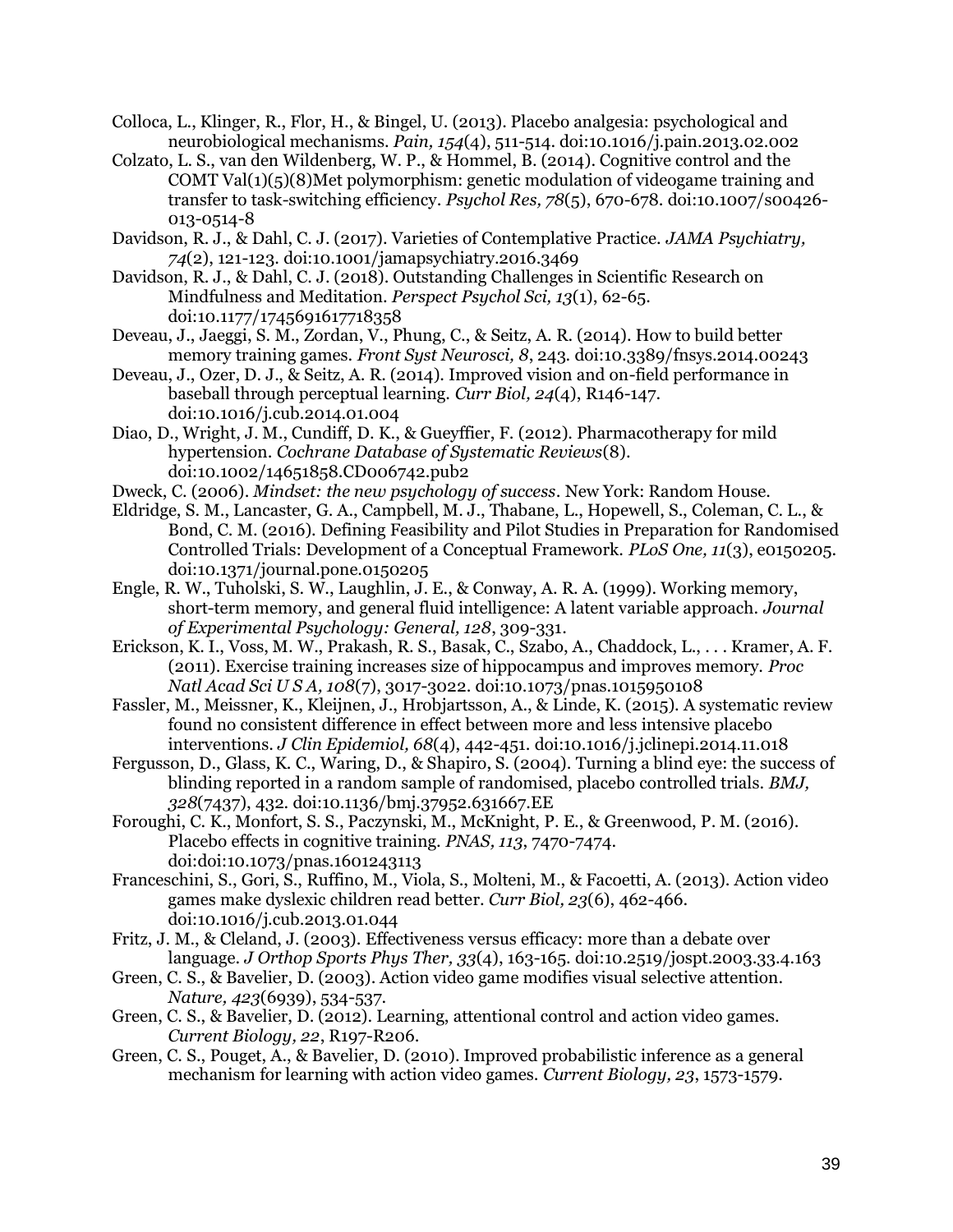Green, C. S., Strobach, T., & Schubert, T. (2014). On methodological standards in training and transfer experiments. *Psychol Res, 78*(6), 756-772. doi:10.1007/s00426-013-0535-3

- Greitemeyer, T., Osswald, S., & Brauer, M. (2010). Playing prosocial video games increases empathy and decreases schadenfreude. *Emotion, 10*(6), 796-802. doi:10.1037/a0020194
- Hallock, H., Collins, D., Lampit, A., Deol, K., Fleming, J., & Valenzuela, M. (2016). Cognitive Training for Post-Acute Traumatic Brain Injury: A Systematic Review and Meta-Analysis. *Front Hum Neurosci, 10*, 537. doi:10.3389/fnhum.2016.00537

Head, M. L., Holman, L., Lanfear, R., Kahn, A. T., & Jennions, M. D. (2015). The extent and consequences of p-hacking in science. *PLoS Biol, 13*(3), e1002106. doi:10.1371/journal.pbio.1002106

- Health, N. I. o. (2014). *Notice of Revised NIH Definition of "Clinical Trial"*. (NOT-OD-15-015). Retrieved from [https://grants.nih.gov/grants/guide/notice-files/NOT-OD-15-015.html.](https://grants.nih.gov/grants/guide/notice-files/NOT-OD-15-015.html)
- Hendershot, T., Pan, H., Haines, J., Harlan, W. R., Marazita, M. L., McCarty, C. A., . . . Hamilton, C. M. (2015). Using the PhenX Toolkit to Add Standard Measures to a Study. *Curr Protoc Hum Genet, 86*, 1 21 21-17. doi:10.1002/0471142905.hg0121s86
- Hillman, C. H., Erickson, K. I., & Kramer, A. F. (2008). Be smart, exercise your heart: exercise effects on brain and cognition. *Nature Reviews Neuroscience, 9*, 58-65.
- Hills, M., & Armitage, P. (2004). The two-period cross-over clinical trial. 1979. *Br J Clin Pharmacol, 58*(7), S703-716; discussion S717-709. doi:10.1111/j.1365-2125.2004.02275.x
- Hodes, R. J., Insel, T. R., Landis, S. C., & Research, N. I. H. B. f. N. (2013). The NIH toolbox: setting a standard for biomedical research. *Neurology, 80*(11 Suppl 3), S1. doi:10.1212/WNL.0b013e3182872e90
- Holtzer, R., Shuman, M., Mahoney, J. R., Lipton, R., & Verghese, J. (2011). Cognitive fatigue defined in the context of attention networks. *Neuropsychol Dev Cogn B Aging Neuropsychol Cogn, 18*(1), 108-128. doi:10.1080/13825585.2010.517826
- Hommel, B., Colzato, L. S., Fischer, R., & Christoffels, I. K. (2011). Bilingualism and creativity: benefits in convergent thinking come with losses in divergent thinking. *Front Psychol, 2*, 273. doi:10.3389/fpsyg.2011.00273
- Howard, J. (2016). Do brain-training exercises really work? *CNN*. Retrieved from <https://www.cnn.com/2016/10/20/health/brain-training-exercises/index.html>
- Hrobjartsson, A., Forfang, E., Haahr, M. T., Als-Nielsen, B., & Brorson, S. (2007). Blinded trials taken to the test: an analysis of randomized clinical trials that report tests for the success of blinding. *Int J Epidemiol, 36*(3), 654-663. doi:10.1093/ije/dym020
- Jaeggi, S. M., Buschkuehl, M., Jonides, J., & Perrig, W. J. (2008). Improving fluid intelligence with training on working memory. *Proc Natl Acad Sci U S A, 105*(19), 6829-6833.
- Jaeggi, S. M., Buschkuehl, M., Jonides, J., & Shah, P. (2011). Short- and long-term benefits of cognitive training. *Proc Natl Acad Sci U S A, 108*, 10081-10086.
- Jones, R. N., Marsiske, M., Ball, K., Rebok, G., Willis, S. L., Morris, J. N., & Tennstedt, S. L. (2013). The ACTIVE cognitive training interventions and trajectories of performance among older adults. *J Aging Health, 25*(8 Suppl), 186S-208S. doi:10.1177/0898264312461938
- Kaptchuk, T. J. (2001). The double-blind, randomized, placebo-controlled trial: gold standard or golden calf? *J Clin Epidemiol, 54*(6), 541-549.
- Kaptchuk, T. J., Friedlander, E., Kelley, J. M., Sanchez, M. N., Kokkotou, E., Singer, J. P., . . . Lembo, A. J. (2010). Placebos without deception: a randomized controlled trial in irritable bowel syndrome. *PLoS One, 5*(12), e15591. doi:10.1371/journal.pone.0015591
- Kaptchuk, T. J., & Miller, F. G. (2015). Placebo Effects in Medicine. *N Engl J Med, 373*(1), 8-9. doi:10.1056/NEJMp1504023
- Karbach, J., & Unger, K. (2014). Executive control training from middle childhood to adolescence. *Front Psychol, 5*, 390. doi:10.3389/fpsyg.2014.00390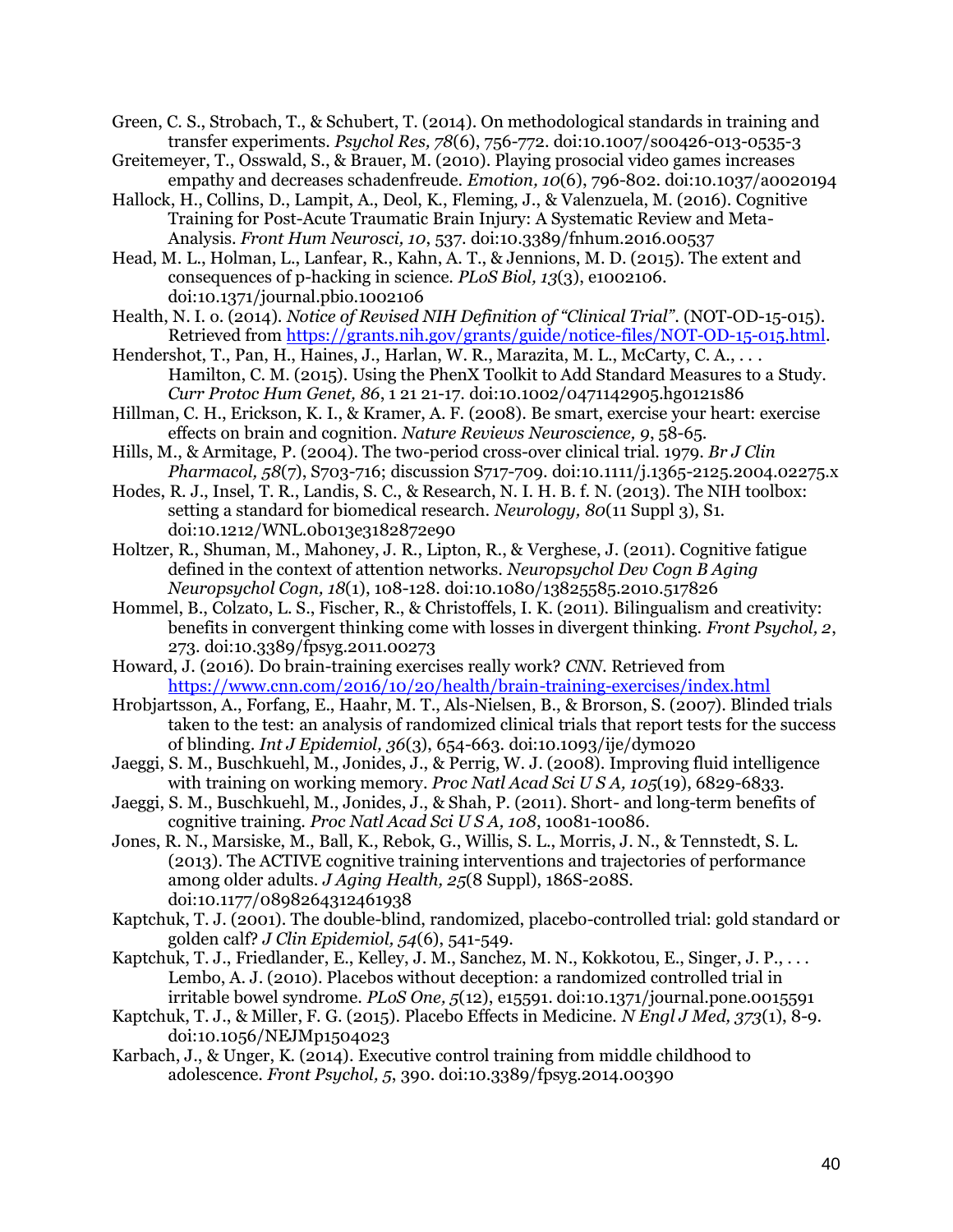- Kelley, J. M., Kaptchuk, T. J., Cusin, C., Lipkin, S., & Fava, M. (2012). Open-label placebo for major depressive disorder: a pilot randomized controlled trial. *Psychother Psychosom, 81*(5), 312-314. doi:10.1159/000337053
- Kirsch, I. (2005). Placebo psychotherapy: synonym or oxymoron? *J Clin Psychol, 61*(7), 791- 803. doi:10.1002/jclp.20126
- Klingberg, T., Fernell, E., Olesen, P. J., Johnson, M., Gustafsson, P., Dahlstrom, K., . . . Westerberg, H. (2005). Computerized training of working memory in children with ADHD- a randomized, controlled trial. *J Am Acad Child Adolesc Psychiatry, 44*(2), 177- 186.
- Kolahi, J., Bang, H., & Park, J. (2009). Towards a proposal for assessment of blinding success in clinical trials: up-to-date review. *Community Dent Oral Epidemiol, 37*(6), 477-484. doi:10.1111/j.1600-0528.2009.00494.x
- Li, R. W., Ngo, C., Nguyen, J., & Levi, D. M. (2011). Video-game play induces plasticity in the visual system of adults with amblyopia. *PLoS Biol, 9*(8), e1001135.
- Lutz, A., Jha, A. P., Dunne, J. D., & Saron, C. D. (2015). Investigating the phenomenological matrix of mindfulness-related practices from a neurocognitive perspective. *Am Psychol, 70*(7), 632-658. doi:10.1037/a0039585
- Marchand, E., Stice, E., Rohde, P., & Becker, C. B. (2011). Moving from efficacy to effectiveness trials in prevention research. *Behav Res Ther, 49*(1), 32-41. doi:10.1016/j.brat.2010.10.008
- Mayer, R. E. (Ed.) (2014). *Computer games for learning: An evidence-based approach*. Cambridge, MA: MIT Press.
- Melby-Lervag, M., & Hulme, C. (2013). Is working memory training effective? A meta-analytic review. *Developmental Psychology, 49*(2), 270-291.
- Merzenich, M. M., Nahum, M., & Van Vleet, T. M. (2013). Neuroplasticity: introduction. *Prog Brain Res, 207*, xxi-xxvi. doi:10.1016/B978-0-444-63327-9.10000-1
- Mohr, D. C., Schueller, S. M., Riley, W. T., Brown, C. H., Cuijpers, P., Duan, N., . . . Cheung, K. (2015). Trials of Intervention Principles: Evaluation Methods for Evolving Behavioral Intervention Technologies. *J Med Internet Res, 17*(7), e166. doi:10.2196/jmir.4391

Morey, R. D., Romeijn, J.-W., & Rouder, J. N. (2016). The philosophy of Bayes factors and the quantification of statistical evidence. *Journal of Mathematical Psychology, 72*, 6-18.

- Nahum, M., Lee, H., & Merzenich, M. M. (2013). Principles of neuroplasticity-based rehabilitation. *Prog Brain Res, 207*, 141-171. doi:10.1016/B978-0-444-63327-9.00009-6
- Nichols, A. L., & Maner, J. K. (2008). The good-subject effect: investigating participant demand characteristics. *The Journal of General Psychology, 135*(2), 151-165.
- Nosek, B. A., Ebersole, C. R., DeHaven, A. C., & Mellor, D. T. (2017). The Preregistration Revolution. *OSF Preprints*. doi:10.17605/OSF.IO/2DXU5
- O'Leary, K. D., Rosenbaum, A., & Hughes, P. C. (1978). Direct and systematic replication: a rejoinder. *J Abnorm Child Psychol, 6*(3), 295-297.
- Onken, L. S., Carroll, K. M., Shoham, V., Cuthbert, B. N., & Riddle, M. (2014). Reenvisioning Clinical Science: Unifying the Discipline to Improve the Public Health. *Clin Psychol Sci, 2*(1), 22-34. doi:10.1177/2167702613497932
- Open Science, C. (2012). An Open, Large-Scale, Collaborative Effort to Estimate the Reproducibility of Psychological Science. *Perspect Psychol Sci, 7*(6), 657-660. doi:10.1177/1745691612462588
- Orne, M. T. (1962). On the social psychology of the psychological expeirment: With particular reference to demand characteristics and their implications. *American Psychologist, 17*, 776-783.
- Owen, A. M., Hampshire, A., Grahn, J. A., Stenton, R., Dajani, S., Burns, A. S., . . . Ballard, C. G. (2010). Putting brain training to the test. *Nature, 465*(7299), 775-778.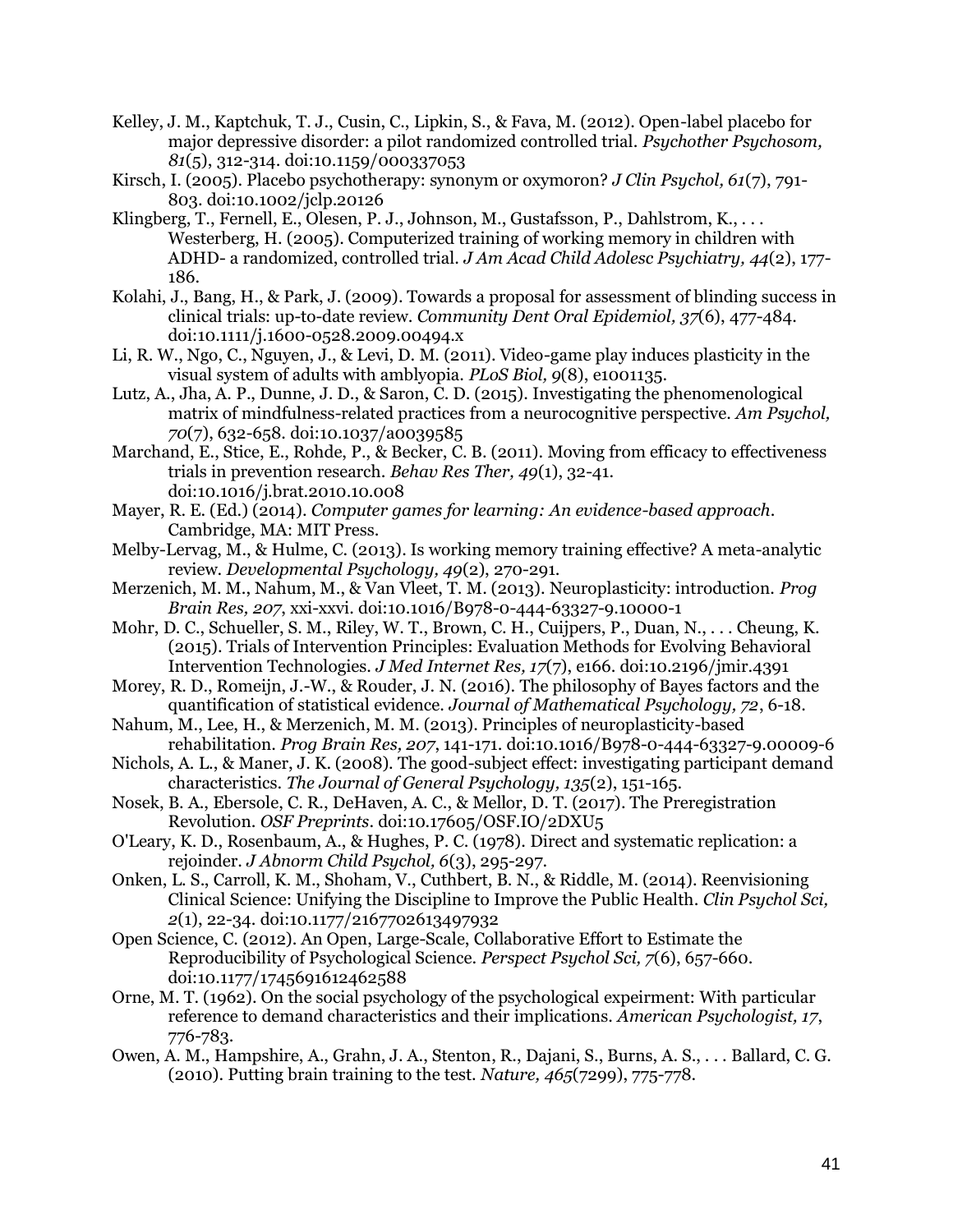- Pashler, H., & Harris, C. R. (2012). Is the Replicability Crisis Overblown? Three Arguments Examined. *Perspect Psychol Sci, 7*(6), 531-536. doi:10.1177/1745691612463401
- Pek, J., & Flora, D. B. (2017). Reporting Effect Sizes in Original Psychological Research: A Discussion and Tutorial. *Psychol Methods*. doi:10.1037/met0000126
- Prakash, R. S., De Leon, A. A., Patterson, B., Schirda, B. L., & Janssen, A. L. (2014). Mindfulness and the aging brain: a proposed paradigm shift. *Front Aging Neurosci, 6*, 120. doi:10.3389/fnagi.2014.00120
- Rebok, G. W., Ball, K., Guey, L. T., Jones, R. N., Kim, H. Y., King, J. W., . . . Group, A. S. (2014). Ten-year effects of the advanced cognitive training for independent and vital elderly cognitive training trial on cognition and everyday functioning in older adults. *J Am Geriatr Soc, 62*(1), 16-24. doi:10.1111/jgs.12607
- Redick, T. S., Shipstead, Z., Harrison, T. L., Hicks, K. L., Fried, D. E., Hambrick, D. Z., . . . Engle, R. W. (2013). No evidence of intelligence improvement after working memory training: A randomized, placebo-controlled study. *Journal of Experimental Psychology: General, 142*(2), 359-379.
- Redick, T. S., Shipstead, Z., Wiemers, E. A., Melby-Lervag, M., & Hulme, C. (2015). What's working in working memory training? An educational perspective. *Educ Psychol Rev, 27*(4), 617-633. doi:10.1007/s10648-015-9314-6
- Roberts, G., Quach, J., Spencer-Smith, M., Anderson, P. J., Gathercole, S., Gold, L., . . . Wake, M. (2016). Academic Outcomes 2 Years After Working Memory Training for Children With Low Working Memory: A Randomized Clinical Trial. *JAMA Pediatr, 170*(5), e154568. doi:10.1001/jamapediatrics.2015.4568
- Rohde, T. E., & Thompson, L. A. (2007). Predicting academic achievement with cognitive ability. *Intelligence, 35*(1), 83-92.
- Rosenthal, R., & Jacobson, L. (1968). *Pygmalion in the Classroom: Teacher Expectation and Pupils' Intellectual Development*. New York: Holt, Rinehart and Winston.
- Ross, L. A., Edwards, J. D., O'Connor, M. L., Ball, K. K., Wadley, V. G., & Vance, D. E. (2016). The Transfer of Cognitive Speed of Processing Training to Older Adults' Driving Mobility Across 5 Years. *J Gerontol B Psychol Sci Soc Sci, 71*(1), 87-97. doi:10.1093/geronb/gbv022
- Rotello, C. M., Heit, E., & Dube, C. (2015). When more data steer us wrong: replications with the wrong dependent measure perpetuate erroneous conclusions. *Psychon Bull Rev, 22*(4), 944-954. doi:10.3758/s13423-014-0759-2
- Rothbaum, B. O., Price, M., Jovanovic, T., Norrholm, S. D., Gerardi, M., Dunlop, B., . . . Ressler, K. J. (2014). A randomized, double-blind evaluation of D-cycloserine or alprazolam combined with virtual reality exposure therapy for posttraumatic stress disorder in Iraq and Afghanistan War veterans. *Am J Psychiatry, 171*(6), 640-648. doi:10.1176/appi.ajp.2014.13121625
- Rouder, J. N., Speckman, P. L., Sun, D., Morey, R. D., & Iverson, G. (2009). Bayesian t tests for accepting and rejecting the null hypothesis. *Psychon Bull Rev, 16*(2), 225-237. doi:10.3758/PBR.16.2.225
- Rubin, M. (2016). The Perceived Awareness of the Research Hypothesis Scale: Assessing the influence of demand characteristics. In.
- Rutherford, B. R., Sneed, J. R., & Roose, S. P. (2009). Does study design influence outcome?. The effects of placebo control and treatment duration in antidepressant trials. *Psychother Psychosom, 78*(3), 172-181. doi:10.1159/000209348
- Saghaei, M. (2011). An overview of randomization and minimization programs for randomized clinical trials. *Journal of Medical Signals and Sensors, 1*(1), 55-61.
- Sandler, A. D., & Bodfish, J. W. (2008). Open-label use of placebos in the treatment of ADHD: a pilot study. *Child Care Health Dev, 34*(1), 104-110. doi:10.1111/j.1365- 2214.2007.00797.x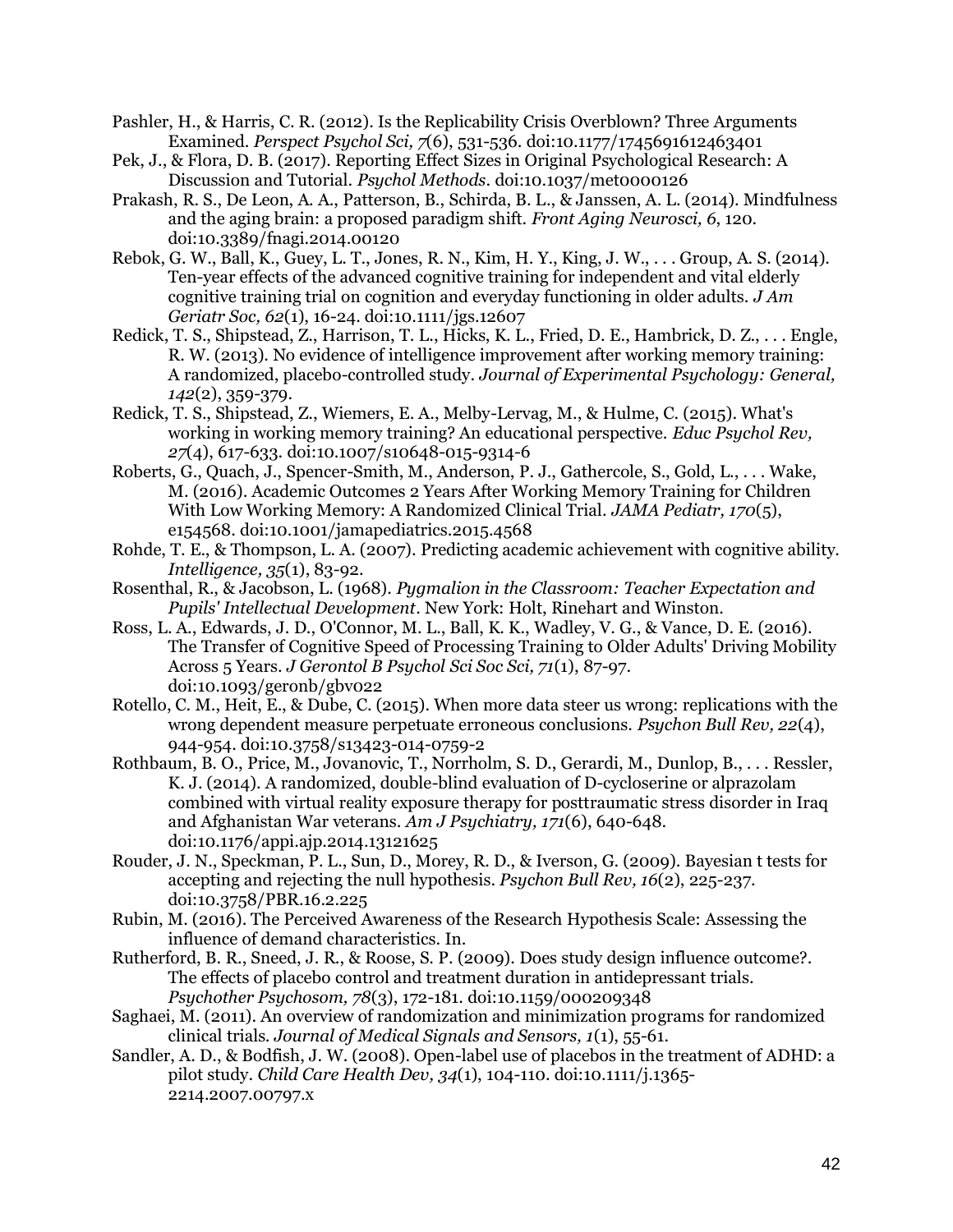Sandoval, W. A., & Bell, P. (2004). Design-Based Research Methods for Studying Learning in Context: Introduction. *Educational Psychologist, 39*(4), 199-201.

Schellenberg, E. G. (2004). Music lessions enhance IQ. *Psychological Science, 15*(8), 511-514.

- Schlickum, M. K., Hedman, L., Enochsson, L., Kjellin, A., & Fellander-Tsai, L. (2009). Systematic video game training in surgical novices improves performance in virtual reality endoscopic surgical simulators: a prospective randomized study. *World J Surg, 33*(11), 2360-2367.
- Schmiedek, F., Lovden, M., & Lindenberger, U. (2010). Hundred days of cognitive training enhance broad abilities in adulthood: findings from the COGITO study. *Frontiers in Aging Neuroscience, 2*.
- Schubert, T., & Strobach, T. (2012). Video game experience and optimized executive control skills - On false positives and false negatives: Reply to Boot and Simons (2012). *Acta Psychologica, 141*(2), 278-280.
- Schulz, K. F., Chalmers, I., & Altman, D. G. (2002). The landscape and lexicon of blinding in randomized trials. *Ann Intern Med, 136*(3), 254-259.
- Shiffman, S., Stone, A. A., & Hufford, M. R. (2008). Ecological momentary assessment. *Annu Rev Clin Psychol, 4*, 1-32.
- Shipstead, Z., Redick, T. S., & Engle, R. W. (2012). Is working memory training effective? *Psychological Bulletin, 138*(4), 623-654.
- Sidman, M. (1966). *Tactics of Scientific Research: Evaluating Experimental Data in Psychology*. Oxford, England: Basic Books.
- Simons, D. J., Boot, W. R., Charness, N., Gathercole, S. E., Chabris, C. F., Hambrick, D. Z., & Stine-Morrow, E. A. (2016). Do "Brain-Training" Programs Work? *Psychol Sci Public Interest, 17*(3), 103-186. doi:10.1177/1529100616661983
- Singal, A. G., Higgins, P. D., & Waljee, A. K. (2014). A primer on effectiveness and efficacy trials. *Clin Transl Gastroenterol, 5*, e45. doi:10.1038/ctg.2013.13
- Smith, G. E., Housen, P., Yaffe, K., Ruff, R., Kennison, R. F., Mahncke, H. W., & Zelinski, E. M. (2009). A cognitive training program based on principles of brain plasticity: results from Improvement in Memory with Plasticity-based Adaptive Cognitive Training (IMPACT) study. *Journal of the American Geriatrics Society, 57*(4), 594-603.
- Stieff, M., & Uttal, D. (2015). How Much Can Spatial Training Improve STEM Achievement. *Educational Psychology Review, 27*(4), 607-615.
- Stierlin, A. S., Herder, K., Helmbrecht, M. J., Prinz, S., Walendzik, J., Holzmann, M., . . . Kilian, R. (2014). Effectiveness and efficiency of integrated mental health care programmes in Germany: study protocol of an observational controlled trial. *BMC Psychiatry, 14*, 163. doi:10.1186/1471-244X-14-163
- Strack, F., Martin, L., & Stepper, S. (1988). Inhibiting and facilitating conditions of the human smile: A nonobtrusive test of the facial feedback hypothesis. *Journal of Personality and Social Psychology, 54*(5), 768-777.
- Strobach, T., Frensch, P. A., & Schubert, T. (2012). Video game practice optimizes executive control skills in dual-task and task switching situations. *Acta Psychologica, 140*(1), 13- 24.
- Strobach, T., & Karbach, J. (Eds.). (2016). *Cognitive training: An overview of features and applications*. New York, NY: Springer.
- Stroebe, W., & Strack, F. (2014). The Alleged Crisis and the Illusion of Exact Replication. *Perspect Psychol Sci, 9*(1), 59-71. doi:10.1177/1745691613514450
- Subramaniam, K., Luks, T. L., Garrett, C., Chung, C., Fisher, M., Nagarajan, S., & Vinogradov, S. (2014). Intensive cognitive training in schizophrenia enhances working memory and associated prefrontal cortical efficiency in a manner that drives long-term functional gains. *NeuroImage, 99*, 281-292. doi:10.1016/j.neuroimage.2014.05.057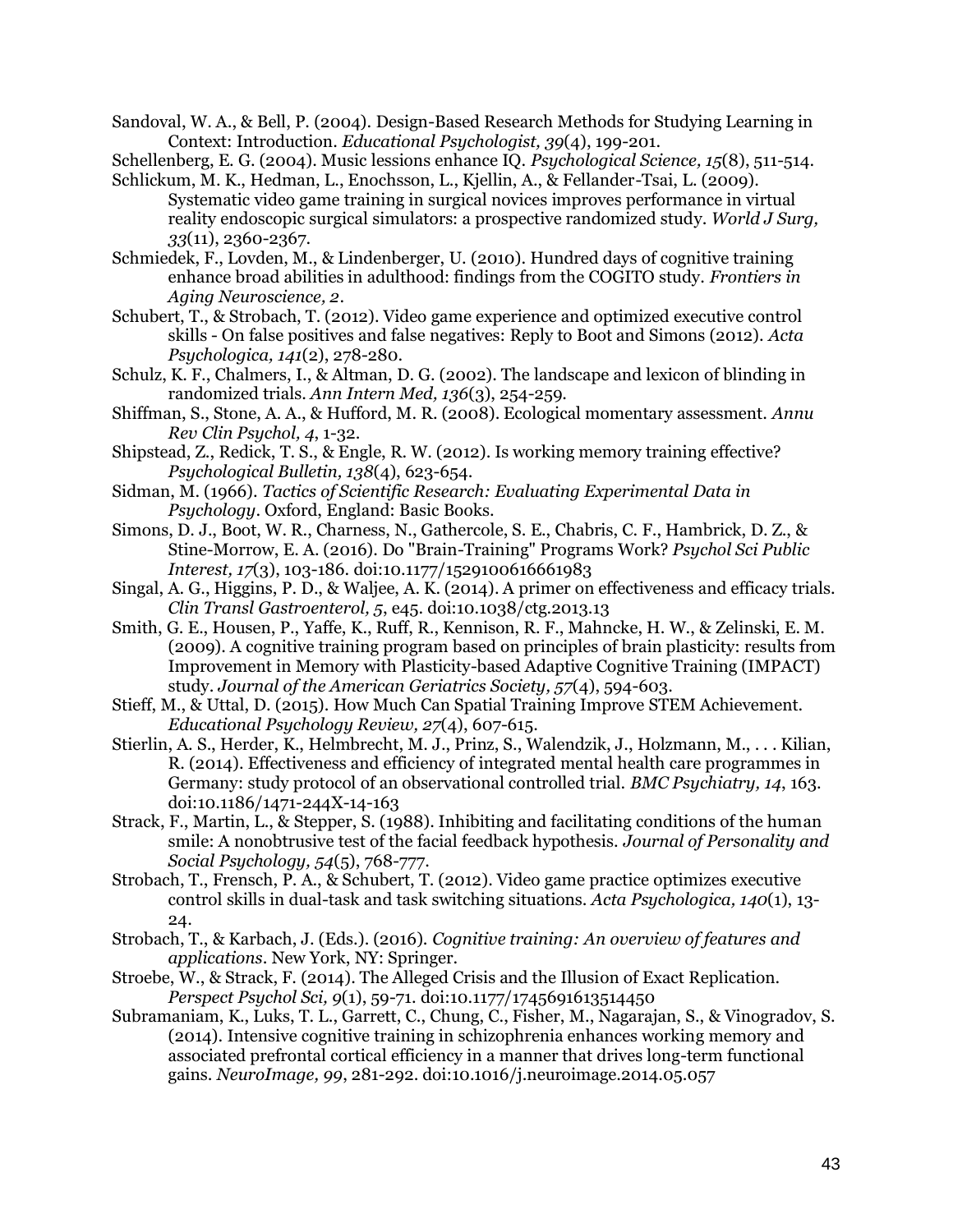- Sullivan, G. M., & Feinn, R. (2012). Using Effect Size-or Why the P Value Is Not Enough. *J Grad Med Educ, 4*(3), 279-282. doi:10.4300/JGME-D-12-00156.1
- Tang, Y. Y., Ma, Y., Wang, J., Fan, Y., Feng, S., Lu, Q., . . . Posner, M. I. (2007). Short-term meditation training improves attention and self-regulation. *Proc Natl Acad Sci U S A, 104*(43), 17152-17156. doi:10.1073/pnas.0707678104
- Taves, D. R. (1974). Minimization: a new method of assigning patients to treatment and control groups. *Clin Pharmacol Therap, 15*, 443-453.
- Terlecki, M. S., Newcombe, N. S., & Little, M. (2008). Durable and Generalized Effects of Spatial Experience on Mental Rotation: Gender Differences in Growth Patterns. *Applied Cognitive Psychology, 22*, 996-1013.
- Tickle-Degnen, L. (2013). Nuts and bolts of conducting feasibility studies. *Am J Occup Ther, 67*(2), 171-176. doi:10.5014/ajot.2013.006270
- Valdes, E. G., Andel, R., Lister, J. J., Gamaldo, A., & Edwards, J. D. (2017). Can Cognitive Speed of Processing Training Improve Everyday Functioning Among Older Adults With Psychometrically Defined Mild Cognitive Impairment? *J Aging Health*, 898264317738828. doi:10.1177/0898264317738828
- Van Dam, N. T., van Vugt, M. K., Vago, D. R., Schmalzl, L., Saron, C. D., Olendzki, A., . . . Meyer, D. E. (2018). Mind the Hype: A Critical Evaluation and Prescriptive Agenda for Research on Mindfulness and Meditation. *Perspect Psychol Sci, 13*(1), 36-61. doi:10.1177/1745691617709589
- Voss, M. W., Prakash, R. S., Erickson, K. I., Basak, C., Chaddock, L., Kim, J. S., . . . Kramer, A. F. (2010). Plasticity of brain networks in a randomized intervention trial of exercise training in older adults. *Front Aging Neurosci, 2*. doi:10.3389/fnagi.2010.00032
- Voudouris, N. J., Peck, C. L., & Coleman, G. (1985). Conditioned placebo responses. *J Pers Soc Psychol, 48*(1), 47-53.
- Walton, A. G. (2016). Do Brain Training Games Work, Or Is It The Placebo Effect? *Forbes.com*. Retrieved from [https://www.forbes.com/sites/alicegwalton/2016/06/21/does-brain](https://www.forbes.com/sites/alicegwalton/2016/06/21/does-brain-training-work-or-is-it-all-placebo/#3b654dc67497)[training-work-or-is-it-all-placebo/#3b654dc67497](https://www.forbes.com/sites/alicegwalton/2016/06/21/does-brain-training-work-or-is-it-all-placebo/#3b654dc67497)
- Weintraub, S., Dikmen, S. S., Heaton, R. K., Tulsky, D. S., Zelazo, P. D., Bauer, P. J., . . . Gershon, R. C. (2013). Cognition assessment using the NIH Toolbox. *Neurology, 80*(11 Suppl 3), S54-64. doi:10.1212/WNL.0b013e3182872ded
- Wexler, B. E., Iseli, M., Leon, S., Zaggle, W., Rush, C., Goodman, A., . . . Bo, E. (2016). Cognitive Priming and Cognitive Training: Immediate and Far Transfer to Academic Skills in Children. *Sci Rep, 6*, 32859. doi:10.1038/srep32859
- Whitehead, A. L., Sully, B. G., & Campbell, M. J. (2014). Pilot and feasibility studies: is there a difference from each other and from a randomised controlled trial? *Contemp Clin Trials, 38*(1), 130-133. doi:10.1016/j.cct.2014.04.001
- Whitlock, L. A., McLaughlin, A. C., & Allaire, J. C. (2012). Individual differences in response to cognitive training: Using a multi-modal, attentionally demanding game-based intervention for older adults. *Computers in Human Behavior, 28*(4), 1091-1096.
- Willis, S. L., Tennstedt, S. L., Marsiske, M., Ball, K., Elias, J., Koepke, K. M., . . . Group, A. S. (2006). Long-term effects of cognitive training on everyday functional outcomes in older adults. *JAMA, 296*(23), 2805-2814.
- Wolfe, J. M., & Kanwisher, N. G. (2018). Not your parent's NIH clinical trial. *Nature Human Behaviour, 2*, 107-109.
- Wright, R., Thompson, W. L., Ganis, G., Newcombe, N. S., & Kosslyn, S. M. (2008). Training generalized spatial skills. *Psychonomic Bulletin and Review, 15*(4), 763-771.
- Zhang, J. Y., Cong, L. J., Klein, S. A., Levi, D. M., & Yu, C. (2014). Perceptual learning improves adult amblyopic vision through rule-based cognitive compensation. *Invest Ophthalmol Vis Sci, 55*(4), 2020-2030. doi:10.1167/iovs.13-13739